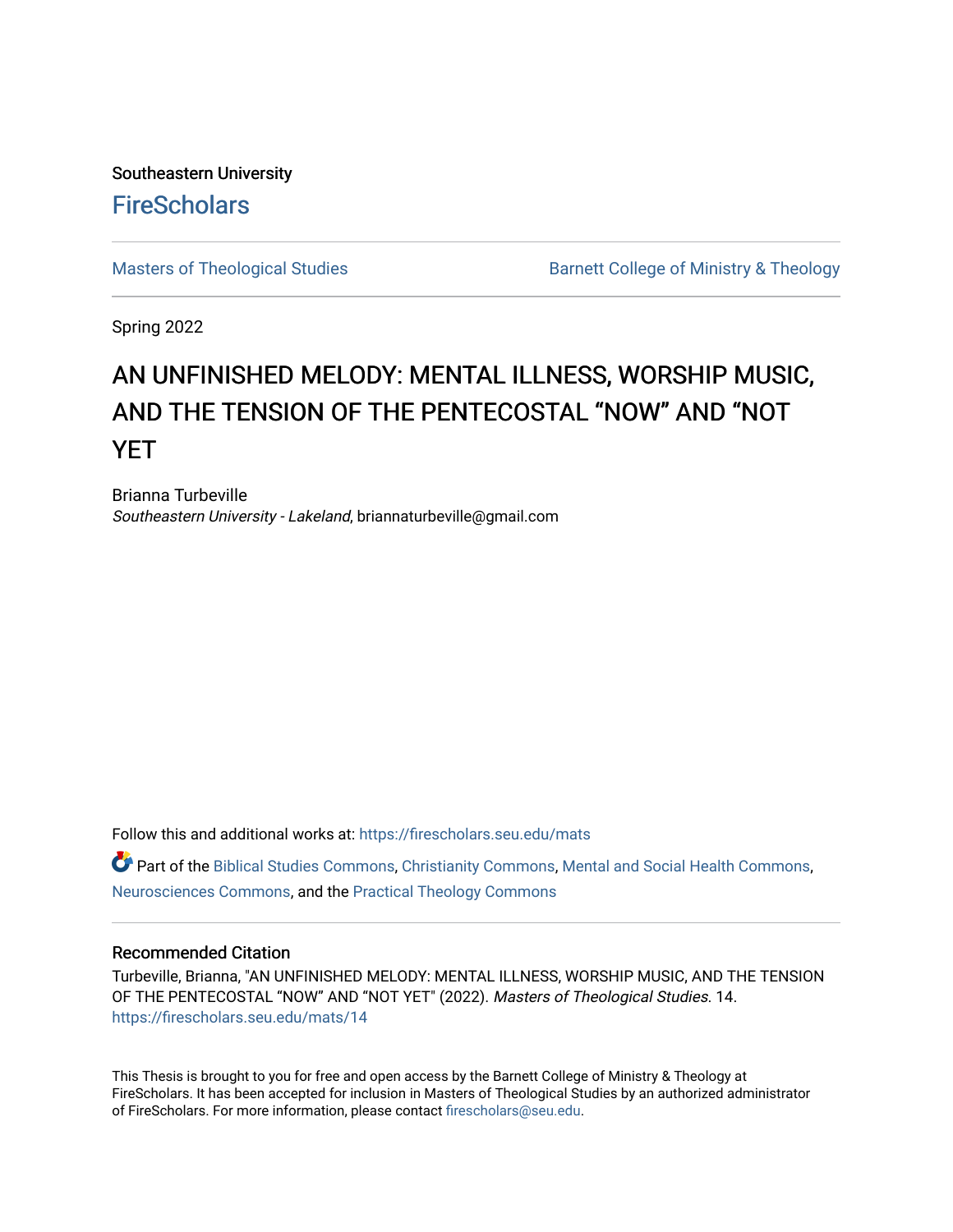# AN UNFINISHED MELODY:

# MENTAL ILLNESS, WORSHIP MUSIC, AND THE TENSION OF THE PENTECOSTAL "NOW" AND "NOT YET

# MASTER'S THESIS

# PRESENTED TO

# THE FACULTY OF THE SCHOOL OF DIVINITY IN THE BARNETT COLLEGE OF MINISTRY AND THEOLOGY AT SOUTHEASTERN UNIVERSITY

# IN PARTIAL FULFILLMENT OF THE REQUIREMENTS FOR THE DEGREE OF MASTER OF ARTS IN THEOLOGICAL STUDIES

BY

# BRIANNA TURBEVILLE

# SPRING 2022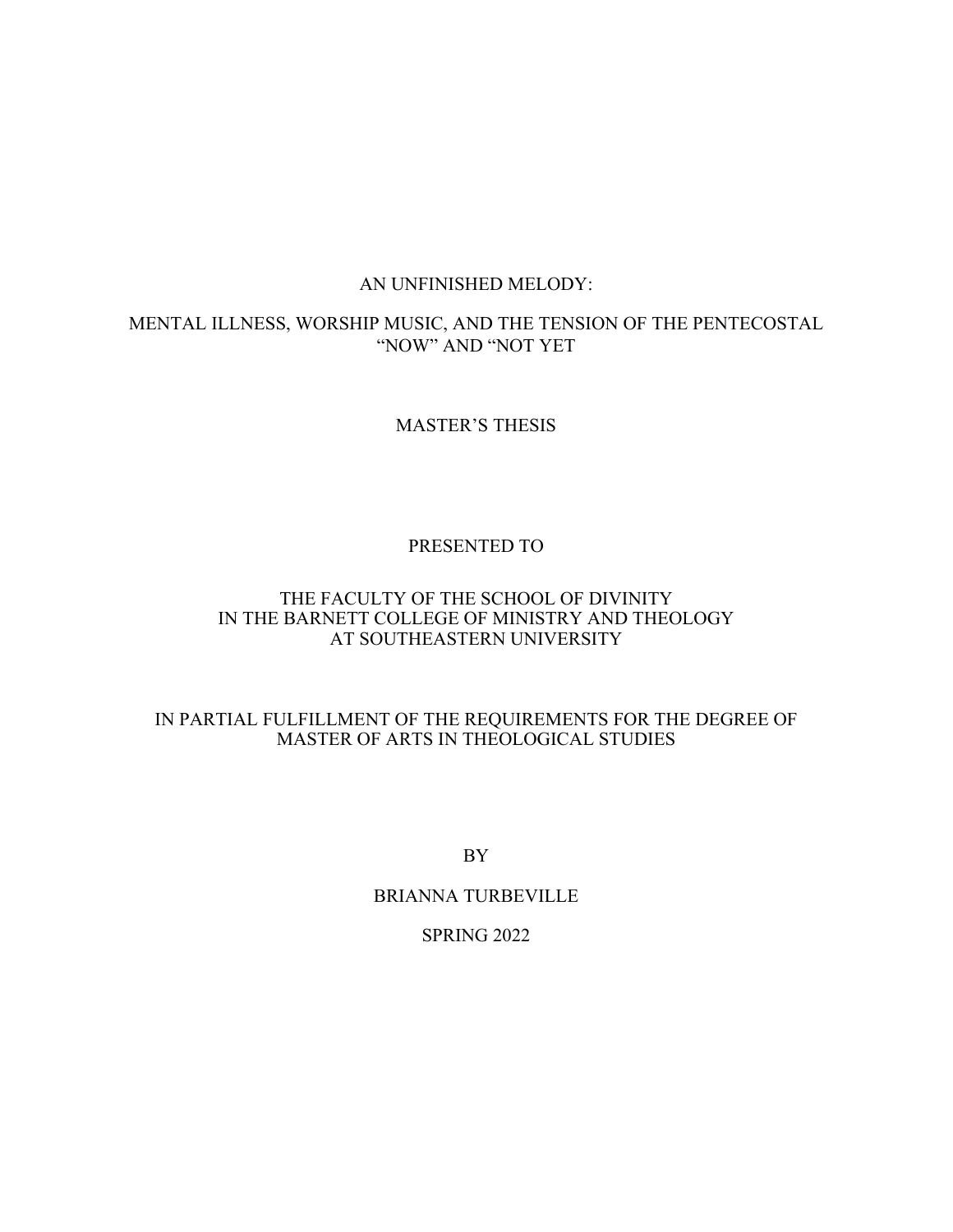# THESIS COMMITTEE SIGNATURE PAGE

*This thesis, written by*

\_\_\_\_\_\_\_\_\_\_\_\_\_\_\_\_\_\_\_\_\_\_\_\_\_\_\_\_\_\_\_\_\_\_\_\_\_\_\_\_\_\_\_\_\_\_\_\_\_\_\_\_\_\_\_\_ *Brianna Turbeville*

*under the direction of the candidate's Thesis Committee and approved by all members of the Committee, has been presented to and accepted by the Faculty of the Barnett College of Ministry and Theology of Southeastern University in partial fulfillment of the requirements for the degree of Master of Arts in Theological Studies.* 

Date

\_\_\_\_\_\_\_\_\_\_\_\_\_\_\_\_\_\_\_\_\_\_\_\_\_\_\_\_\_\_\_\_\_\_\_\_\_\_\_\_\_\_\_\_\_\_\_\_\_\_\_\_\_\_\_\_ May 16, 2022

\_\_\_\_\_\_\_\_\_\_\_\_\_\_\_\_\_\_\_\_\_\_\_\_\_\_\_\_\_\_\_\_\_\_\_ Anthony Roberts, MA Signature Associate Dean, Barnett College of Ministry and Theology

Disen Archen

Signature Chair, School of Divinity Melissa Archer, PhD

\_\_\_\_\_\_\_\_\_\_\_\_\_\_\_\_\_\_\_\_\_\_\_\_\_\_\_\_\_\_\_\_\_\_\_ Faculty Name, PhD Zachary Tackett, PhD

**Signature** Advisor, First Reader

CGreen

Chris Green, PhD Second Reader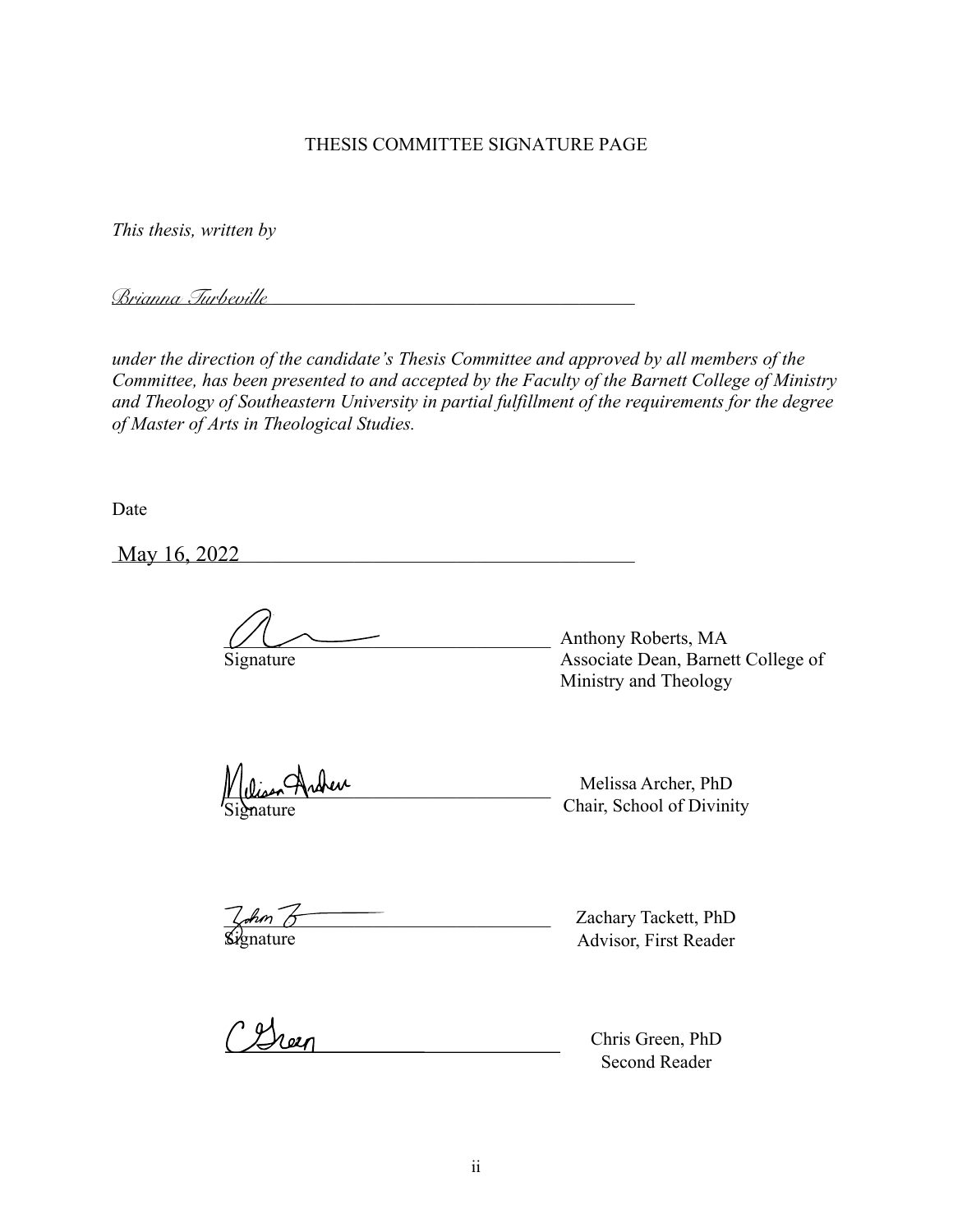Copyright by Brianna Turbeville

© 2022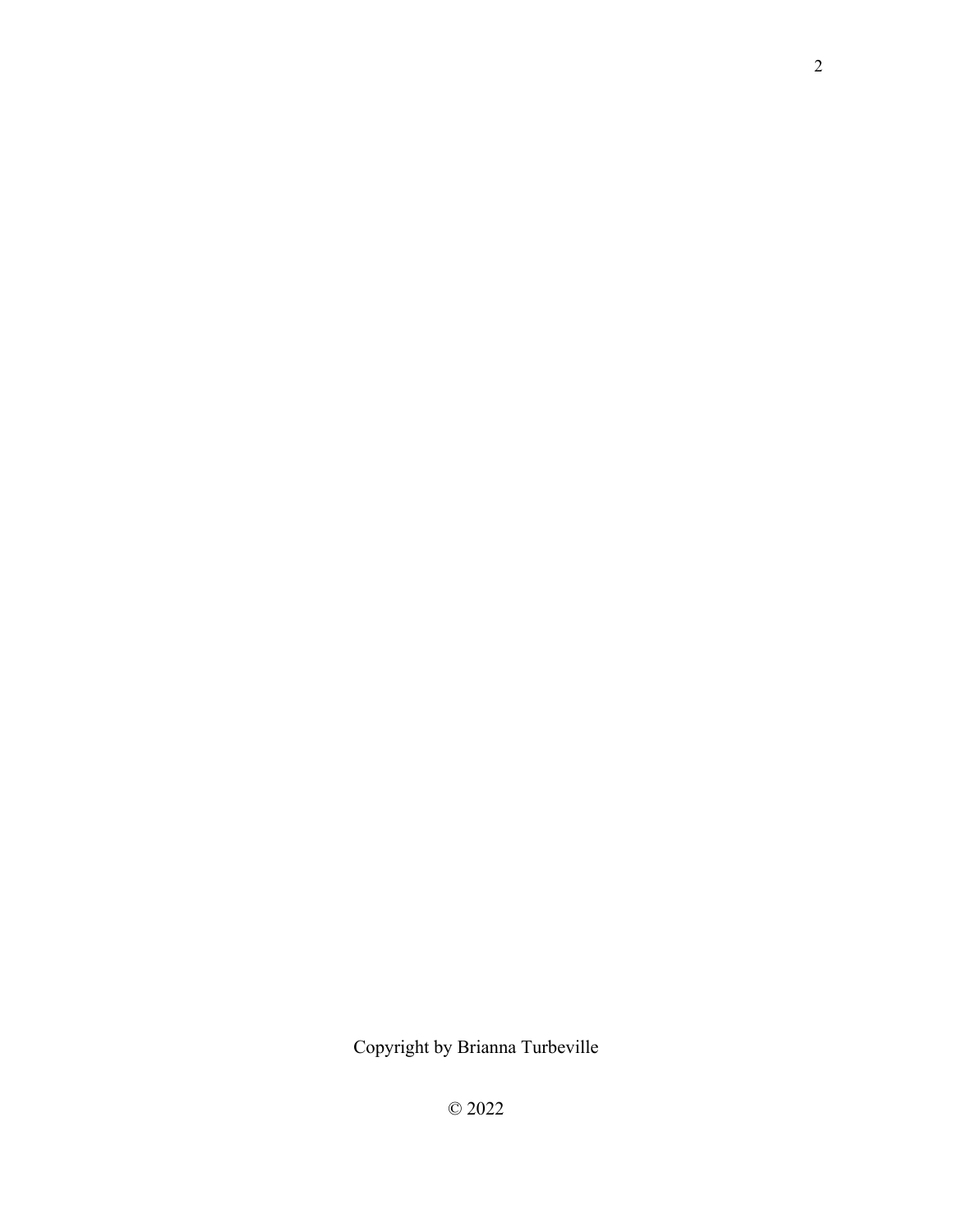# **Introduction**

According to the National Institute of Mental Health, it is estimated that nearly 20% of adults within the United States suffer from some form of mental illness.<sup>1</sup> With roughly one-fifth, if not more, of the entire U.S. population facing a daily internal battle of some sort, this is an issue that is certainly elemental to the overarching purpose of the Church as an agent of reconciliation of creation with Creator. A prevalent problem requires prevalent solutions. What is something even more pervasive in every culture than mental health? Music. Melodies and lyrics are native to virtually every individual on earth. The field of neuroscience has begun to make headway in showing the positive correlation between listening to music and improved mental health. Also important to the conversation are positive psychology studies that illustrate the vitality of positive emotions in improving mental health. Worship in and of itself is essential to the DNA of the Church with one of its most common manifestations taking place in the form of song. With this in mind, the potential positive effects of worship music should be considered as a tool for those with mental illnesses. This paper explores the idea of worship, neuroscientific research indicating music's effect on the brain, positive psychology's emphasis on positive emotions, the role of lament, certain Biblical texts centered around worship, and current Pentecostal responses to mental illness. As summative illustrations, this paper interacts with insight gained on the use of worship music in a facility for sex trafficking survivors, as well as the Acts 16 story of Paul and Silas' imprisonment. In conclusion, this paper argues that worship music is an effective vehicle with which individuals with mental illness can possibly experience the lessening of symptoms in addition to the presence of God based both upon scientific and Biblical bases.

<sup>1</sup> National Institute of Mental Health, "Mental Health," National Institute of Mental Health, https://www.nimh.nih.gov/health/statistics/mental-illness.shtml.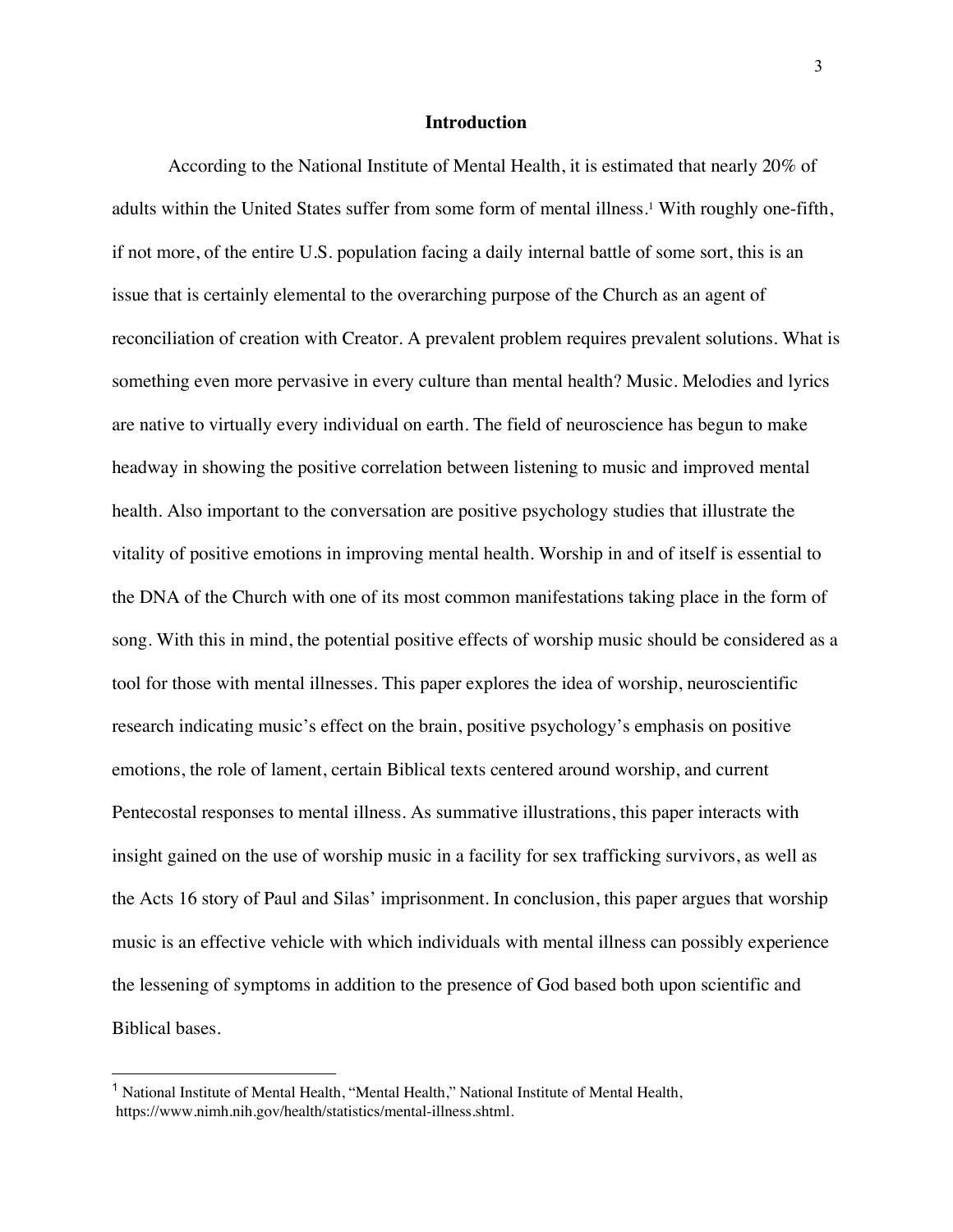#### **The Who, Why, and How of Worship**

#### Who We Worship

The purpose of this paper is certainly not to provide an extensive theology of worship. It is necessary, however, to provide a basic understanding of the who, why, and how of Christian worship in order to lay the foundation necessary for the rest of this paper's argument. Constance M. Cherry writes, "The revelation of God's nature forms the basis for all of Christian worship."2 The living Triune God (Father, Son and Holy Spirit), who created heaven and earth revealed Himself to Moses and Israel, and through the Incarnation of the Son in Jesus Christ, the image of the invisible God was revealed by Himself. In the fullness of time, He will return in the eschaton to fulfill His plan of salvation.<sup>3</sup> Although a list of His characteristics could not be exhausted even by countless volumes, the following give a glimpse of the one true God: good, love, holy, merciful, righteous, transcendent, immanent, and healing.4

# Why We Worship

As previously alluded to, worship has never preceded revelation.<sup>5</sup> This is illustrated through the Biblical narrative. Throughout the entirety of the Biblical narrative, worship is always the response of God's people to the saving work that He had done for them.<sup>6</sup> Revelation is never dependent on worship, but rather a prerequisite of it. Israel's worship was a response to the Exodus Event. God's rescue of His chosen people was the manner by which He revealed

<sup>2</sup> Constance M. Cherry, *The Worship Architect: A Blueprint for Designing Culturally Relevant and Biblically Faithful Services*, (Grand Rapids, MI: Baker Academic, 2010), 4.

<sup>3</sup> Rolf Hille, "Worship--the Source and Standard of Theology," *Evangelical Review of Theology*, (2009): 251-255, https://search-ebscohost-com.seu.idm.oclc.org/login.aspx?direct=true&db=a9h&AN=42838706&site=ehostlive&scope=site.

<sup>4</sup> Simon Chan, *Liturgical Theology: The Church as Worshipping Community*, (Downers Grove, IL: IVP Academic, 2006), 61.

<sup>5</sup> Cherry, *Worship Architect*, 4.

<sup>6</sup> Paul Basden, "The Theology and Practice of Worship." *Theological Educator 57*, no. 57 (1998): 85, https://seu.on.worldcat.org/v2/oclc/205571491.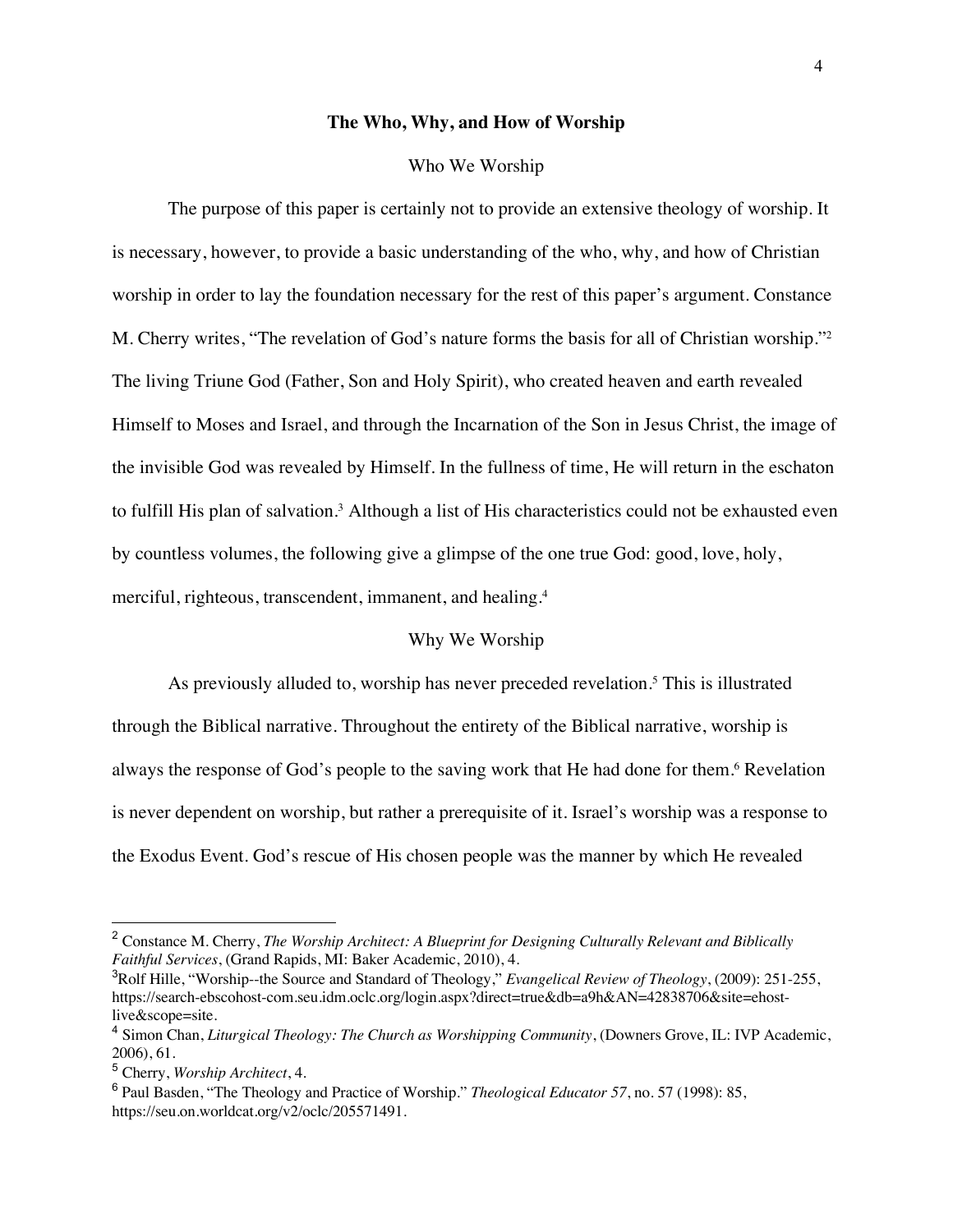Himself. It was after this that Israel's "cultic practices"7 were ingrained in their very existence as a nation.8 Jesus' death and resurrection served as an even greater revelation of God's character, which we now respond to through our worship.<sup>9</sup>

Nicholas Woltersttorff writes of worship, "In general, worshiping someone is a mode of acknowledging that person's worthiness, that person's greatness or excellence. Thus worshiping God is a mode of acknowledging God's worthiness, the excellence of who God is and the greatness of what God has done, is doing, and will do. More specifically, in Christian worship we acknowledge the unsurpassable excellence of God."10 However, worship goes beyond merely acknowledging God's worthiness. That is a mere aspect of worship. Wolstersttorff argues that worship is also an "orientation,"<sup>11</sup> a "attitudinal stance"<sup>12</sup> of "adoration."<sup>13</sup> Without the deep level of love and even "attraction" in a stance of adoration, the acknowledgment of God's worthiness is of little worth in itself.14 Wolterstorff argues that we "adore God, in a stance of awe, reverence, and gratitude."15 Our worship comes from our adoration of God. This adoration is in response to who He has revealed Himself to be and what He has done for us.

Rolf Hille writes, "People in the image of God (imago Dei), are completely interrelated to God, so worship of God is essential for their life."16 Worship is essential to life for Christians. It is the means by which they commune with God. According to Hille, worship also connects

<sup>7</sup> Cherry, *Worship Architect*, 6,

<sup>8</sup> Cherry, *Worship Architect*, 6.

<sup>9</sup> Cherry, *Worship Architect*, 7.

<sup>&</sup>lt;sup>10</sup>Nicholas Wolterstorff, *The God We Worship: An Exploration of Liturgical Theology* (Grand Rapids, MI: William B. Eerdmans Publishing Company, 2015), 29.

<sup>11</sup> Wolterstorff, *The God We Worship*, 29.

<sup>12</sup> Wolterstorff, *The God We Worship*, 30.

<sup>13</sup> Wolterstorff, *The God We Worship*, 30.

<sup>14</sup> Wolterstorff, *The God We Worship*, 30.

<sup>15</sup> Wolterstorff, *The God We Worship*, 31.

<sup>&</sup>lt;sup>16</sup> Hille, "Worship--the Source," 248.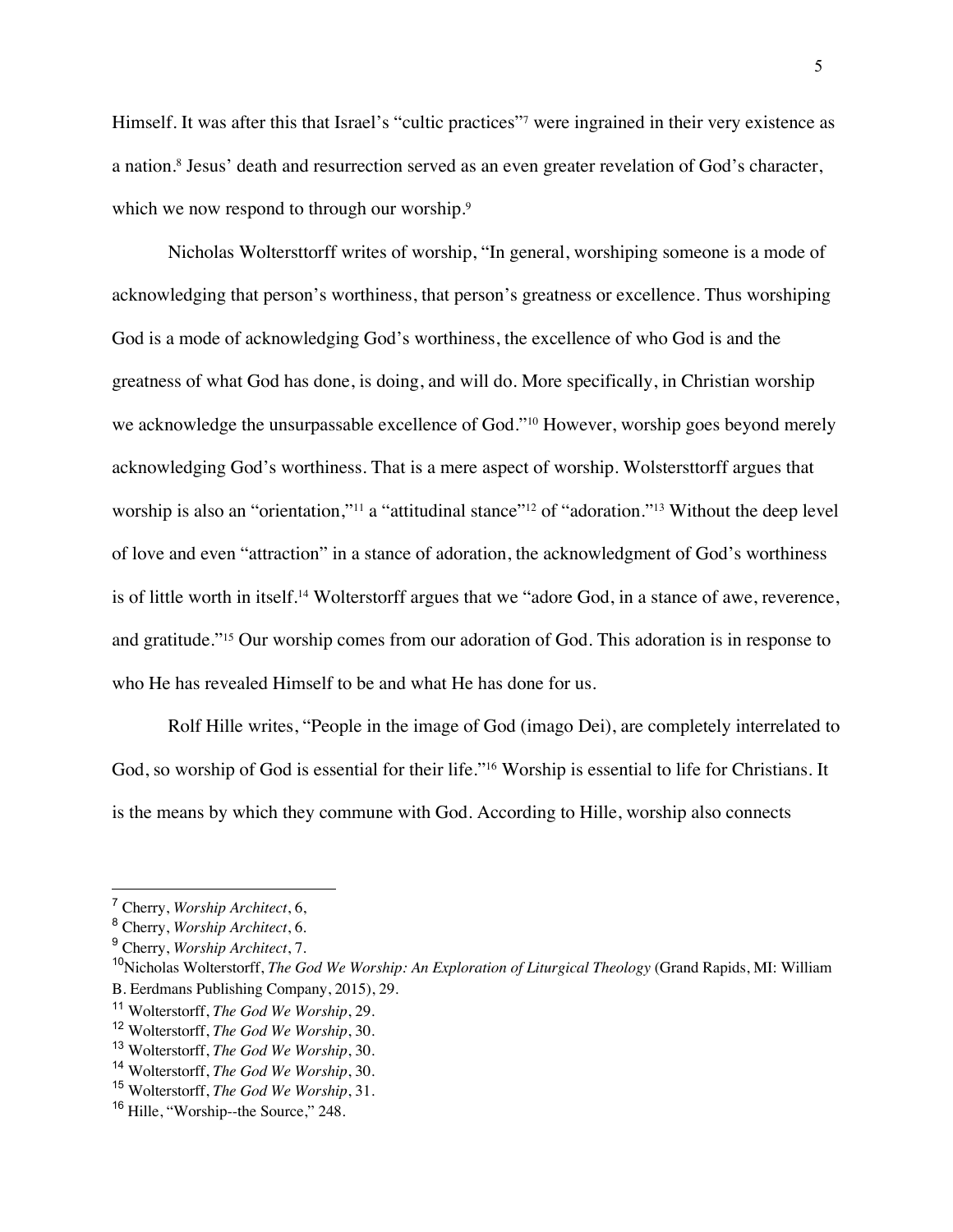individuals to their humanity more fully through communion with God. Through seeking and worshiping God, humans, who bear His image are acting upon the innate desire to know both Him and themselves.<sup>17</sup> Chris E. W. Green writes, "To be a creature is simply to be caught up in this communion, primarily in a way that gives us life; ultimately in a way that gives us a share in God's own uncreated life."<sup>18</sup> In worship, we commune with God. This communion is transformative and life giving. Without it, we become lifeless. Our physical being may still be alive, but our spiritual being longs to be in active pursuit of communing with our Creator.

Green draws attention to the reality that though our earthly lives occur in a time, which God is beyond. As Christians we live suspended between two different times. We are living in the now, but not yet.19 We are not yet transformed as we will be. Therefore, we must live in our time as we wait on the eschaton when we can fully live in God's time beyond time.<sup>20</sup> Worship is the way in which we can taste God's time in the here and now.21 Worship brings us into unity with God, His time, and one another through.<sup>22</sup> Green writes, "Nothing puts us in rhythm with God's time and timing like worship 'on the Lord's day', a gathering centered in the prayers of the people, the giving and receiving of the Word, and the call to the altar/ table. This is why Hebrews instructs us not to forsake that regular assembly (10.25)."<sup>23</sup> Providing us a sense of reality beyond our reality, worship makes us more sensitive to God's ways. It makes us more aware that while we live in the world and within the bounds of its time, we are not of it, nor will

<sup>&</sup>lt;sup>17</sup> Hille, "Worship--the Source," 247-248.

<sup>&</sup>lt;sup>18</sup> Chris E. W. Green, "The Coming of God & the Goings of Time: Refiguring History, Eschatology, & Mission in Conversation with the Letter to the Hebrews," *Journal of Pentecostal Theology 27*, no. 1 (2018), 39, https://doiorg.seu.idm.oclc.org/10.1163/17455251-02701003.

<sup>&</sup>lt;sup>19</sup> The "now" and "not yet" terminology is based upon the Pentecostal understanding that the kingdom of God has simultaneously come, but not in its fullness. There is access to the reconciling power of God through the Holy Spirit, but full reconciliation has not yet occurred, nor will it until the eschaton.

 $20$  Green, "The Coming of God," 39-40.

<sup>&</sup>lt;sup>21</sup> Green, "The Coming of God," 50.

<sup>&</sup>lt;sup>22</sup> Green, "The Coming of God," 50.

<sup>&</sup>lt;sup>23</sup> Green, "The Coming of God," 50.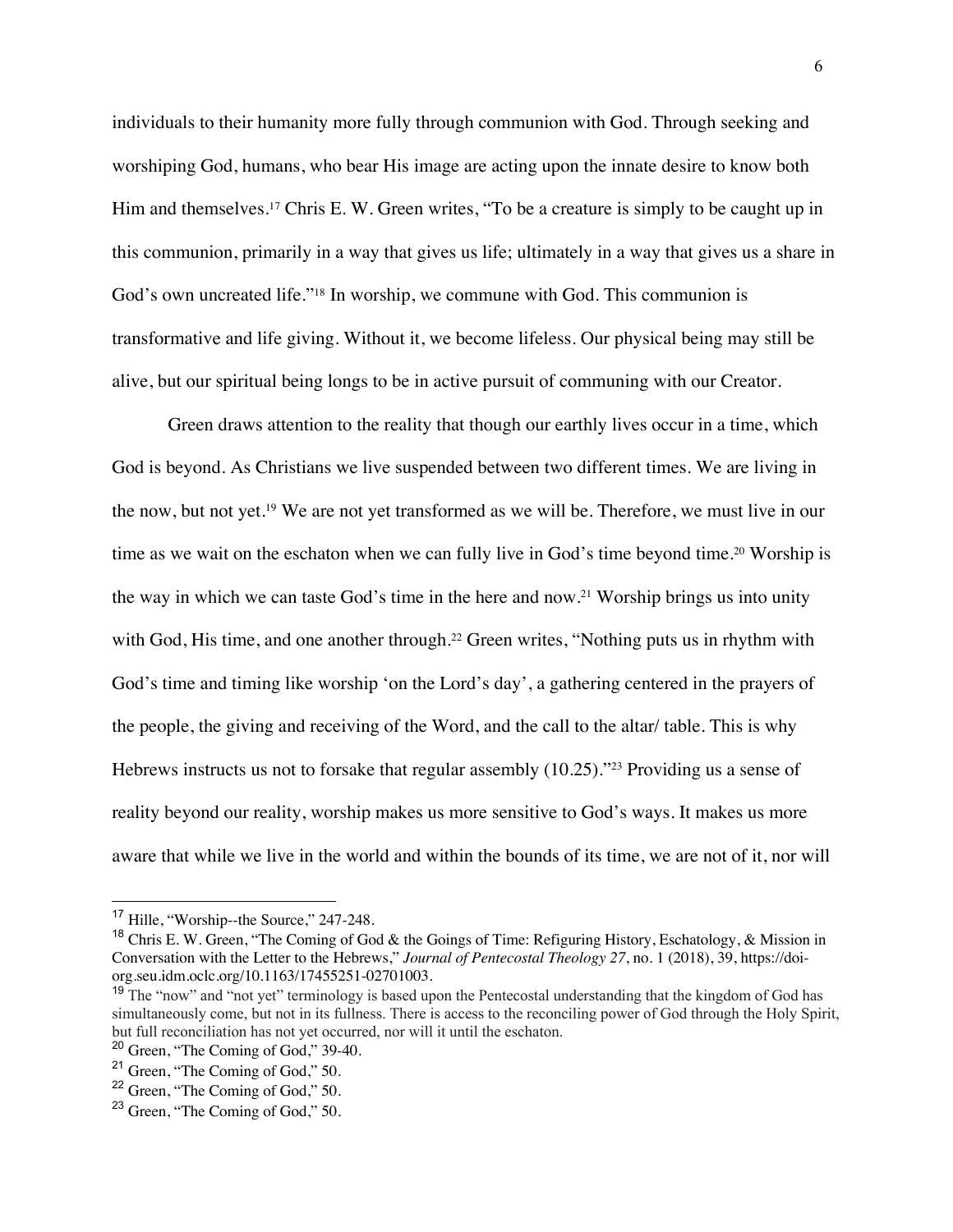we be restricted to it forever (John 17:14-16). Worship connects us with the Giver of true life in a way that nothing else is capable of.

We worship to encounter God. Cherry stresses that worship is never a one way proclamation into an echo chamber, but rather a dialogue between the living God and His people.24 She writes, "True worship is the experience of encountering God through the means that God usually employs, a conversation built on revelation/response."25 Constance M. Cherry argues that covenantal worship is alway relational. Drawing attention back to the covenantal relationship between God and His people, Cherry notes that the revelation of God involved an encounter with Him. Not only was covenant established by the act and revelation of God in both the case of the old Hebrew covenant and the new covenant in Christ, but covenant is sustained through encounter.26 Worship provides us a way to not only respond to God's revelation and establishment of covenant, but to encounter Him to sustain it. He is always present in our worship. Christ is never not present, but our awareness of His presence can be heightened by focusing our attention upon Him.27 Consequently, worship is not so much an attempt to encounter God, but rather acting intentionally to be aware of the encounter we are always having. Worship allows us to be in tune with instead of ignorant of the reality which exists beyond our typical sphere of perception. Johnathan E. Alvarado "The way a people worships both reveals their understanding of God and contributes to their spiritual formation."<sup>28</sup> Worship forms and transforms the worshippers. It puts them in touch with God, and, therefore, the way

<sup>24</sup> Cherry, *Worship Architect*, 9.

<sup>25</sup> Cherry, *Worship Architect*, 9.

<sup>26</sup> Cherry, *Worship Architect*, 10-11.

<sup>27</sup> Cherry, *Worship Architect*, 26-28.

<sup>&</sup>lt;sup>28</sup> Jonathan E. Alvarado, "Worship in the Spirit: Pentecostal Perspectives on Liturgical Theology and Praxis," *Journal of Pentecostal Theology 21*, no 1 (2012), 135, https://seu.on.worldcat.org/v2/oclc/4959378624.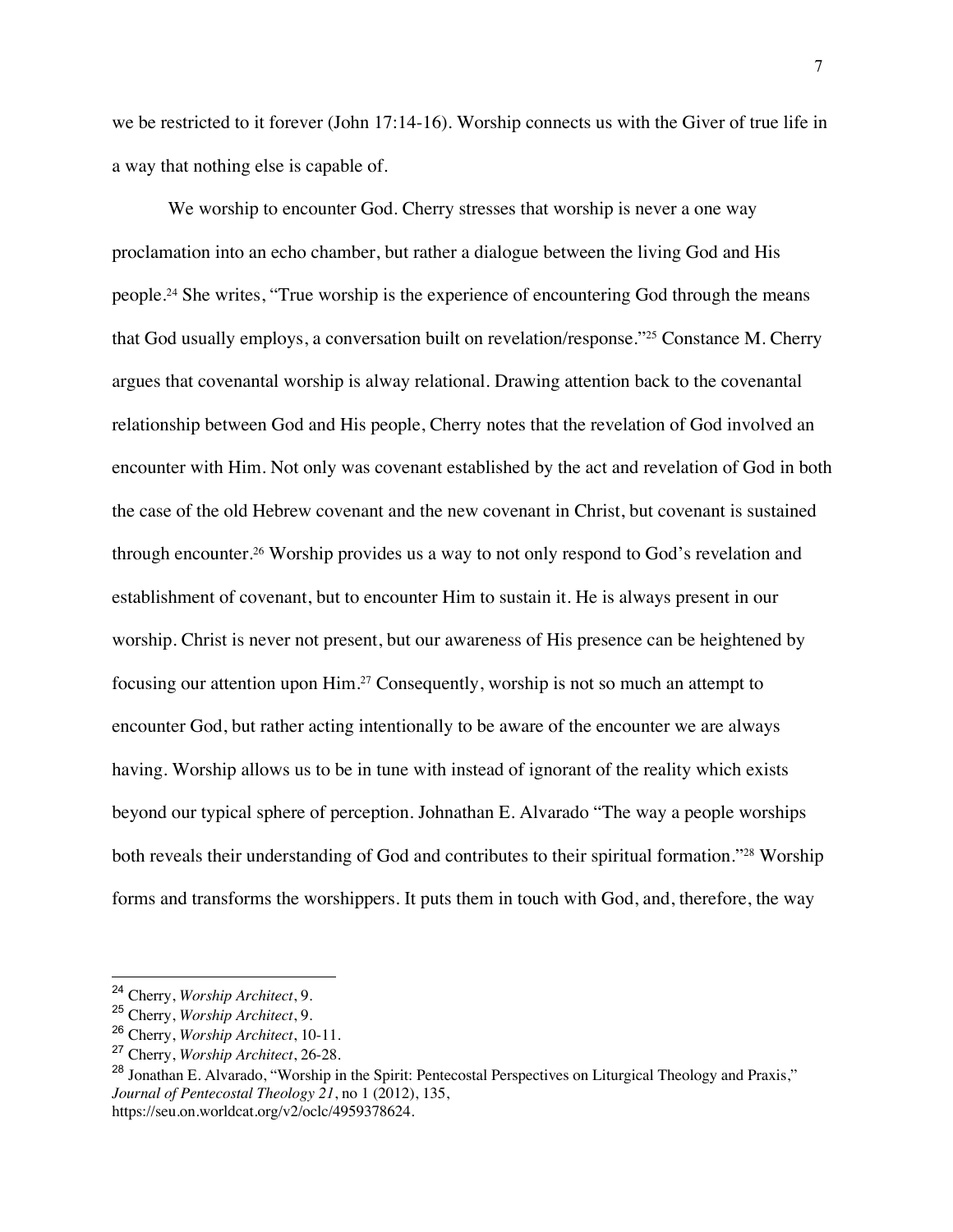we both perceive the world and live in it shifts. Wolstersttorff argues that we worship God with hope to be changed.<sup>29</sup> If worship does not change us, we must reevaluate it. Encountering the living God should always be transformative and renewing. Cheryl Bridges John argues that the connection to God and each other through Spirit-filled worship is a type of catechesis that transforms the individual and the community of worshippers through the connection to God and each other.<sup>30</sup> Alvarado also writes, "Any genuine encounter with God brings about some kind of transformation, but worship in particular has essentially the power to transform people into a different way of being in the world."31 In communion with God and our fellow members of the body of Christ, our vision becomes clearer. Our priorities are realigned with heaven. Our hearts and minds are renewed. In short, we become more like God when we worship Him, particularly in community with others.

Hille writes, "Worship in itself is the history of salvation taking outward form."<sup>32</sup> Our worship bears witness to the salvific work of God through Christ carried out by the Spirit. It is missional through its glorification of God, which is a testimony to the world of His goodness. Simon Chan writes, "If our worship does not reveal God in his holiness and love, transcendence and immanence, as *fascinans et tremendum*--in short, as the triune God--then it has fallen short of the glory of God. If it does not continue the action of the triune God, it is not worship in spirit and in truth."33 Our worship not only testifies of, but is an extension of God's salvific work. The witness of worship is eschatological. Our communal worship is a reflection of the worship taking place in the heavenlies. Cherry emphasizes that worship is a foreshadowing of "the worship to

<sup>29</sup> Wolterstorff, *The God We Worship*, 28.

<sup>30</sup> Alvarado, "Worship in the Spirit," 140.

<sup>31</sup> Alvarado, "Worship in the Spirit," 148.

<sup>&</sup>lt;sup>32</sup> Hille, "Worship--the Source," 257.

<sup>33</sup> Chan, *Liturgical Theology*, 61.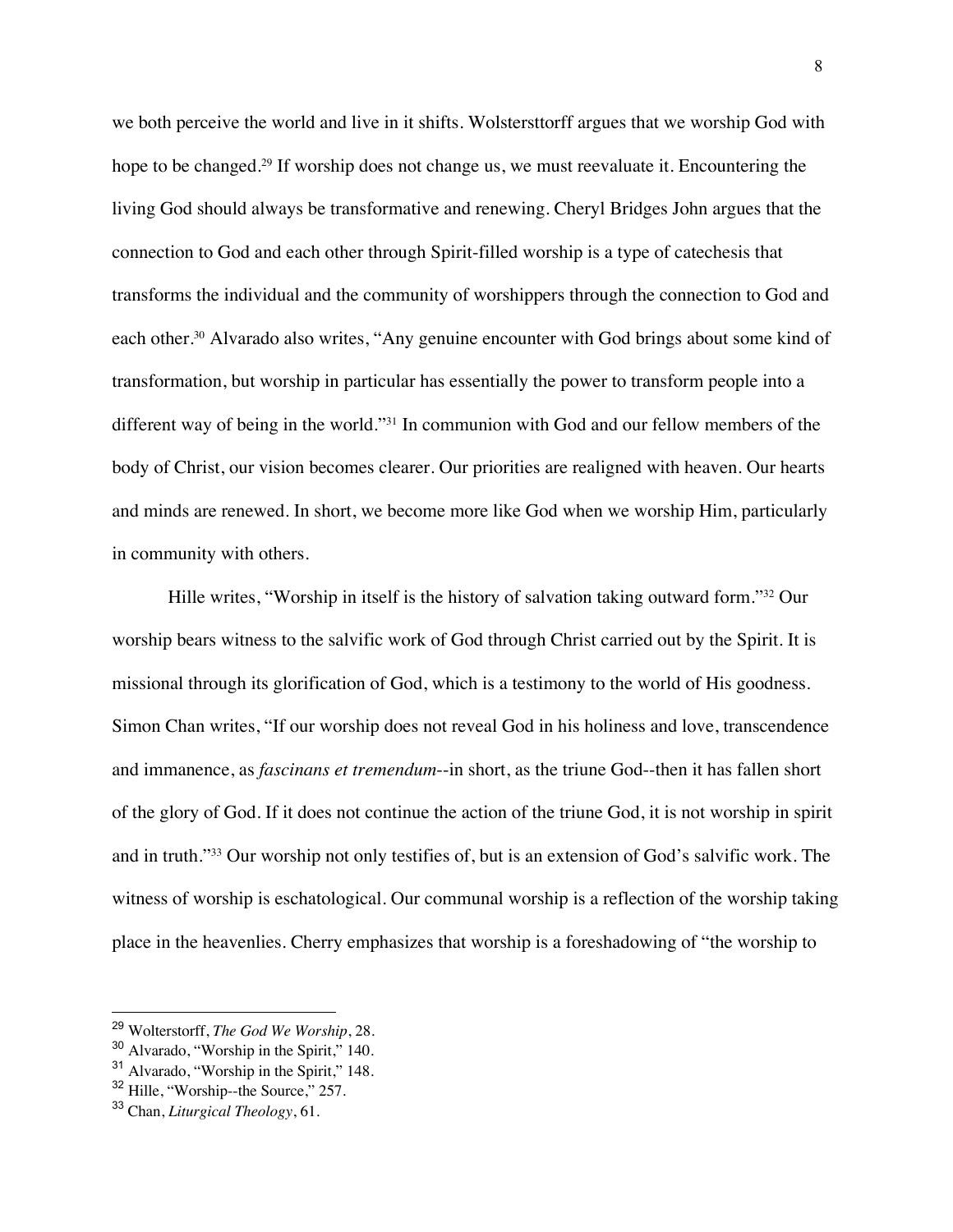come when Christ reigns. Worship is eternal."34 As Alvarado puts it, "The Church is principally a worshiping community that mirrors the overarching kingdom of God in an earthly expression."35 Our worship now is a reverse echo of what is to come and a dim reflection of what occurs beyond our concept of time. It proclaims goodness of the transcendent God to the brokenness of this finite world, extending the truest love to those in need of healing and restoration. In Pentecostal terminology, our worship bears witness to the "now' and "not yet."36

### How We Worship: Liturgy, Embodiment, and Music

Within the Christian community, the spirit and/or soul is elevated to a more important role than is the body. While it is true that one's spirit will live beyond one's earthly physical body, it is a gross injustice to our created humanity to belittle the importance of our God-created physical bodies. So enters embodiment into the conversation. Mental health is not just mental in that it is centered within and tied directly to one's physical being…one's body. In the words of Dietrich Bonhoeffer, "A human being is a human body. A human being does not 'have' a body- or 'have' a soul; instead a human being 'is' body and soul."37 Kelly M. Kapic emphasizes the important role in which one's body allows one to not only worship God in word and deed (Colossians 3:17), but to show his love in relationships with others.<sup>38</sup> He writes, "As the physical images of God on earth, we worship our creator in a way that reflects and grows out of our creaturely humanity rather than in a way that denies or undermines it."39

<sup>34</sup> Cherry, *Worship Architect*, 5.

<sup>35</sup> Alvarado, "Worship in the Spirit," 137.

<sup>&</sup>lt;sup>36</sup> Nigel Scotland, "From the 'not yet' to the 'now and the not yet': Charismatic Kingdom Theology 1960-2010," *Journal for Pentecostal Studies 12*, (2011), 289.

doi:10.1163/174552511X597152

<sup>37</sup> Kelly M. Kapic, *Embodied Hope: A Theological Meditation on Pain and Suffering*, (Downers Grove, IL: InterVarsity Press, 2017), 50.

<sup>38</sup> Kapic, *Embodied Hope*, 54.

<sup>39</sup> Kapic, *Embodied Hope*, 55.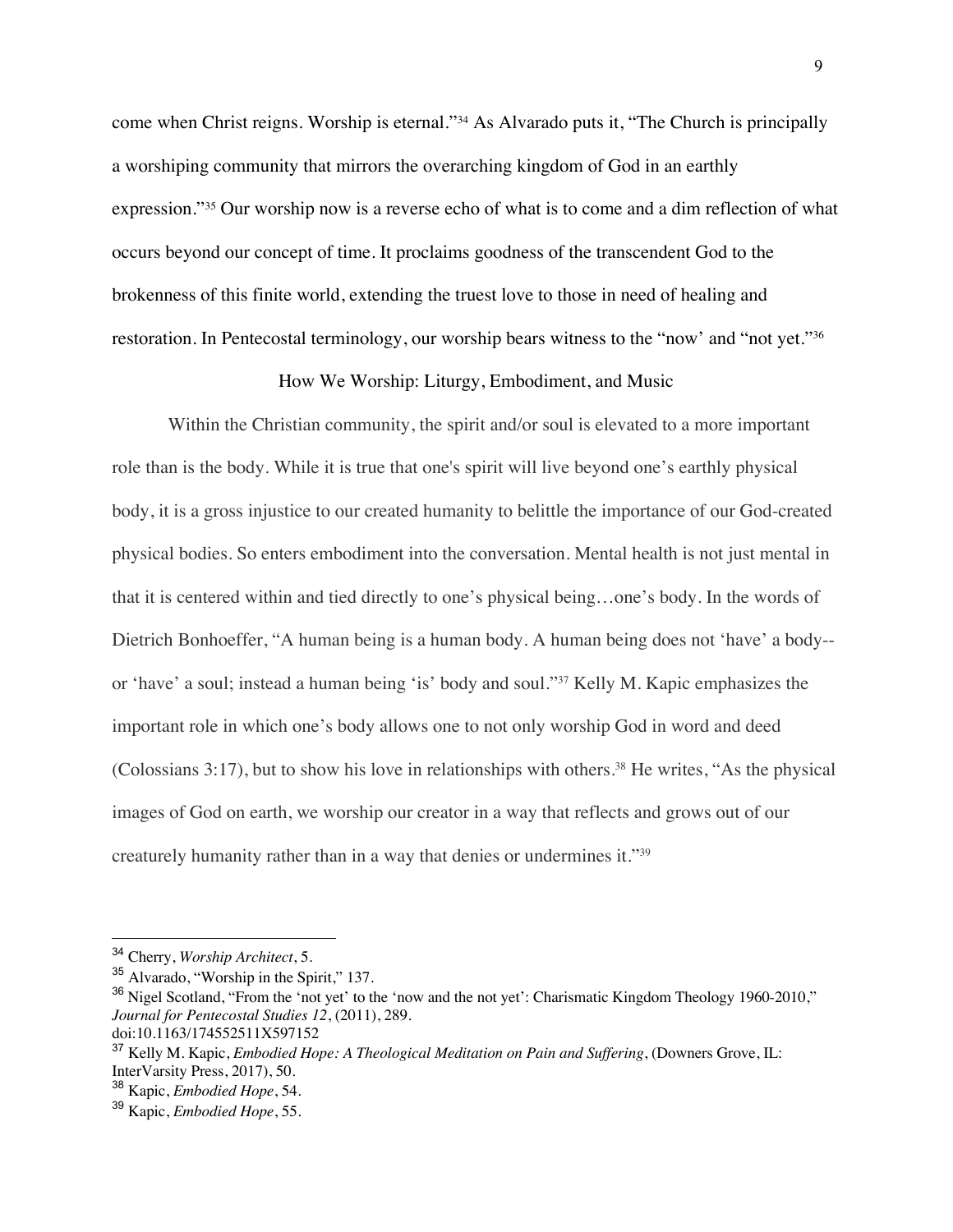Hille writes, "Worship always takes a physical form."40 Worship takes tactile forms that connect us to God in a way that goes beyond the abstract, connecting with even the most essential aspect of our physical humanity, our senses. From physical gestures to musical sounds, worship involves some sort of concrete, sensible expression. The use of our physicality allows us to go beyond the abstract and cross into the tangible so that our role in the worship service is able to be observed and experienced. Essentially, worship speaks to our embodiment. Encountering God through our humanity, including our natural limitations, allows the finite to encounter a taste of the infinite.<sup>41</sup> Our worship is not merely metaphysical. God does not desire or require worship that forces us to ascend to His level of unknowableness in our worship. Revelation of His unknowable nature is His role. Ours is a response that draws upon the fullness of what we know of our createdness to engage in worship. Commonly, a great deal of embodied worship takes place corporately within the liturgy of worship services.

According to Brad D. Strawn and Warren S. Brown, Christian liturgy is more than cognitive. It is embodied. It weaves the functions of the brain with the movements of the body.<sup>42</sup> The embodied nature of worship allows it to mold and inform the humanity of participants at a deeper level than mere thinking is capable of. Embodiment, even if that embodiment is the choice or impression to remain motionless, is a crucial component. Strawn and Brown stress just how important embodied liturgy is: "So, humans are deeply embodied and embedded creatures that are formed not as much by what we think or believe, but by the kinds of social and physical interactions with the world that we engage through liturgies….These liturgies are what shape

<sup>&</sup>lt;sup>40</sup> Hille, "Worship--the Source," 249.

<sup>&</sup>lt;sup>41</sup> Hille, "Worship--the Source," 249-250.

<sup>&</sup>lt;sup>42</sup> Brad D. Strawn and Warren S. Brown, "Liturgical Animals: What Psychology and Neuroscience Tell Us about Formation and Worship," *Liturgy 28*, no. 4 (2013), 11, doi: 10.1080/0458063X.2013.803838.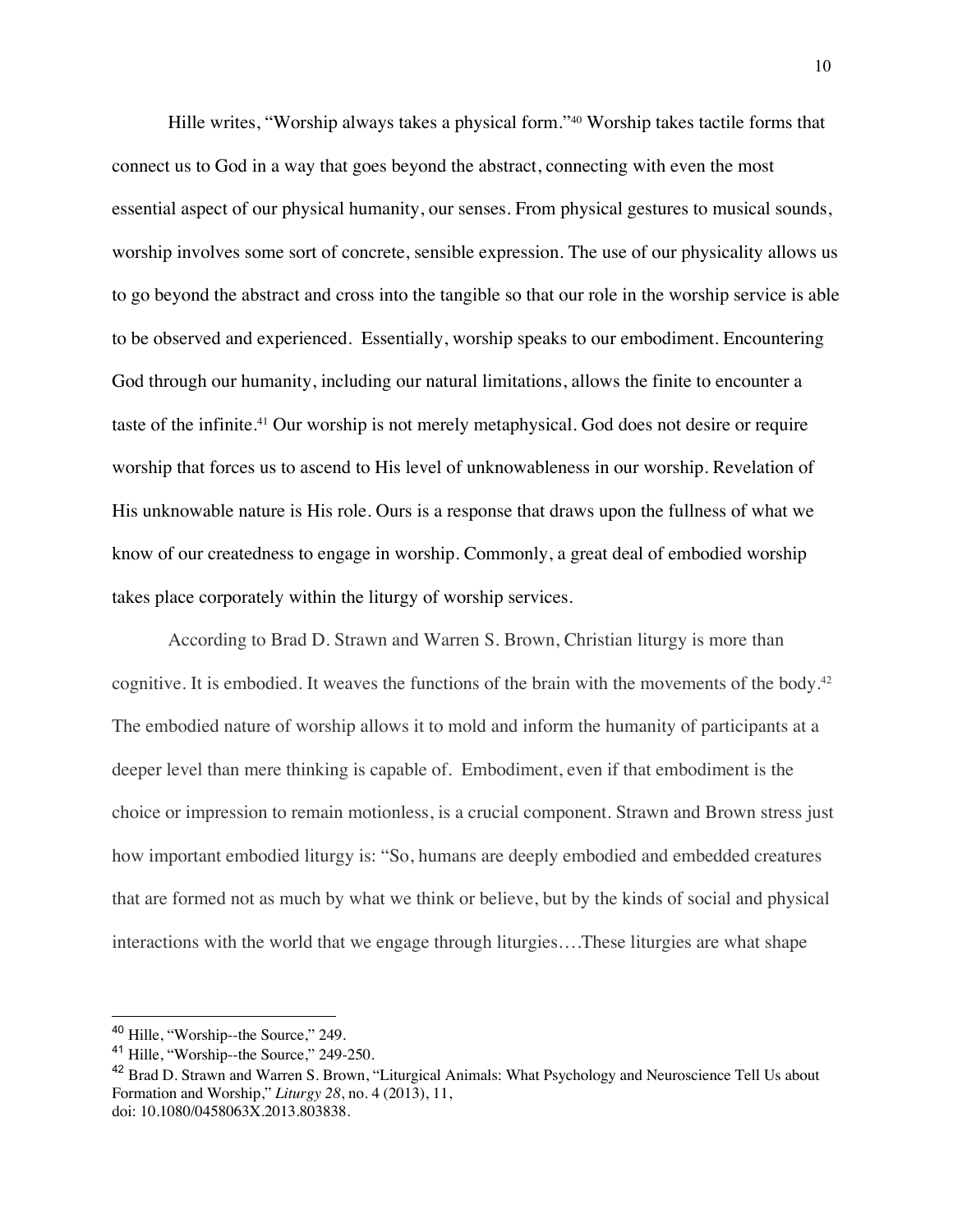humans in unconscious ways and orient them toward a particular telos."<sup>43</sup> There is perhaps no greater example of theology that becomes ingrained in one's being than the songs being sung within these worship services. It is often what is sung and not spoken that influences the way in which individuals view God, others, and themselves.

Gordan Graham argues that music is the one commonality between the liturgy of various Christian traditions. From more traditional liturgical churches to seeker friendly ones, music plays a central role.44 Music in itself is not worship, but rather a mode of worship. Graham writes, "The role of music is to fashion and inform the giving, not the gift."<sup>45</sup> Music is a vehicle for worship that employs the very tools which God has given us. Graham furthers this argument, writing, "We need to conceive of music as a vital instrument (though not the only one) that at one and the same time unites us in a way that allows us to give back to God the gifts of God in a style appropriate to their giving."46 Graham notes that singing and music invites participation that mere words cannot. It is easier to sing than to speak. Additionally, in the context of worship services, it encourages unity by the communal participation in song.<sup>47</sup> Andrew Roby points out four different aspects of worship in singing. First, singing in worship is a vehicle by which the theology of that community is expressed. Second, it is a means by which that community's unique cultural voice is brought into the worship service. Third, singing in worship intertwines the spirit of the people with the Spirit of God.<sup>48</sup> Fourth, it encourages the perpetual pursuit of

<sup>43</sup> Strawn and Brown, "*Liturgical Animals*," 10.

<sup>44</sup> Gordon Graham, "The Theology of Music in Church," *Scottish Journal of Theology* 57, no. 2 (2004): 140, doi:10.1017/S0036930604000043.

<sup>&</sup>lt;sup>45</sup> Graham, "Theology of Music," 144.

<sup>46</sup> Graham, "Theology of Music," 145.

<sup>&</sup>lt;sup>47</sup> Graham, "Theology of Music," 141.

<sup>48</sup> Andrew Roby, "Worshipful Singing: Four Roles of Song in Worship" *The Choral Journal* 57, no. 3 (2016): 60, https://seu.on.worldcat.org/v2/oclc/7789819366.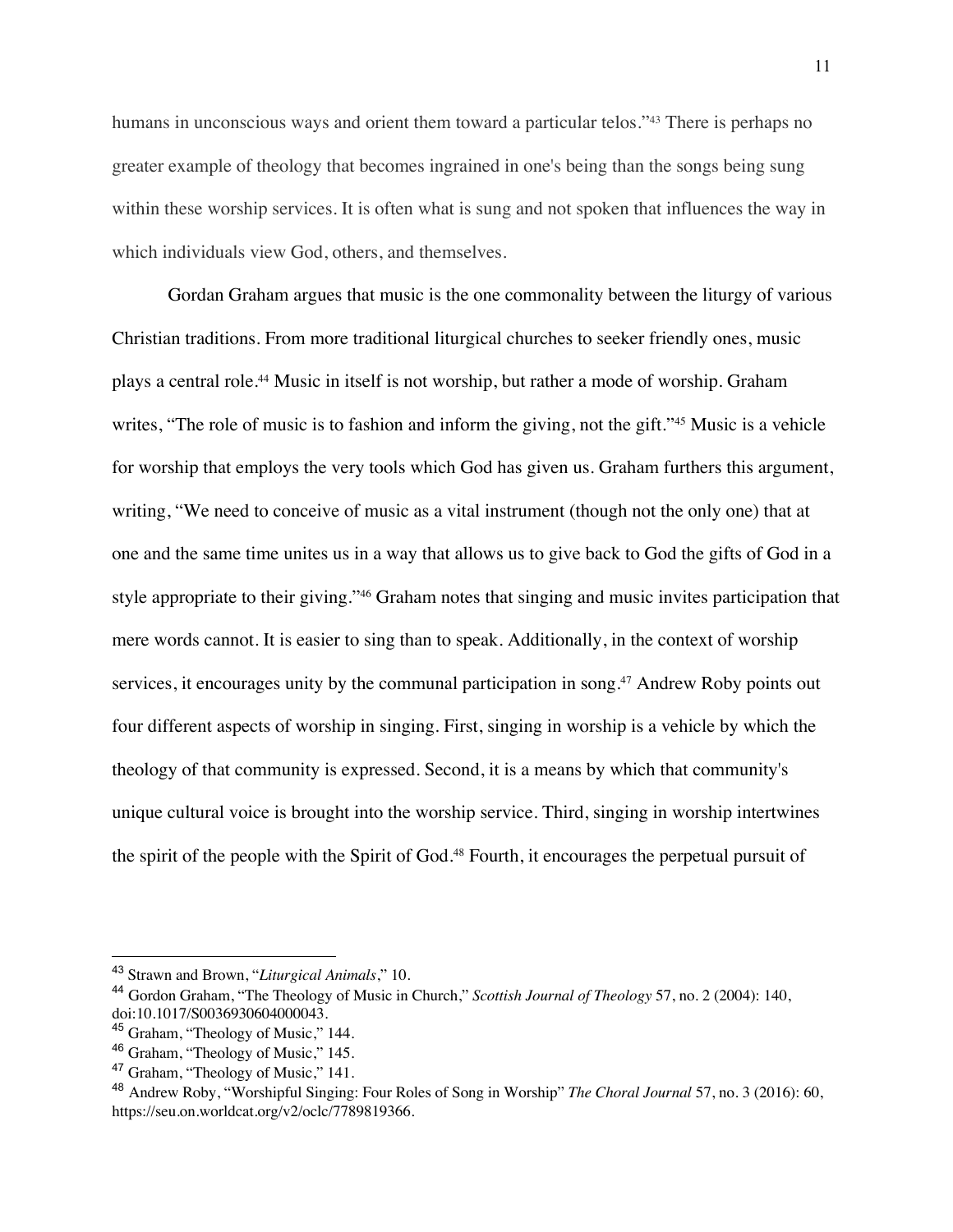"meaningful excellence in response to God."49 Using the very breath given by God to worship Him in song, as well as the gifts and talents He has given musicians, is a beautiful way to return back to God that which He has given, while also receiving the beauty that is communing with Him.

# **Music and the Brain**

While few theologians would contradict Graham's insistence that music is a vital vehicle for worship, it is not only those within Christian academia that would agree that music has the ability to do things that spoken words cannot. Neuroscientists have made great strides in scientifically proving this belief. Lutz Jäncke points out one example of this reality by drawing attention to the benefits of singing in aiding memory recall for individuals with Alzheimer's disease. They write, "A number of studies have shown that patients with Alzheimer's disease (AD) recognize lyrics that they heard sung more reliably than lyrics heard in the spoken modality (Simmons-Stern, Budson, & Ally, 2010)."50 Neuroscientists and theologians agree that music reaches the mind in ways that mere words cannot.

Donald A. Hodges and Michael H. Thaut write, "The neuroscientific study of music, or neuromusical research as it may be called, has grown and expanded significantly over several decades."51 Although "neuromusical research"52 is still a rather new field, there is much to be gleaned for the use of music in coping with mental illness. However, before diving into specifics or possible implications, it is important to lay the groundwork for just how music affects the

<sup>49</sup> Roby, "Worshipful Singing," 60.

<sup>50</sup> Lutz Jäncke, "Music and Memory," in *The Oxford Handbook of Music and the Brain*, ed. Michael H. Thaut and Donald A. Hodges (Oxford, UK, Oxford University Press, 2019), 254.

<sup>51</sup> Donald A. Hodges and Michael H. Thaut, "The Neuroscientific Study of Music:A Burgeoning Discipline," in *The Oxford Handbook of Music and the Brain*, ed. Michael H. Thaut and Donald A. Hodges (Oxford, UK, Oxford University Press, 2019), 3.

<sup>52</sup> Hodges and Thaut, "Neuroscientific Study of Music," 3.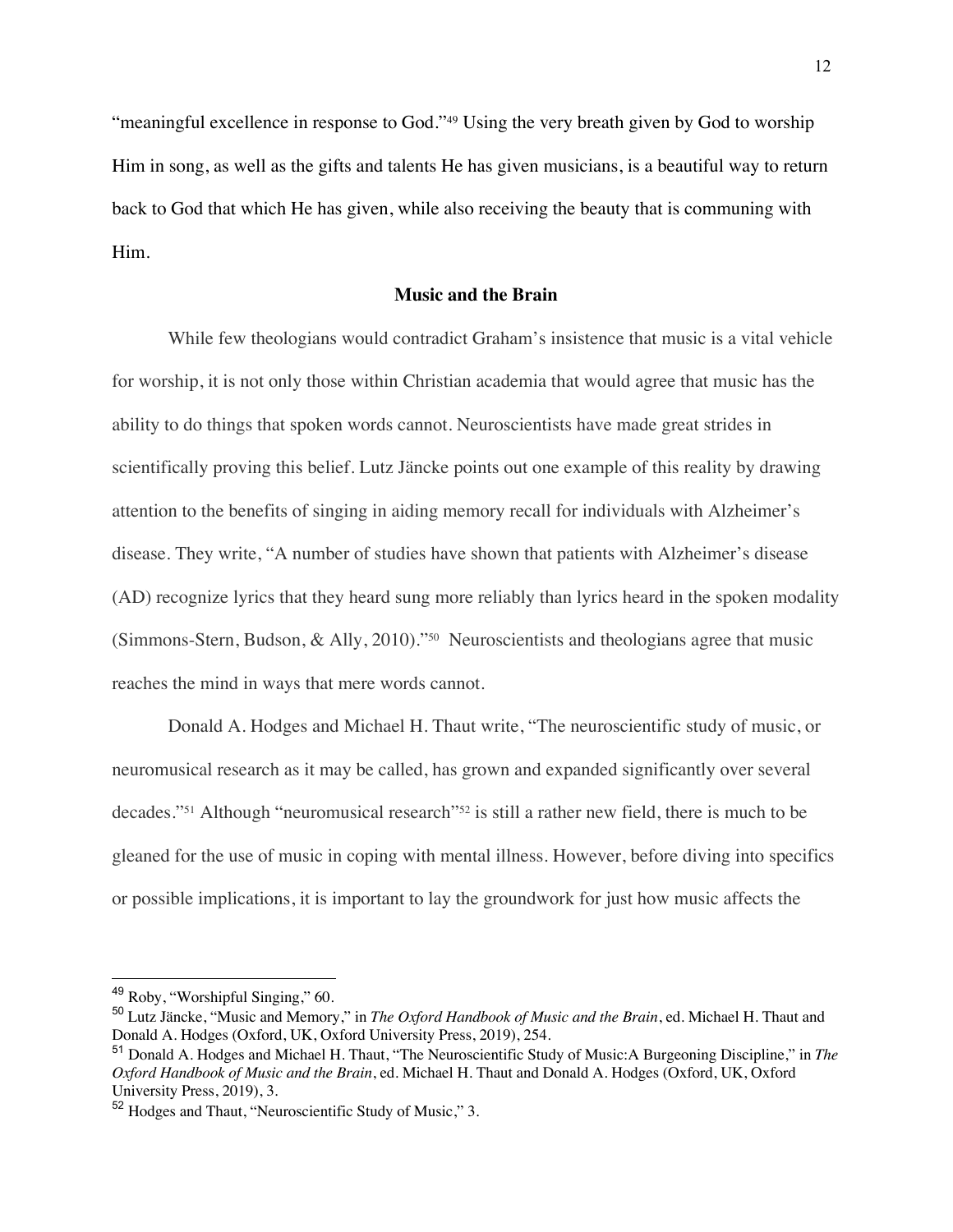brain. Thenille Braun Janzen and Thaut write, "Just merely listening to music begins the brain on a journey through multiple areas of the brain, engaging a variety of 'auditory-motor networks.'"53 It is now to this "journey" that we turn.<sup>54</sup>

Mark Reybrouck, Peter Vuust, and Elvira Brattico propose that listening to music can be more than merely cognitive. It can also be an aesthetic experience.<sup>55</sup> Giving clarity as to how they would define an aesthetic experience, they write,"From the perspective of the mind, an aesthetic experience can be defined as a kind of exploratory behavior, integrating several levels of processing, such as the perceptual, action-related, cognitive, affective and evaluative ones."56 In other words, experiencing music at an aesthetic level engages more than just one aspect of the human being. This has begun to ring true within the neuroscientific community regarding the effect of aesthetic musical experiences on the human brain as evidenced by data collected from fMRI studies.57 Early neurological studies on "(aesthetic) music listening" have shown that such experiences engage networks rather than singular structures within the brain.<sup>58</sup> Janzen and Thaut write, "The term network here implies the notion of a collection of regions that are activated to support a particular function, referencing structural and functional connections between these regions."59 This aligns with the argument Reybrouk, Vuust, and Brattico are making when they write, "The emerging picture is that (aesthetic) music listening is associated with neural

<sup>53</sup> Thenille Braun Janzen and Michael H. Thaut, "Cerebral Organization of Music Processing," in *The Oxford Handbook of Music and the Brain*, ed. Michael H. Thaut and Donald A. Hodges (Oxford, UK: Oxford University Press, 2019), 95.

<sup>54</sup> Janzen and Thaut, "Cerebral Organization," 95.

<sup>55</sup> Mark Reybrouck, Peter Vuust, and Elvira Brattico, "Brain Connectivity Networks and the Aesthetic Experience of Music," *Brain Sciences* 8, no. 6 (2018): 107.

https://doi.org/10.3390/brainsci8060107

<sup>56</sup> Reybrouck, Vuust, and Brattico, "Brain Connectivity," 107.

<sup>57</sup> Reybrouck, Vuust, and Brattico, "Brain Connectivity," 112.

<sup>58</sup> Reybrouck, Vuust, and Brattico, "Brain Connectivity," 108.

<sup>59</sup> Janzen and Thaut, "Cerebral Organization," 89.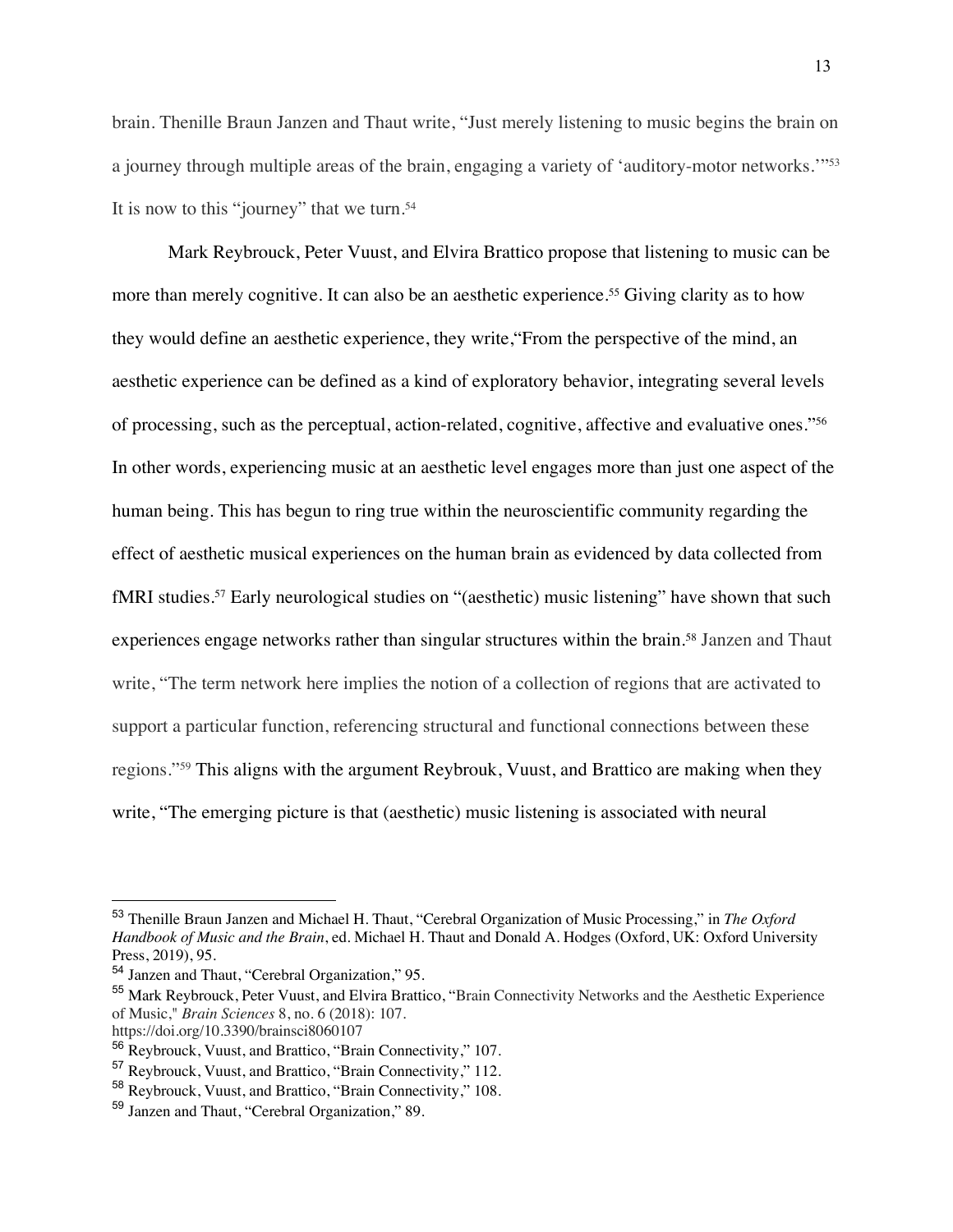connectivity patterns rather than a one-to-one mapping to single brain structures."60 The question then remains: what network $(s)$  are affected and what does that mean for mental health?

R. W. Wilkins, D. A. Hodges, P. J. Laurienti, M. Steen and J. H. Burdette conducted a study to find the effect of listening to music, specifically preferred versus non-preferred music, has on the Default Mode Network (DMN).<sup>61</sup> Before diving into the findings of this study, it is first important to understand what exactly the DMN is. The Default Mode Network or DMN was only discovered a little over 20 years ago.<sup>62</sup> Much is still to be learned about the DMN. However, some consensus regarding its basic functions have been reached over the past two decades. Hamed Ekhtiari, Padideh Nasseri, Fatemeh Yavari, Azarkhsh Mokri, and John Monterosso describe the DMN in the following way:

The DMN is a set of brain regions that exhibits strong low-frequency oscillations

coherent during resting state and is thought to be activated when individuals are focused

on their internal mental-state processes, such as self-referential processing, interoception,

autobiographical memory retrieval, or imagining future.<sup>63</sup>

To simplify greatly, the DMN is active during internal contemplation and less so during times requiring cognitive activity.<sup>64</sup> Examples of these two differing states could be listening to music versus doing academic research for this thesis that you are now reading.

<sup>62</sup> Kevin J. Manning and David C. Steffens, "Systems Neuroscience in Late-Life Depression." In *Systems Neuroscience in Depression*, ed. Thomas Frodl (London, UK: Academic Press, 2016).

<sup>60</sup> Reybrouck, Vuust, and Brattico, "Brain Connectivity," 108.

<sup>&</sup>lt;sup>61</sup> R. W. Wilkins, D. A. Hodges, P. J. Laurienti, M. Steen, and J. H. Burdette, "Network Science and the Effects of Music Preference on Functional Brain Connectivity: From Beethoven to Eminem," *Scientific Reports 4*, (2014): 1. https://doi.org/10.1038/srep06130.

https://www-sciencedirect-com.seu.idm.oclc.org/topics/neuroscience/default-mode-network

<sup>63</sup> Hamed Ekhtiari, Padideh Nasseri, Fatemeh Yavari, Azarkhsh Mokri, and John Monterosso, "Neuroscience of drug craving for addiction medicine: From circuits to therapies," in *Neuroscience for Addiction Medicine: From Prevention to Rehabilitation - Constructs and Drugs*, ed. Hamed Ekhtiari and Martin Paulus (Amsterdam, Netherlands: Elsevier, 2016), 123.

<sup>&</sup>lt;sup>64</sup> Manning and Steffens, "Systems Neuroscience."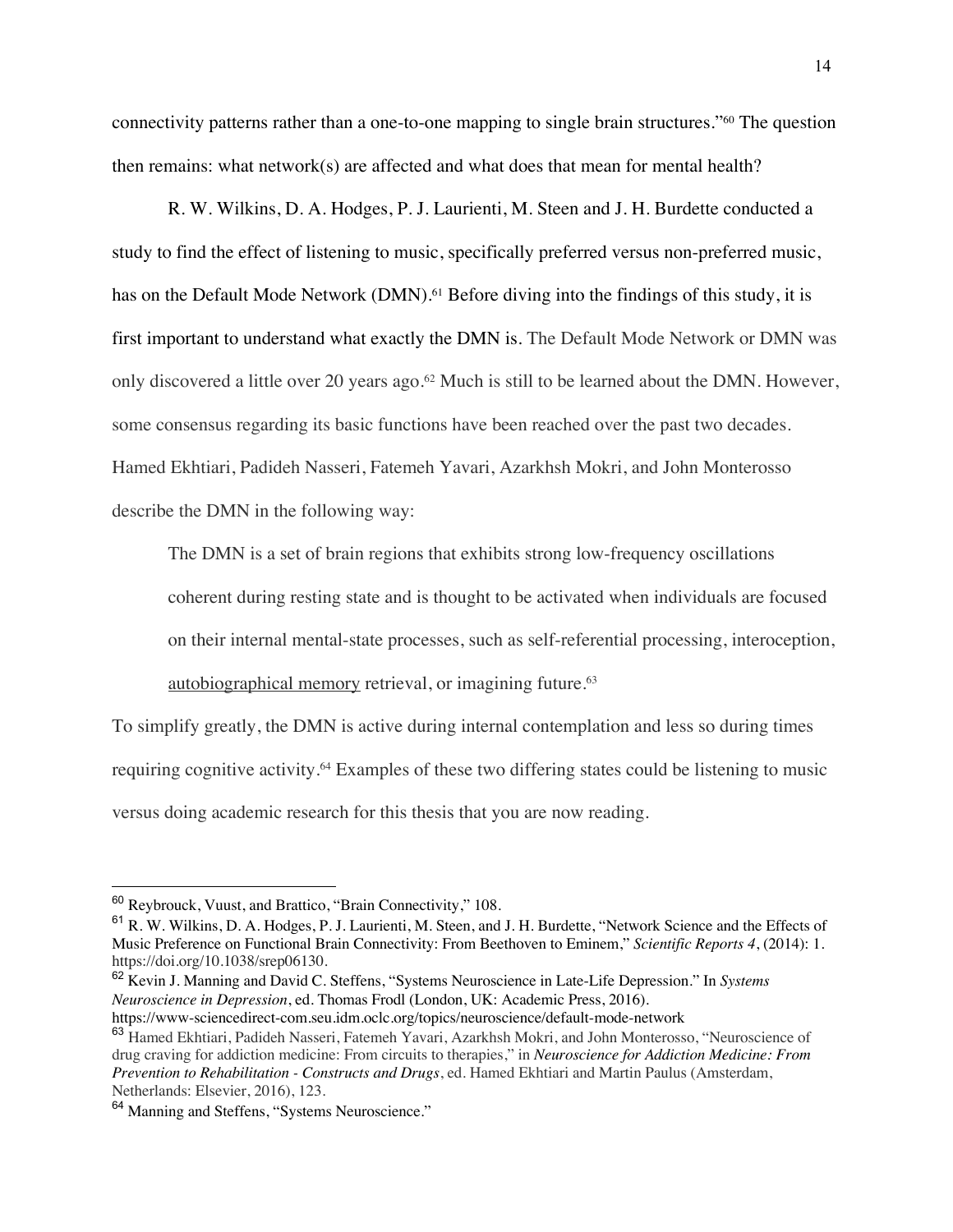During their research with individuals suffering from Major Depressive Disorder (MDD), Charles F. Gillespie, Steven T. Szabo, and Charles B. Nemeroff discovered that there is a connection between the DMN and MDD. They write, "The default mode network is active during periods of self-directed thought or introspection and dysfunction of the default mode network may contribute to rumination and self-preoccupation in patients with MDD."65 This potential link between the function or malfunction of the DMN and MDD is particularly interesting in light of the results of the research conducted by Wilkins et. al., which will be the next focus of discussion.

In their study on the effects of music listening on the DMN, Wilkins et al. had their subjects listen to three different categories of songs: favorite, preferred, and non-preferred. The connectivity of the DMN was measured with fMRI scans as the subjects listened to the three different categories of songs customized to each subject. It was found that listening to favorite and preferred music increased the connectivity of the DMN substantially. Preferred music showed the most connectivity, while non-preferred showed the least. Favorite music elicited less connectivity than preferred, but more than non-preferred. Wilkins et al. speculate that the reason for this could be because favorite songs are more familiar and require less activity to intake and process than less familiar presents the listener with new information not previously experienced or not experienced with as much frequency.<sup>66</sup> Also significant is the discovery by the Wilkins et al. study that "listening to favorite songs can alter the connectivity between auditory brain areas and the hippocampus, a region responsible for memory and social-emotion consolidation."67

<sup>65</sup> Charles F. Gillespie, Steven T. Szabo, and Charles B. Nemeroff, "Unipolar depression," in *Rosenberg's Unimolecular and Genetic Basis of Neurological and Psychiatric Disease Vol. 2*, ed. Roger N. Rosenberg and Juan M. Pascal (London, UK: Academic Press, 2020).

https://www-sciencedirect-com.seu.idm.oclc.org/topics/neuroscience/default-mode-network.

<sup>66</sup> Wilkins et al., "Network Science," 5.

<sup>67</sup> Reybrouck, Vuust, and Brattico, "Brain Connectivity," 112.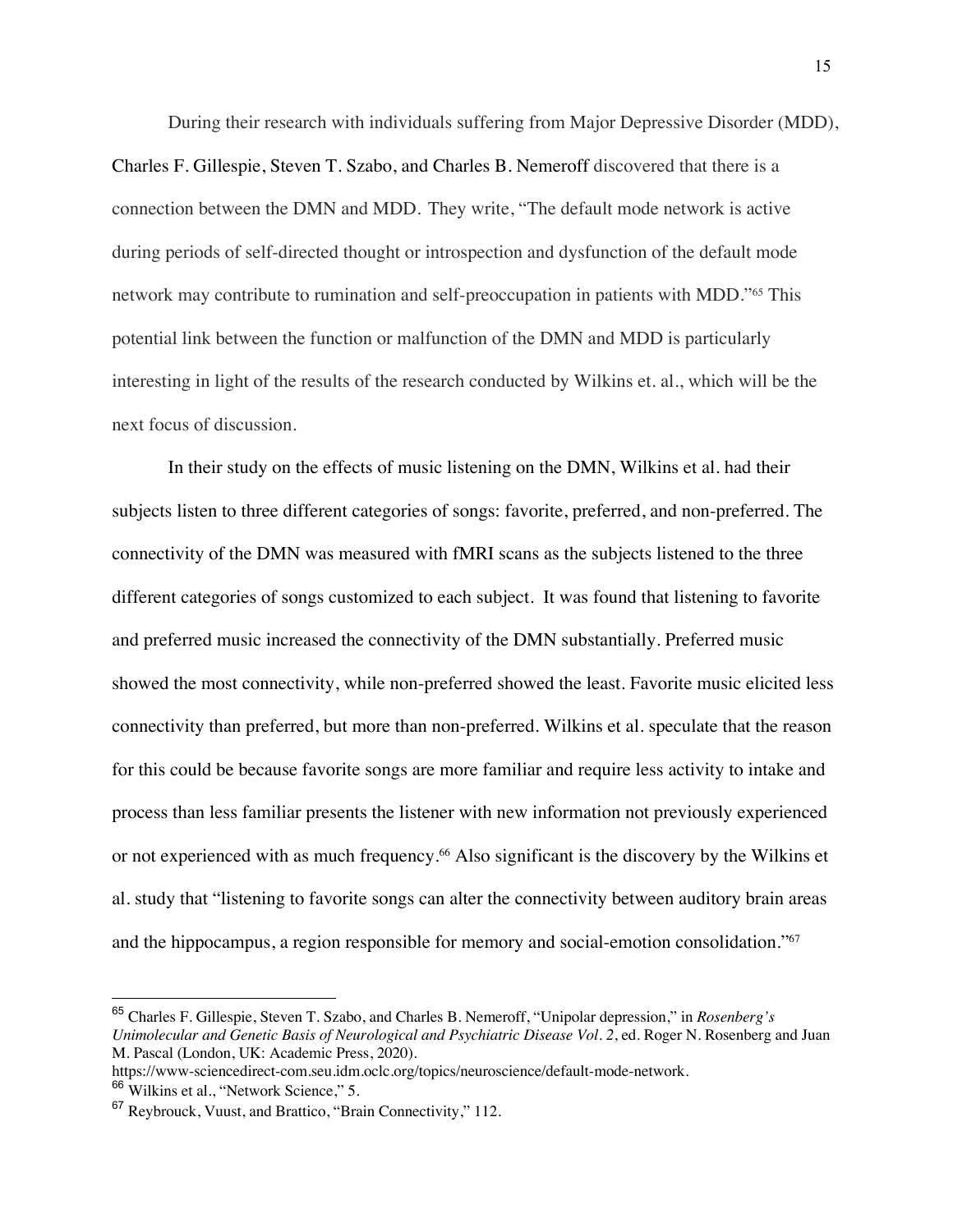Emotion and music cannot be separated. Wilkins et al, as well as other neuroscientists who have conducted similar studies, confirm this.<sup>68</sup> This is particularly important in light of research suggesting that when not functioning properly, the DMN could be the root of some mental illnesses and disorders, including depression and post-traumatic stress disorder.<sup>69</sup> Considering the intake of music directly affects this crucial brain network, there is much room to explore the use of music as treatment or a coping tool for those with mental illnesses and disorders. Wilkins et al. reinforce this point with language laden with neuroscientific terminology,

Based on these findings, it might be possible that listening to preferred music has the potential to engage such brain functions. This has specific implications for neurologic remediation (therapy), where music has been shown to have neurorehabilitation effects, such as improvements in executive function and emotional adjustments, as well as lessening of anxiety and depression.70

# **Music Therapy**

Before diving back into less formal, or rather less medical/professional, uses of music to aid individuals in coping with mental illnesses and disorders, music therapy and its proven effects will be discussed. Music therapy is defined by the Cleveland Clinic as the "clinical use of music."71 It is conducted by music therapists in a variety of settings, including hospitals, schools, therapist's offices, and even patient residences. Activities within music therapy can include listening to music, playing a musical instrument, singing, talking through lyrics, and even

<sup>68</sup> Reybrouck, Vuust, and Brattico, "Brain Connectivity," 112.

<sup>69</sup> Wilkins et al., "Network Science," 4.

<sup>70</sup> Wilkins et al., "Network Science,"4-5.

<sup>71</sup> Cleveland Clinic, "Music Therapy," accessed February 1, 2022,

https://my.clevelandclinic.org/health/treatments/8817-music-therapy#risks--benefits.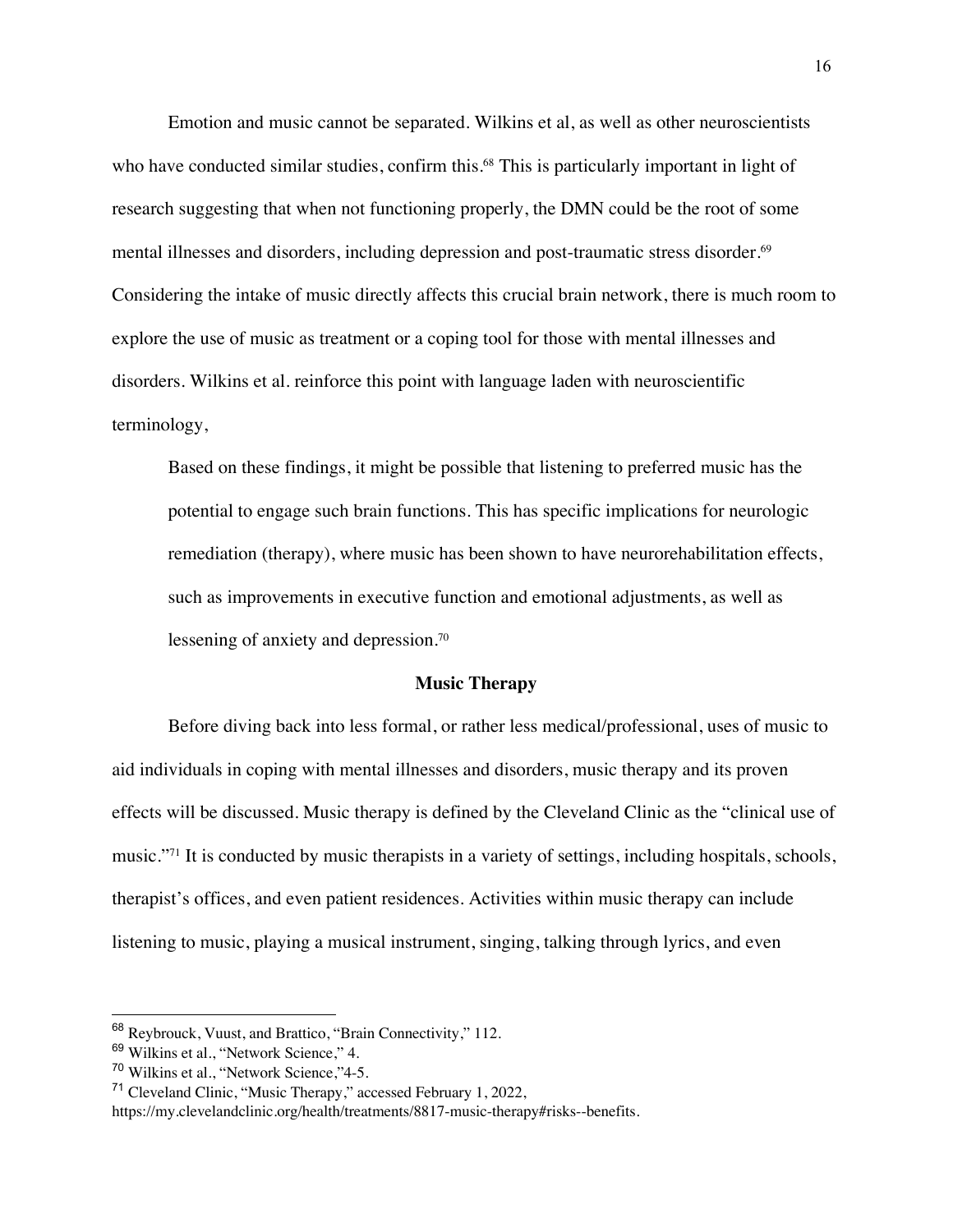dancing along to music.<sup>72</sup> Although music therapy emerged as a discipline near the end of World War II, it was not until the 1990s that it became to be known less as a social science and more as a valid, scientifically proven field of research and affective treatment.73 Since its emergence as a scientifically validated field, music therapy has been shown to be effective in treating trauma survivors,<sup>74</sup> individuals with depression and anxiety,<sup>75</sup> and schizophrenic patients.<sup>76</sup>

Karin Mössler, XiJing Chen, Tor Olav Heldal, and Christian Gold reviewed eight different studies in which music therapy was a supplemental factor in the care of individuals suffering from schizophrenia. Based upon their analysis, Mössler et al. found music therapy, when a consistent part of the treatment, helped increase the functionality of these patients.<sup>77</sup> They write,

Music therapy is a therapeutic method that uses music experiences to help people with

serious mental disorders to develop relationships and to address issues they may

not be able to using words alone. Studies to date have examined the effects of music

therapy as an add-on treatment to standard care. The results of these studies suggest that

music therapy improves global state and may also improve mental state and functioning

if a sufficient number of music therapy sessions are provided.78

<sup>72</sup> "Music Therapy."

<sup>&</sup>lt;sup>73</sup> Michael H. Thaut, Gerald C. McIntosh, and Volker Hoemberg, "Neurologic Music Therapy: From Social Science to Neuroscience," in *Handbook of Neurologic Music Therapy*, ed. Michael H. Thaut and Volker Hoemberg (Oxford, UK: Oxford University Press, 2014), 1.

<sup>74</sup> Matthew Dixon, "Music and Human Rights," in *Music, Music Therapy, and Trauma: International Perspectives*, ed. Julie P. Sutton (London, England: Jessica Kingsley Publishers, 2002), 130.

<sup>75</sup> Jaakko Erkkilä, Marko Punkanen, Jörg Fachner, Esa Ala-Ruona, Inga Pöntiö, Mari Tervaniemi, Mauno Vanhala and Christian Gold, "Individual music therapy for depression: randomised controlled trial," *The British Journal of Psychiatry 199*, (2011), 136.

doi: 10.1192/bjp.bp.110.085431.

<sup>76</sup> Karin Mössler, XiJing Chen, Tor Olav Heldal, and Christian Gold, "Music therapy for people with schizophrenia and schizophrenia-like disorders," *Cochrane Database of Systematic Reviews 12*, no. CD004025 (2011), 1-2. doi: 10.1002/14651858.CD004025.pub3.

<sup>77</sup> Mössler, "Music therapy," 1-2.

<sup>78</sup> Mössler, "Music therapy," 2.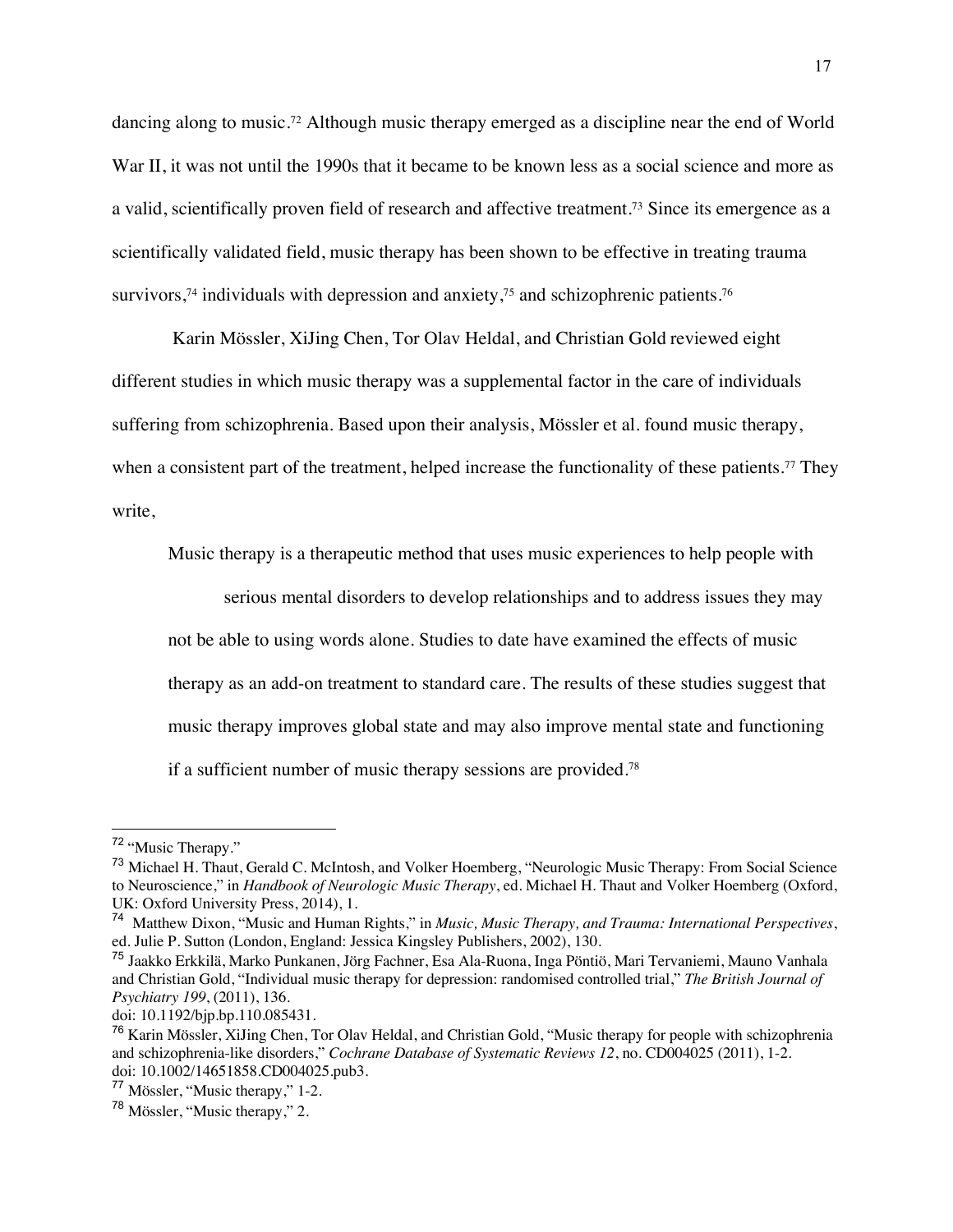Based upon a study conducted by Jaakko Erkkilä, Marko Punkanen, Jörg Fachner, Esa Ala-Ruona, Inga Pöntiö, Mari Tervaniemi, Mauno Vanhala and Christian Gold, individuals with depression (some of whom also suffered with anxiety) who received music therapy in addition to their other treatment exhibited "significantly greater" improvement than "those who received only standard care."79 Erkkilä et al. argue that "music therapy has specific qualities that enable meaningful non-verbal expression and interaction even in those situations where the client cannot verbally describe their inner experiences."80 Below is an excerpt written by Erkkilä et al. discussing the findings of their study:

This trial has shown that music therapy added to standard care helps people with mild, moderate or severe depressive episodes to improve their levels of depression as well as anxiety and functioning. The response rate was significantly greater in music therapy, compared with those who only received standard care. Effects were clinically relevant, with effect sizes in the medium to-large range (ranging from 0.65 for depression to 0.49 for anxiety). The NNT was four, indicating that one person will change from no response to response for every four people to whom music therapy is offered. These estimates are based on an intention-to-treat analysis, which means that they are likely to underestimate the effects of treatment for those who received it.<sup>81</sup>

It is also the course of their study, Erkkilä et al. found that the participation rate and engagement of subjects was high with on average 18 out of 20 sessions attended.82

The Substance Abuse and Mental Health Services Administration (SAMHSA) uses the following description of trauma:

 $79$  Erkkilä et al., "Individual music therapy," 136.

<sup>80</sup> Erkkilä et al., "Individual music therapy," 137.

<sup>81</sup> Erkkilä, "Individual music therapy," 136.

<sup>&</sup>lt;sup>82</sup> Erkkilä, "Individual music therapy," 136.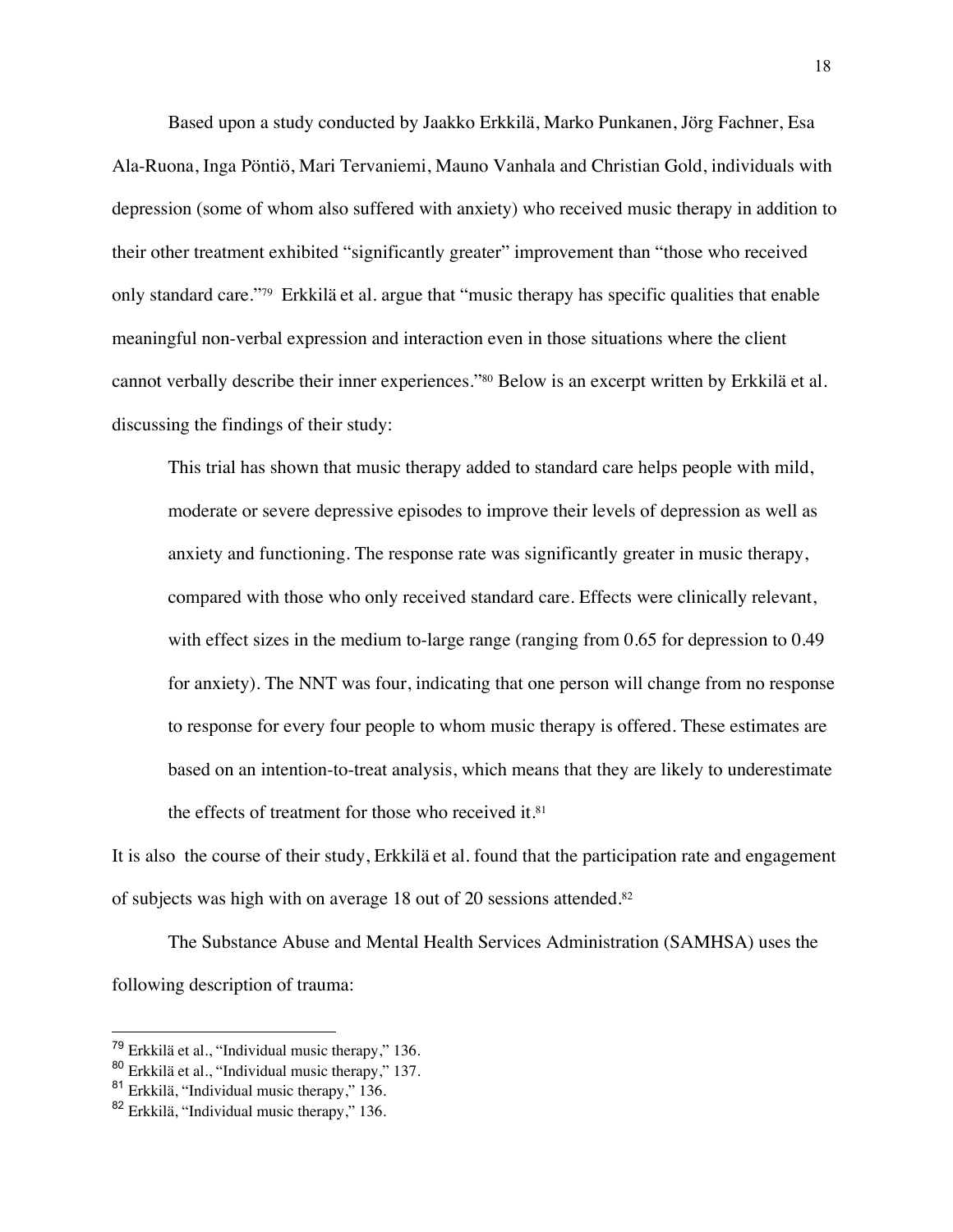an event, series of events, or set of circumstances that is experienced by an individual as physically or emotionally harmful or life threatening and that has lasting adverse effects on the individual's functioning and mental, physical, social, emotional, or spiritual wellbeing.83

These necessarily broad parameters of trauma provide some essential groundwork to understanding the vast number of individuals who have been/are affected by trauma. Describing what are considered the three main elements of trauma, Julie Sutton writes, "These three facets – shock, wound and a lasting effect – remain in the literature and are still central to our understanding of trauma."<sup>84</sup> She goes on to stress that defining trauma or at least the basic elements that comprise traumatic events is a much more simple task than is the describing or defining of the effects of trauma on different individuals. Subsequently, there have been several classifications of trauma developed that are present both in the literature and treatment of individuals who have experienced trauma.<sup>85</sup> For lack of space and hesitancy to limit the types of trauma discussed, trauma will not be split into different categories in this paper, but rather referred to solely as trauma.

Music therapy has been shown to be a helpful tool in enabling survivors to help process and heal from trauma.<sup>86</sup> Based upon his experience working with survivors of political violence, Matthew Dixon argues that music therapy provides a form of expression and communication that is helpful to individuals who have been limited in their "ability to interact" as a result of

<sup>83</sup> SAMHSA, "Trauma and Violence," accessed February 19, 2022,

https://www.samhsa.gov/trauma-

violence#:~:text=SAMHSA%20describes%20individual%20trauma%20as,physical%2C%20social%2C%20emotion al%2C%20or.

<sup>84</sup> Julie P. Sutton, "Trauma: Trauma in Context," in *Music, Music Therapy, and Trauma: International Perspectives*, ed. Julie P. Sutton (London, England: Jessica Kingsley Publishers, 2002), 22.

<sup>85</sup> Sutton, "Trauma," 22.

<sup>86</sup> Sutton, "Trauma," 28-29.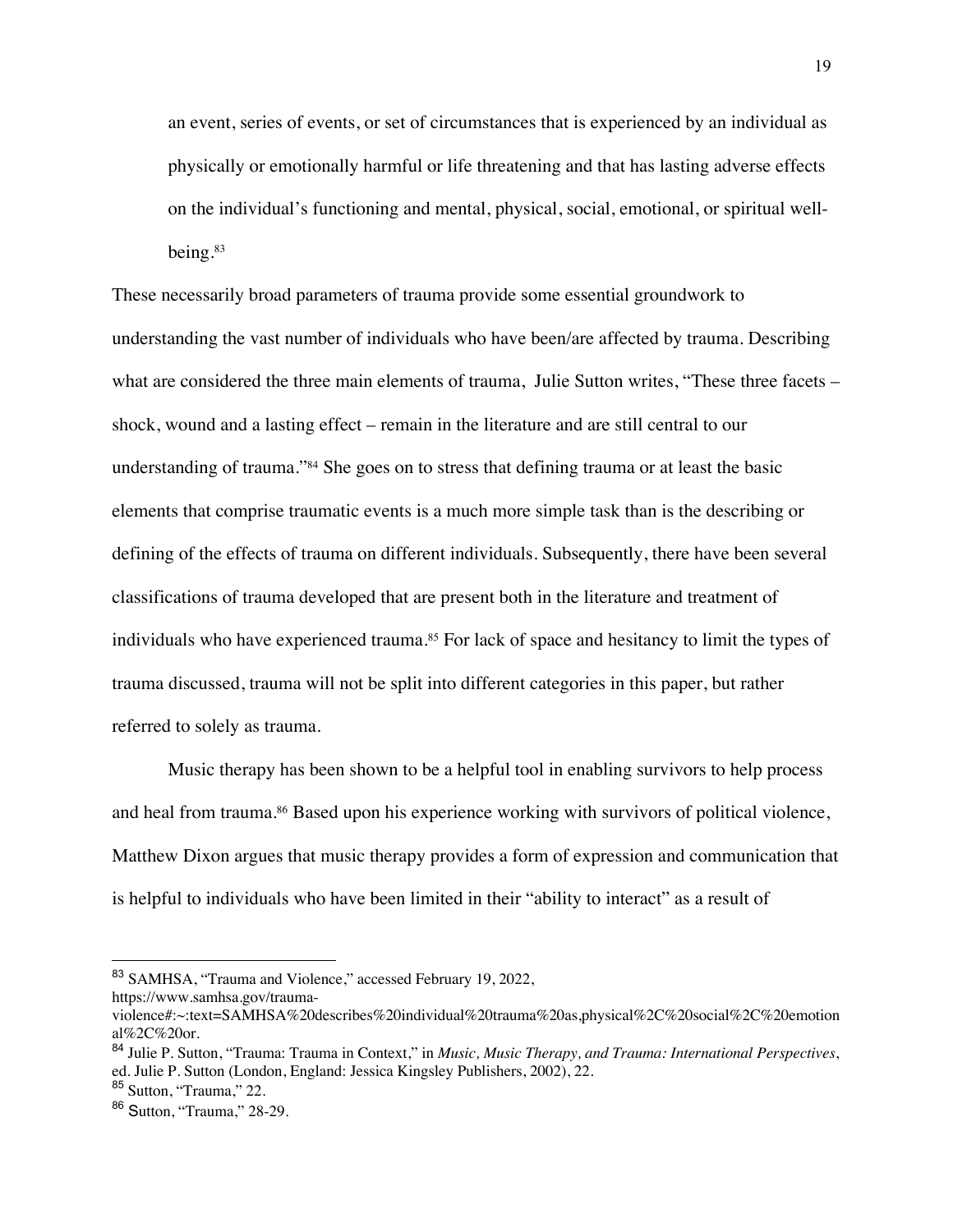trauma.87 In a sense, music gives voice to the voiceless. Trauma, especially by "human design (Cat)," meaning trauma caused by a human in cases such as human trafficking, often attacks the very humanity of an individual. Music is a vehicle that helps give it back to them.88

## **Whatsoever Things Are Lovely**

Groundwork arguing that music has the potential to positively affect the brain of individuals with mental illnesses and disorders has been laid. However, the argument of this paper is not merely that music is a neuro-scientifically proven tool, but rather that worship music specifically has the ability to improve mental health. In order to do this, it is important to distinguish worship music from all other genres. The most notable defining factor, or at least what should be, would be the lyrics contained within worship music. With this point in mind, this paper will now turn to the field of psychology in order to better understand what practices are crucial in any move towards flourishing mental health.

# Broaden-and-Build

The field of positive psychology is devoted to understanding positive emotions and the way they impact mental health. One theory that illustrates just how important positive emotions are is the "broaden-and-build theory."89 Catt Raley, Director of Sexual Assault Services at Sunrise Domestic and Sexual Violence Center, Pasco County, FL. summarizes the core idea of the broaden-and-build theory in the following way: "When you focus on good things your brain gets broader. When you focus on negative things your focus gets narrower."90 Barbara L. Fredrickson further sheds light by writing, "Whereas traditional perspectives have suggested that

<sup>87</sup> Dixon, "Music and Human Rights," 130.

<sup>88</sup> Dixon, "Music and Human Rights," 131.

<sup>89</sup> Barbara L. Fredrickson, "The broaden-and-build theory of positive emotions," *Philosophical Transactions: Biological Sciences 359*, no. 1449 (2004), 1375.

https://doi.org/10.1098/rstb.2004.1512.

 $90$  Catt Raley, interviewed by Brianna Turbeville, February 18, 2022.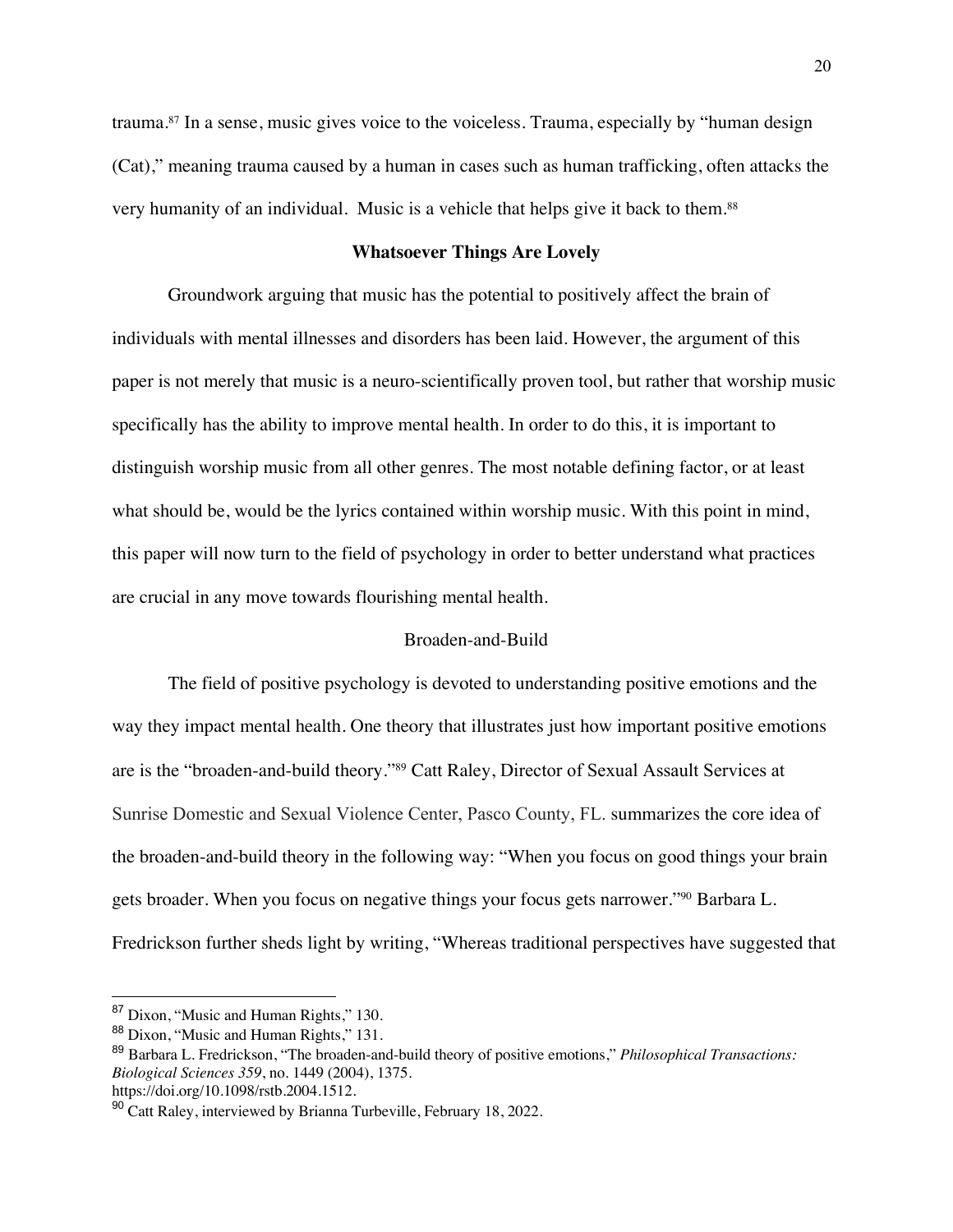positive emotions mark or signal health and well-being (Kahneman 1999; Diener 2000), the broaden-and-build theory suggests that positive emotions also produce health and well-being (Fredrickson 2001)."91 Essentially, the more attention you give to the positive things the more positive emotions you will experience, and, in contrast, the more attention to negative things you give, the less you will experience. Therefore, it is crucial to "cultivate positive emotions" within oneself and in others around you, not merely for an isolated experience of those emotions, "but also as a means to achieving psychological growth and improved psychological and physical well-being over time."<sup>92</sup> The connection between the broaden-and-build theory and Philippians 4:8 should not be ignored. In the familiar verses preceding 4:8, Paul is instructing the Philippians how to respond to the trials of life. Stressing the nearness of the Lord (4:5), he calls them to express their situations and needs to God with gratitude (4:6). It is through this process that the peace of God will be manifested in their hearts and minds (4:7). When arriving at 4:8, Paul is commanding them to structure their entire thought process in a way that honors the Lord, which will reinforce and contribute to the cycle we see presented in 4:5-7. Paul writes, "Finally, brothers and sisters, whatever is true, whatever is honorable, whatever is right, whatever is pure, whatever is lovely, whatever is commendable, if there is any excellence and if anything worthy of praise, think about these things (Philippians 4:8 NASB)."93 Thinking on lovely things both has scientific and Biblical basis for its implementation.

Synthesizing the broaden-and-build theory with religion, Patty Van Cappellen, Megan E. Edwards, and Fredrickson highlight the upsides of "positive emotions (PEs)," which they argue

<sup>91</sup> Fredrickson, "broaden-and-build," 1374.

<sup>92</sup> Fredrickson, "broaden-and-build," 1376.

<sup>&</sup>lt;sup>93</sup> All Scripture references will be from the NASB translation unless otherwise noted.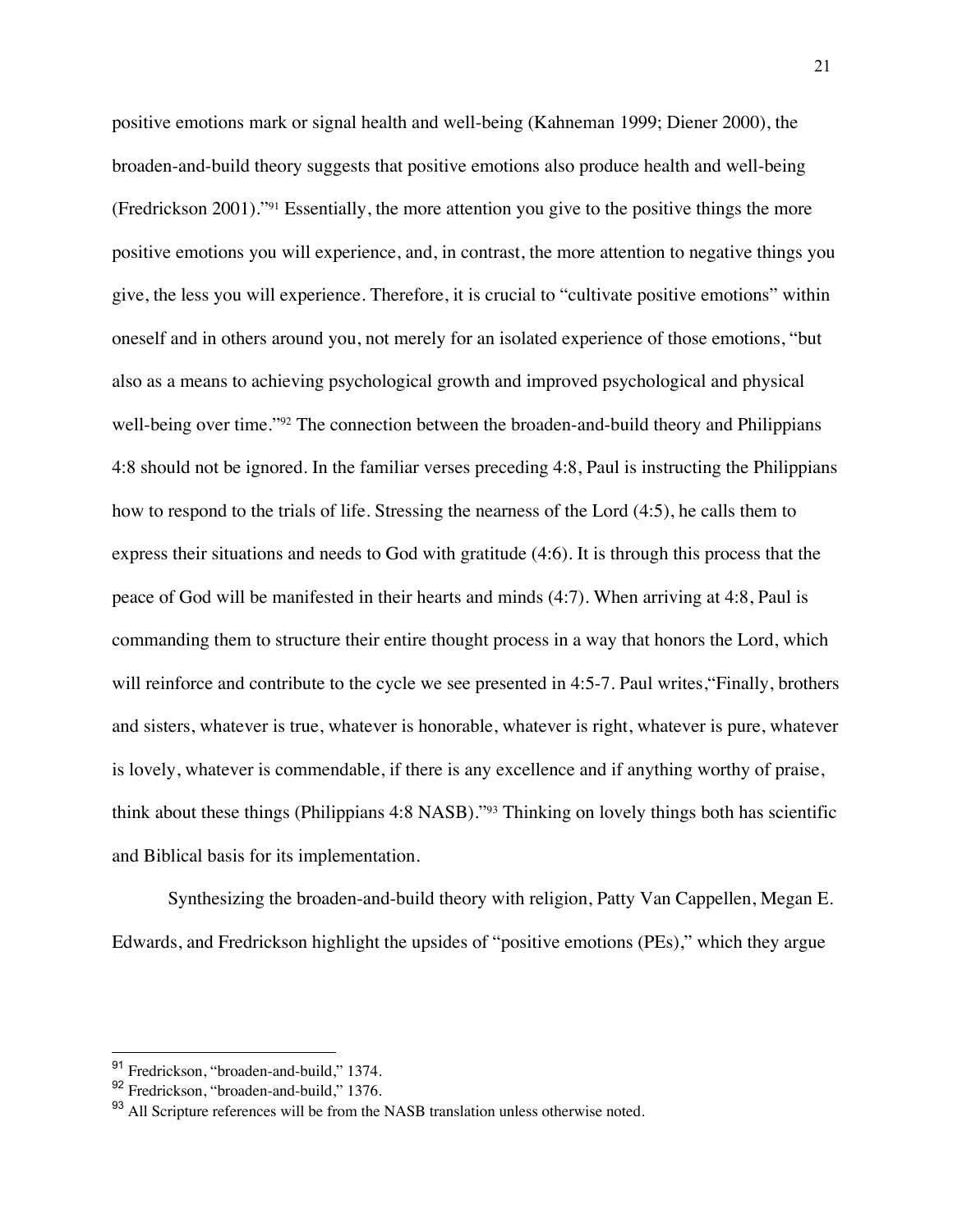often are fostered in "religious practices and religious experiences."94 Examples of specific PEs are "joy, love, gratitude, admiration, and awe."95 Drawing upon research of several studies, Cappellen, Edwards, and Fredrickson portray religious practices and experiences as both "means" to experience PEs and catalysts to the pursuit of more.<sup>96</sup> The connection to God and people in a communal setting allows people to look beyond themselves in order to experience "amplified" PEs, including "unity and shared identity."<sup>97</sup> This connection and community is crucial for all individuals, but all the more so for trauma survivors. Raley emphasizes something critical to discussion of trauma, community, and positive emotions: "What trauma does is it isolates us by nature."98 The only real antidote for isolation is community. As Raley says, "When speaking about trauma, it has been proven both scientifically and anecdotally, people who have community do so much better…. Folks that do better and move on with their lives have community."99 When occurring in community, PEs can have all the greater impact than when experienced only individually.

Part of the beauty of weekly worship services is the consistency with which these PEs can be experienced and community can be established. This consistency is key to experiencing the benefits of PEs. Cappellen, Edwards, and Fredrickson once again reinforce the expanded awareness, PEs function to build psychological (e.g. resilience), social (e.g. good quality relationships), and biological (e.g. reduced illness symptoms) resources for survival."100 Through

<sup>&</sup>lt;sup>94</sup> Patty Van Cappellen, Megan E. Edwards, and Barbara L. Fredrickson, "Upward spirals of positive emotions and religious behaviors," *Current Opinions in Psychology 40*, (2021), 92. doi: 10.1016/j.copsyc.2020.09.004.

<sup>95</sup> Van Cappellen, Edwards, and Fredrickson, "Upward spirals," 92.

<sup>96</sup> Van Cappellen, Edwards, and Fredrickson, "Upward spirals," 92.

<sup>97</sup> Van Cappellen, Edwards, and Fredrickson, "Upward spirals," 95.

<sup>98</sup> Raley, 2018.

<sup>&</sup>lt;sup>99</sup> Raley, 2018.

<sup>&</sup>lt;sup>100</sup> Van Cappellen, Edwards, and Fredrickson, "Upward spirals," 92.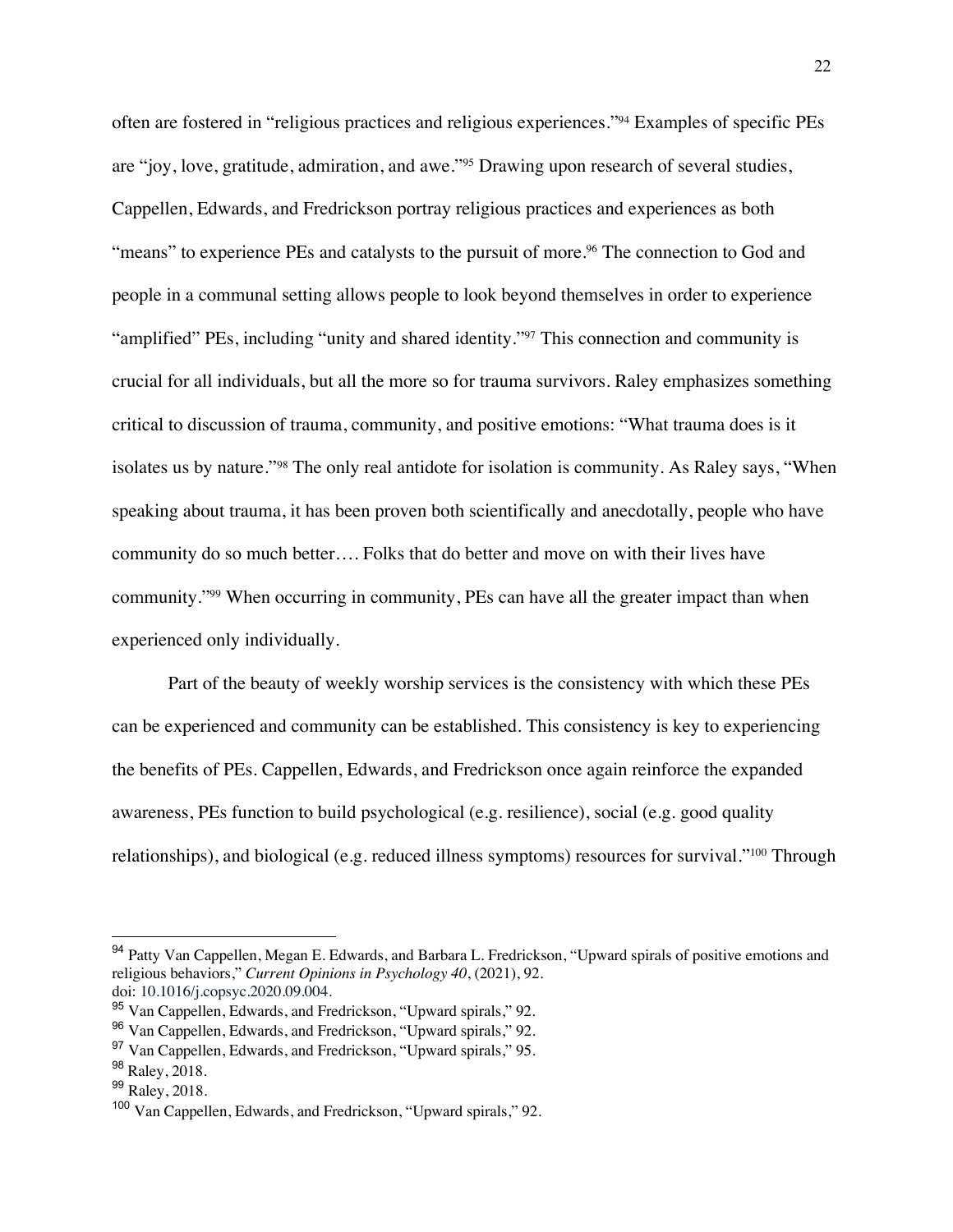a Pentecostal lens, this principle reaffirms that encountering God leads to joy and love that in turn lead to a greater pursuit of this joy and love that can only be found in Him. Also crucial to this principle is the communal factor of the assembled body of Christ experiencing a heightened level of these emotions. These emotions are not felt or rather experienced in a vacuum but in the presence of God and others. It is also in this setting that the body of believers can become more than a grouping of people with similar interests, but instead, an authentic, supportive community of diverse believers helping one another heal, grow, and minister.

#### Gratitude

Nicola Petrocchi and Alessandro Couyoumdjian argue that both the disposition and state of gratitude decrease symptoms of depression and anxiety. They use the following definition of "dispositional gratitude" by Wood et al. as a primary guide in their work: "Wood et al. (2010) have described dispositional gratitude as part of a wider life orientation toward noticing and appreciating the positive aspects in one's life and the world."101 These "positive aspects" can include a host of things including but not limited to the people in one's life, the actions of people, the opportunities one has, and even one's possessions.102 Engaging several studies, Petrocchi and Couyoumdjian note that dispositional or "trait gratitude" has been correlated to lower levels or symptoms of depression and anxiety. While they acknowledge that the connection between gratitude and lessened anxiety is not yet as well researched, Petrocchi and Couyoumdjian argue that the research supports the positive effect that gratitude has on "psychopathological

<sup>&</sup>lt;sup>101</sup> Nicola Petrocchi and Alessandro Couvoumdijan, "The impact of gratitude on depression and anxiety: The mediating role of criticizing, attacking, and reassuring of the self," *Self and Identity 15*, no. 2 (2016), 192. https://doi.org/10.1080/15298868.2015.1095794.

<sup>&</sup>lt;sup>102</sup> Petrocchi and Couyoumdjian, "impact of gratitude," 191-192.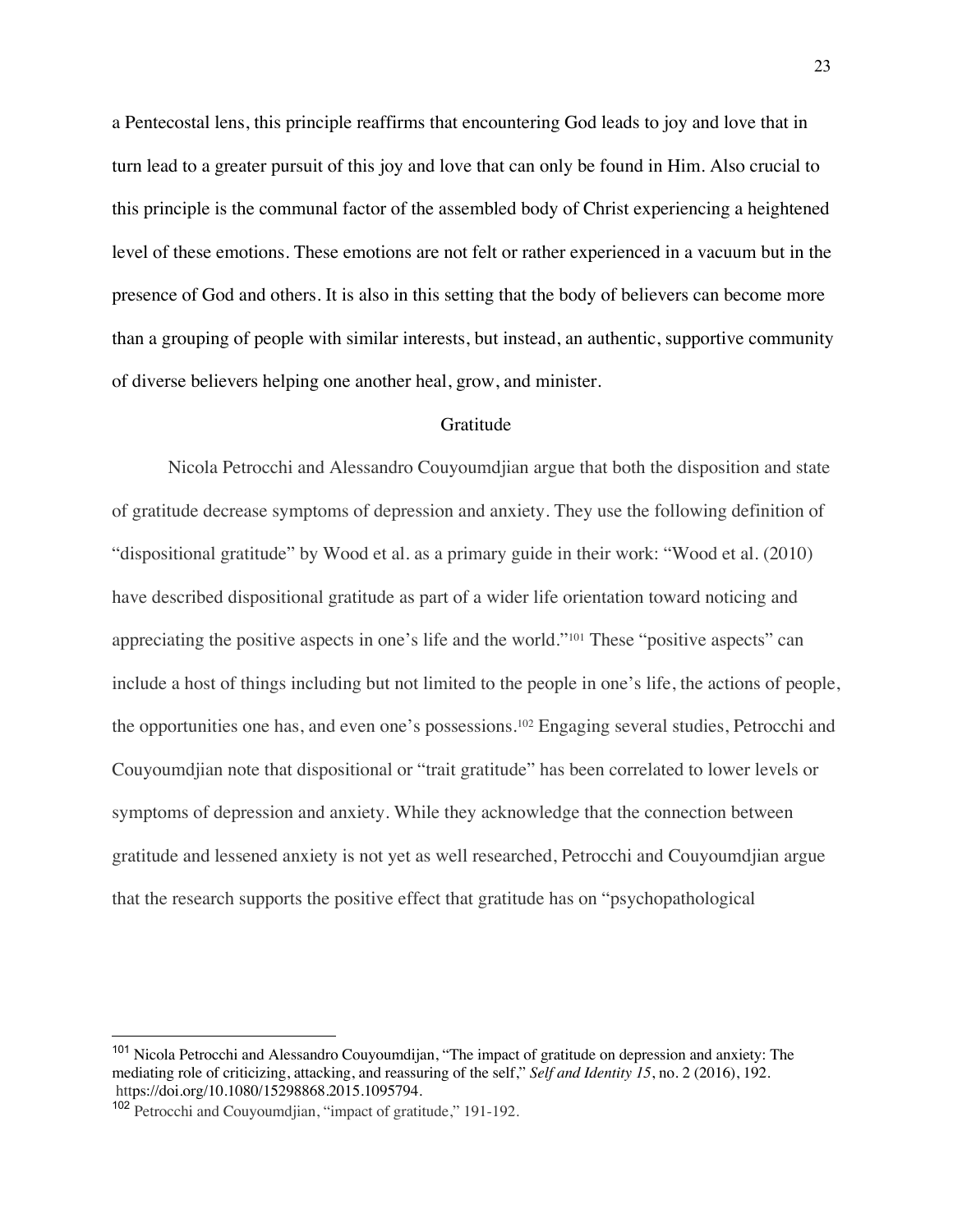symptoms, in particular depression and anxiety (Emmons & Stern, 2013; for a review see Wood et al., 2010)."103

Gratitude not only has to do with the way in which one views the world, but also the way one views oneself. Michael E. McCullough, Jo-Ann Tsang, and Robert A. Emmons propose that when someone has a tendency to recognize and respond with gratitude to the positive actions and/or treatment of oneself by others, that person likely also views themself as valuable.<sup>104</sup> Summarizing the argument of McCullough, Tsang, and Emmons, Petrocchi and Couyoumdjian write, "Seeing oneself as the recipient of other people's generosity may lead one to feel valued, esteemed, and with a sense of 'deservingness,' which may boost self-esteem, reduces selfcriticism and the sense of worthlessness, a key feature of depression phenomenology."105 Selfcriticism can be devastating to mental health. Moving towards a mindset of dispositional gratitude may be the antidote.

Petrocchi and Coutoumdijian highlight what they call a "paradoxical aspect" to the connection between gratitude and improved mental health.106 Referencing Emmons and Crumpler, they write, "Gratitude involves a 'willingness to remain indebted,' and a sense of safety in acknowledging dependency on the benefactor."<sup>107</sup> It appears that recognizing one's need for something or someone beyond oneself actually provides reassurance. The type of gratitude they are referencing is weighty. It is not the type of thankfulness one might feel for someone bringing you a large coffee on a Monday morning, but the type of gratitude one would feel towards someone who covered a debt you could not possibly pay. In the words of Petrocchi and

<sup>103</sup> Petrocchi and Couyoumdjian, "impact of gratitude," 192.

<sup>104</sup> Petrocchi and Couyoumdjian, "impact of gratitude," 193.

<sup>105</sup> Petrocchi and Couyoumdjian, "impact of gratitude," 193.

<sup>106</sup> Petrocchi and Couyoumdjian, "impact of gratitude," 193.

<sup>107</sup> Petrocchi and Couyoumdjian, "impact of gratitude," 193.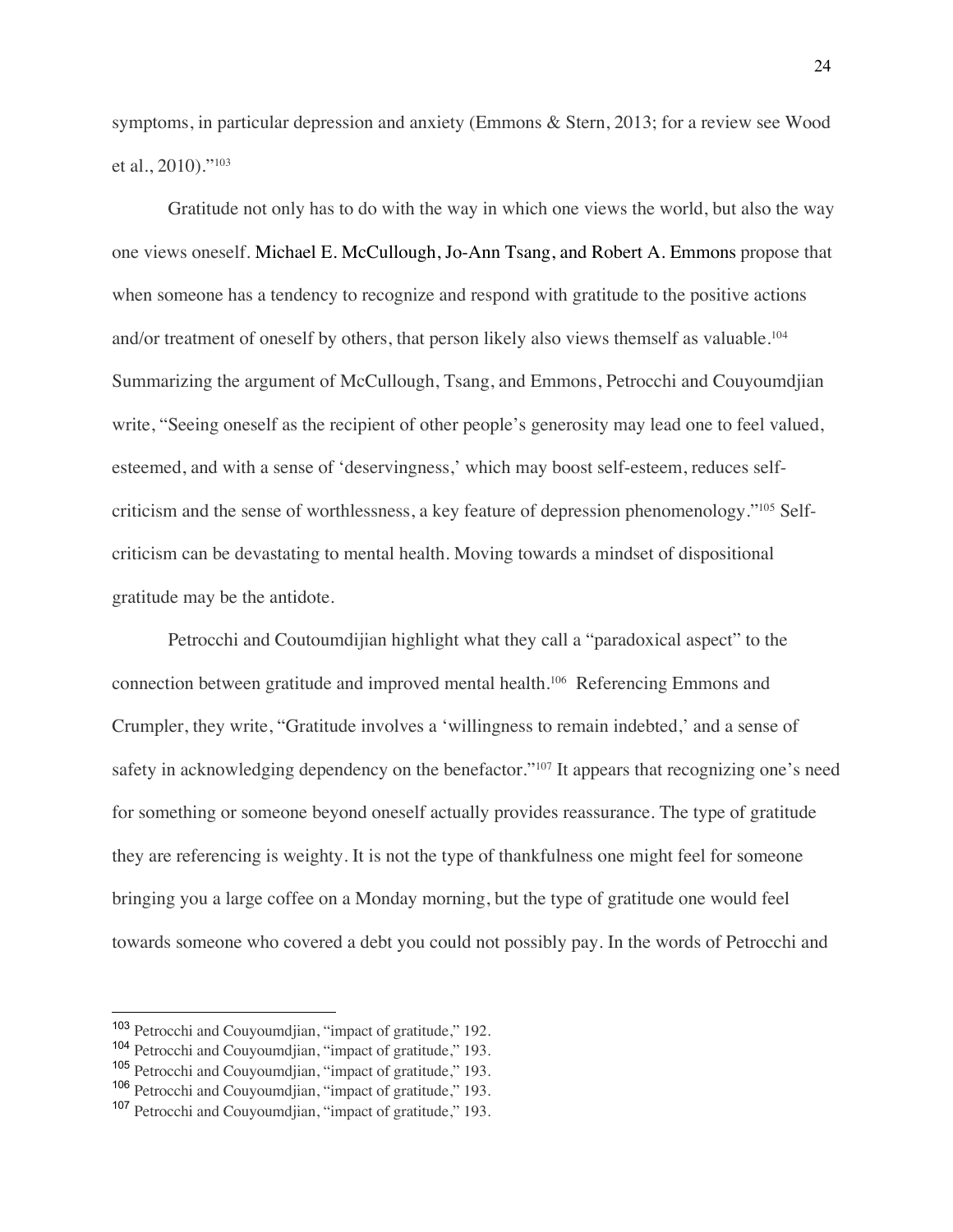Coutomdijian, "Genuine gratefulness is to feel indebted for a gift that is appraised as costly to provide, valuable, and altruistically offered, and that can never be fully repaid."108 There is freedom to be found in dependence upon someone offering oneself something "costly" without ulterior motive or manipulation.109 Although it might be oxymoronic to some, this theme is essential to the Christian life itself. No greater example of this could be found than the finite creation recognizing its dependence on the infinite Creator.

#### Philippians 4:6-7

"Do not be anxious about anything, but in everything by prayer and pleading with thanksgiving let your requests be made known to God. And the peace of God, which surpasses all comprehension, will guard your hearts and minds in Christ Jesus." (Philippians 4:6-7)

Grant R. Osborne argues that Philippians 4:6 illustrates the reality that prayer is the "antidote for anxiety."<sup>110</sup> However, there is more to this concept than expressing requests to God. Paul notes a very specific posture with which these requests should be given, thanksgiving. This thanksgiving begins before prayer even takes place. Osborne writes, "Thanksgiving permeates every aspect, both of our trial and of our prayer. Obviously this does not mean we are glad that these afflictions have come…Our thanksgiving stems from God's vigilant watch over us. The presence of God the Father and of his Spirit makes the difference."111 Indeed, practicing gratitude and thanksgiving is not a failure to acknowledge the reality, but to focus on the presence of the Lord in every situation. Peter T. O'Brien emphasizes this important factor by pointing back to Philippians 4:5, which states that the "Lord is near (Philippians 4:5)." It is only after reminding

<sup>108</sup> Petrocchi and Couyoumdjian, "impact of gratitude," 193.

<sup>109</sup> Petrocchi and Couyoumdjian, "impact of gratitude," 193.

<sup>110</sup> Grant R. Osborne, *Philippians: Verse by Verse*, (Bellingham, WA: Lexham Publications, 2017), 106, eBook Collection (ProQuest).

<sup>111</sup> Osborne, *Philippians*, 112.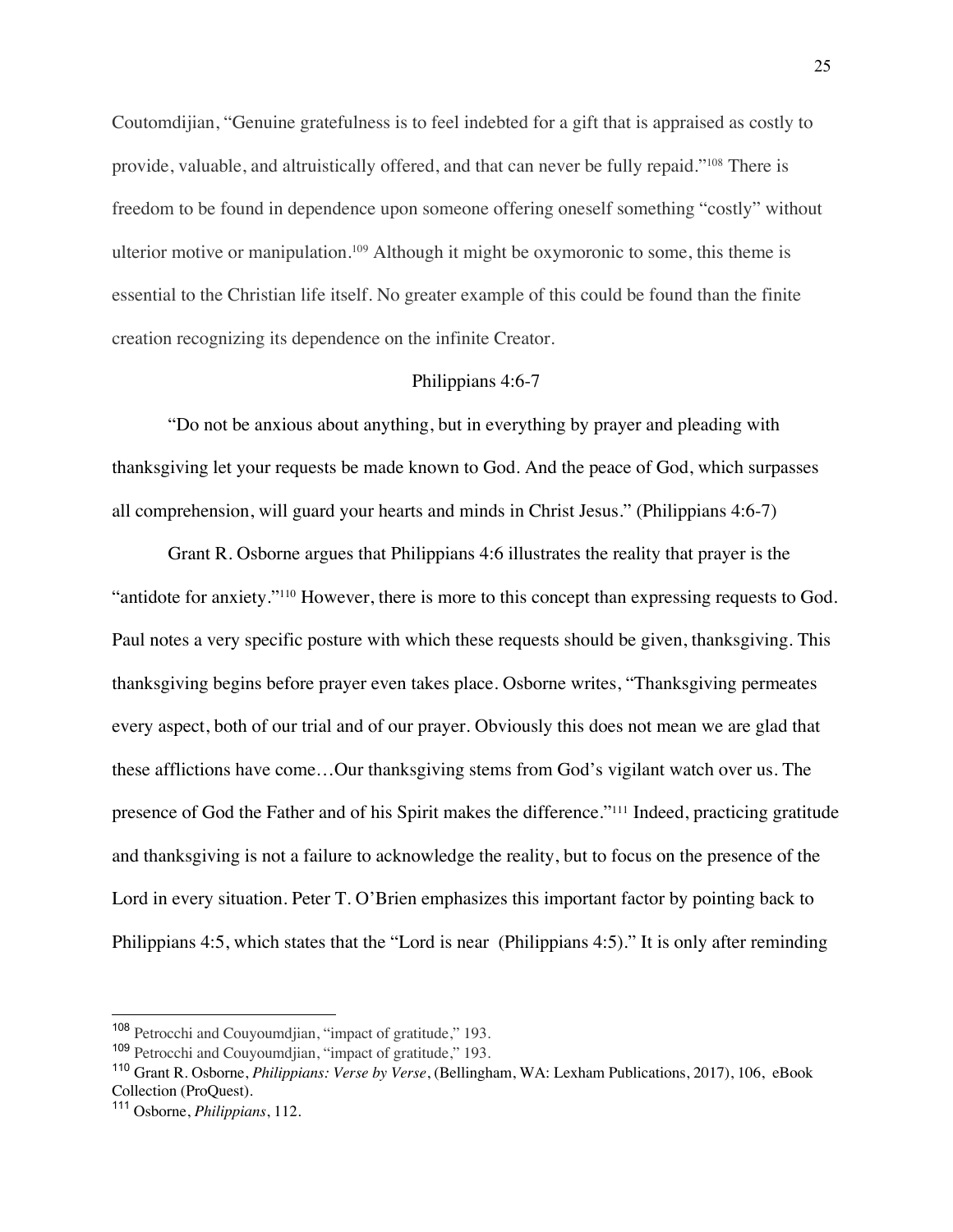the Philippians that the Lord is present with them, that Paul calls to them in Philippians to 4:6 to not be anxious, but thankful in their prayers.112 O'Brien writes, "When they offer their petitions they are to remember with gratitude God's gift of salvation in Christ as well as their present blessings, and thus show that they are prepared to surrender themselves to God's will in everything."<sup>113</sup>

Something also key to highlight is that, as O'Brien highlights, it is not in order to make God aware of their needs that Paul instructed the Philippians to make their "requests" known to God, for He already knows them.114 O'Brien writes: "Rather by bringing him their αἰτήματα, which reflect every possible cause of anxiety, they are laying out all their troubles before him, or castsing all their cares upon him (cf. 1 Peter 5:7). In doing this the Philippians acknowledge their total dependence upon God, and at the same time they are assured that he knows their earnest desires."115 The "consequence" of this practice of grateful petition is the peace of God.116 There is a clear parallel between the practice of prayer and worship painted in this passage in Philippians and research suggesting that "paradox" between gratitude rooted in dependence and improved symptoms of mental illness.<sup>117</sup> Something shifts when one acknowledges one's need for God, and at the same time recognizes one's own value as the recipient of His love and salvation.

#### **Beauty from Ashes<sup>118</sup>**

Lament as Worship

<sup>112</sup> Peter T. O'Brien, *The Epistle to the Philippians: A Commentary on the Greek Text*, (Grand Rapids, MI: William B. Eerdmans Publishing Company, 1991), 490.

<sup>113</sup> O'Brien, *Epistle to the Philippians*, 490.

<sup>114</sup> O'Brien, *Epistle to the Philippians*, 493.

<sup>115</sup> O'Brien, *Epistle to the Philippians*, 493.

<sup>116</sup> O'Brien, *Epistle to the Philippians*, 495.

<sup>117</sup> Petrocchi and Couyoumdjian, "impact of gratitude," 193.

 $118$  Isaiah 61:3.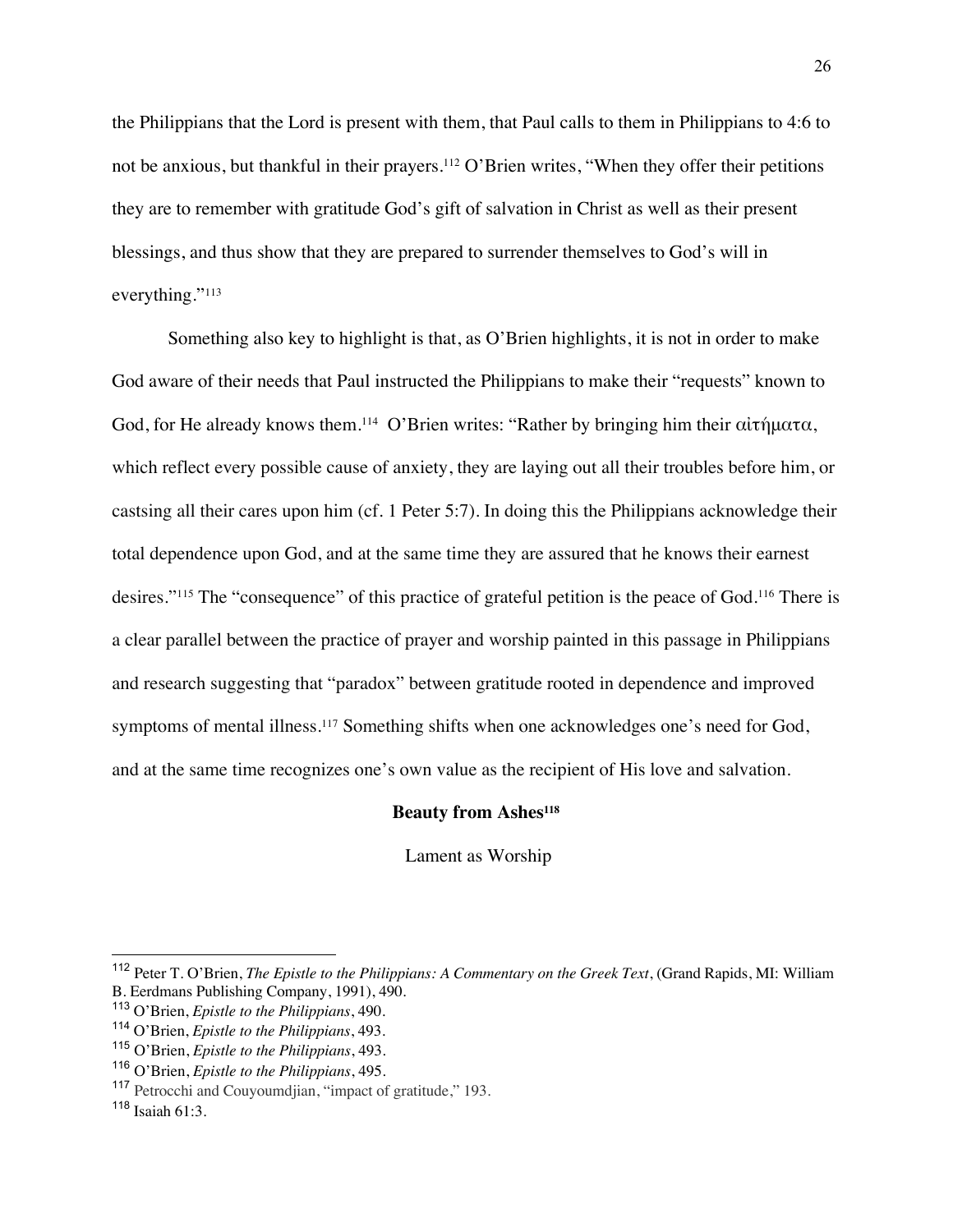The Psalms have an entire genre devoted to lament with over one-third of Psalms falling into that category.119 Bernhard Anderson writes, "Most of scripture speaks to us while the Psalms speak for us."<sup>120</sup> Lament was neither an outlier for individual psalmists nor the entire nation of Israel. In fact, R. L. W. Moberly refers to lament being "at the heart of Israel's prayers."121 But what exactly does it mean to lament? More specifically, what does it mean to lament in a theologically correct way and in a way that is actually intrinsically tied to worship? A "lament" is defined as "a crying out in grief."122 But Christian lament is more than this. Stephen Breck Reid writes, "Worship is not merely animated religion; rather it is the dynamic expression of our core relationship with God. Our relationship with God includes the sharing of the trauma of loss."123 Indeed, lament is worship.

Gabriel Mendy views psalms of lament as statements of faith.<sup>124</sup> He writes, "We should not be slow, ashamed, or afraid to voice out in prayer our own bitterness and lament before God as long as we are ready and willing like the psalmist to remain faithful even in the face of God's silence and seeming indifference."<sup>125</sup> He describes the posture of the psalmist as one of simultaneous hope in God and acceptance of the reality that the gift of "intervention or

<sup>119</sup> Bruce K. Waltke, James M. Houston, and Erika Moore, *The Psalms as Christian Lament: A Historical Commentary*, (Grand Rapids, MI: William B. Eerdmans Publishing Company, 2014), 13. https://ebookcentral-proquest-com.seu.idm.oclc.org/lib/seu/reader.action?docID=4859306&ppg=3.

<sup>120</sup> Matthew Kaemingk and Cory B. Wilson, *Work and Worship: Reconnecting Our Labor and Liturgy*, (Grand Rapids, MI: Baker Academic, 2020), 102.

<sup>121</sup> Waltke, Houston, and Moore, *Psalms as Christian Lament*, 13.

<sup>122</sup> Merriam-Webster, "Lament," https://www.merriam-webster.com/dictionary/lament.

<sup>123</sup> Stephen Breck Reid, "Laments and Worship," *Clergy Journal 82*, no. 2 (2005): 9.

https://seu.idm.oclc.org/login?url=https://search.ebscohost.com/login.aspx?direct=true&db=a9h&AN=19887808&si te=ehost-live&scope=site.

<sup>124</sup> Gabriel Mendy, "The Theological Significance of the Psalm of Lament," *American Theological Inquiry 8*, no. 1 (2015): 71.

https://seu.idm.oclc.org/login?url=https://search.ebscohost.com/login.aspx?direct=true&db=a9h&AN=108711303& site=ehost-live&scope=site.

<sup>&</sup>lt;sup>125</sup> Mendy, "Theological Significance," 71.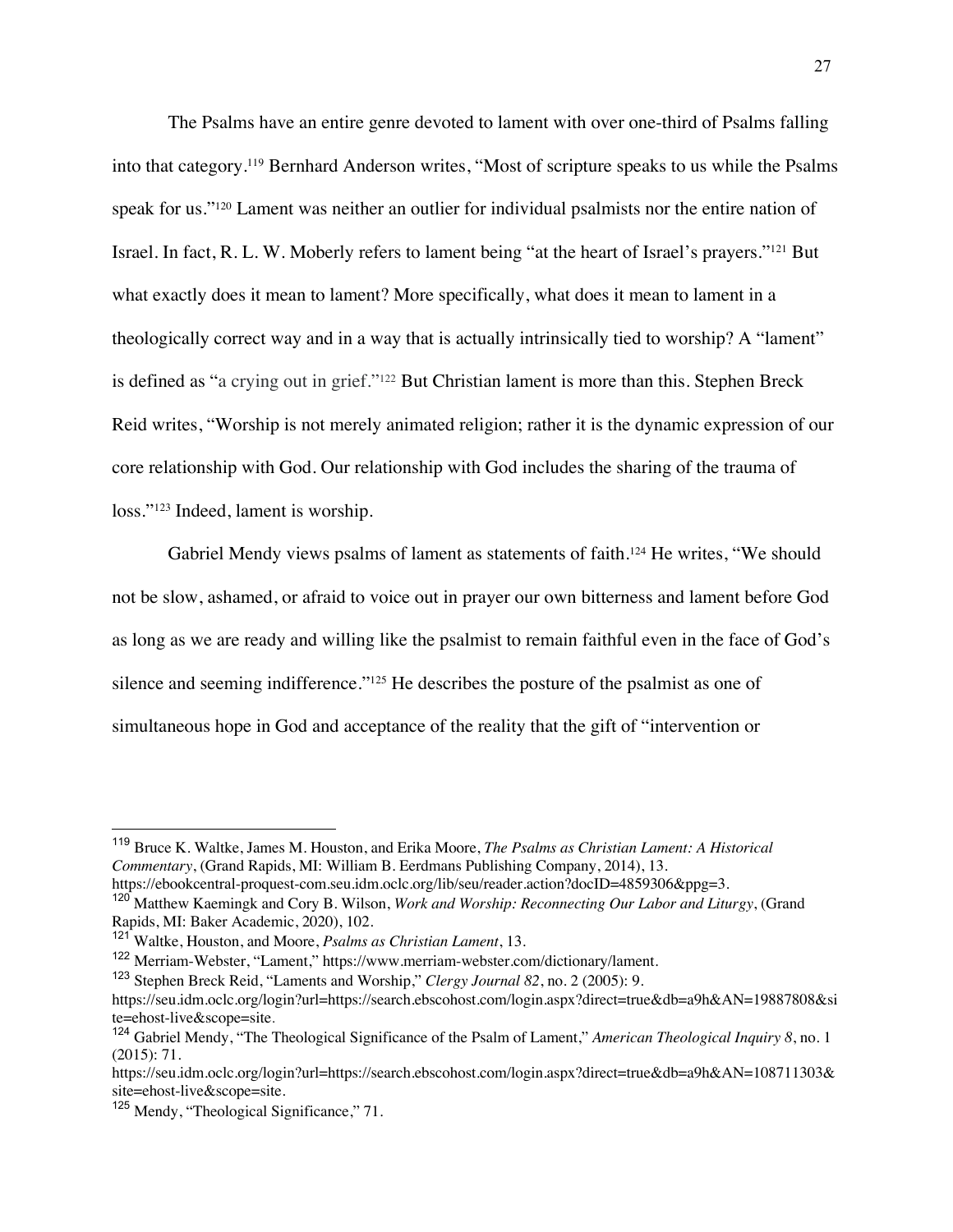deliverance" may not be given.<sup>126</sup> Lamenting is not without praise, but rather it is praise without naivete. It is trust that God can handle what one has to say about the most painful aspects of life, even if he chooses to not respond in the way one hopes.

# Lament as a Way to Reduce the Chasm

Writing out of his own personal experience as he has walked alongside his wife who has struggled with cancer and chronic illness, Kelly M. Kapic attempts to paint a picture of what it is like to grapple with suffering, specifically physical suffering, and God's role through it all.<sup>127</sup> Kapic notes that while it is impossible to know all the answers as to why there is suffering, it is not impossible to encounter the presence of God, who is both loving and compassionate.128 Encountering God's presence in the midst of suffering involves dialogue, dialogue that does not shy away from the dark parts of life. Kapic writes, "We need words and ears that understand suffering, that can handle honesty, vulnerability, and questions, and that know how to bring the wounded to sustaining faith, hope, and love."129 In short, individuals who are suffering need to lament.

Neil Pembroke writes, "There is an unrelenting positive tonality in virtually all of our worship services… If we, however, fail to provide people who are experiencing rage, confusion, and anguish with a liturgical expression of how they are feeling, we isolate and alienate them."130 Referring to psychological research, Pembroke is not suggesting that incessant venting in the church building is a solution, but rather the incorporation of the affirmations of theological truths

com.seu.idm.oclc.org/lib/seu/reader.action?docID=601908&ppg=54.

<sup>&</sup>lt;sup>126</sup> Mendy, "Theological Significance," 71.

<sup>127</sup> Kapic, *Embodied Hope*, 1-13.

<sup>128</sup> Kapic, *Embodied Hope*, 21-23.

<sup>129</sup> Kapic, *Embodied Hope*, 23.

<sup>130</sup> Neil Pembroke, *Pastoral Care in Worship: Liturgy and Psychology in Dialogue* (London, UK: Bloomsbury Publishing, 2010), 46. https://ebookcentral-proquest-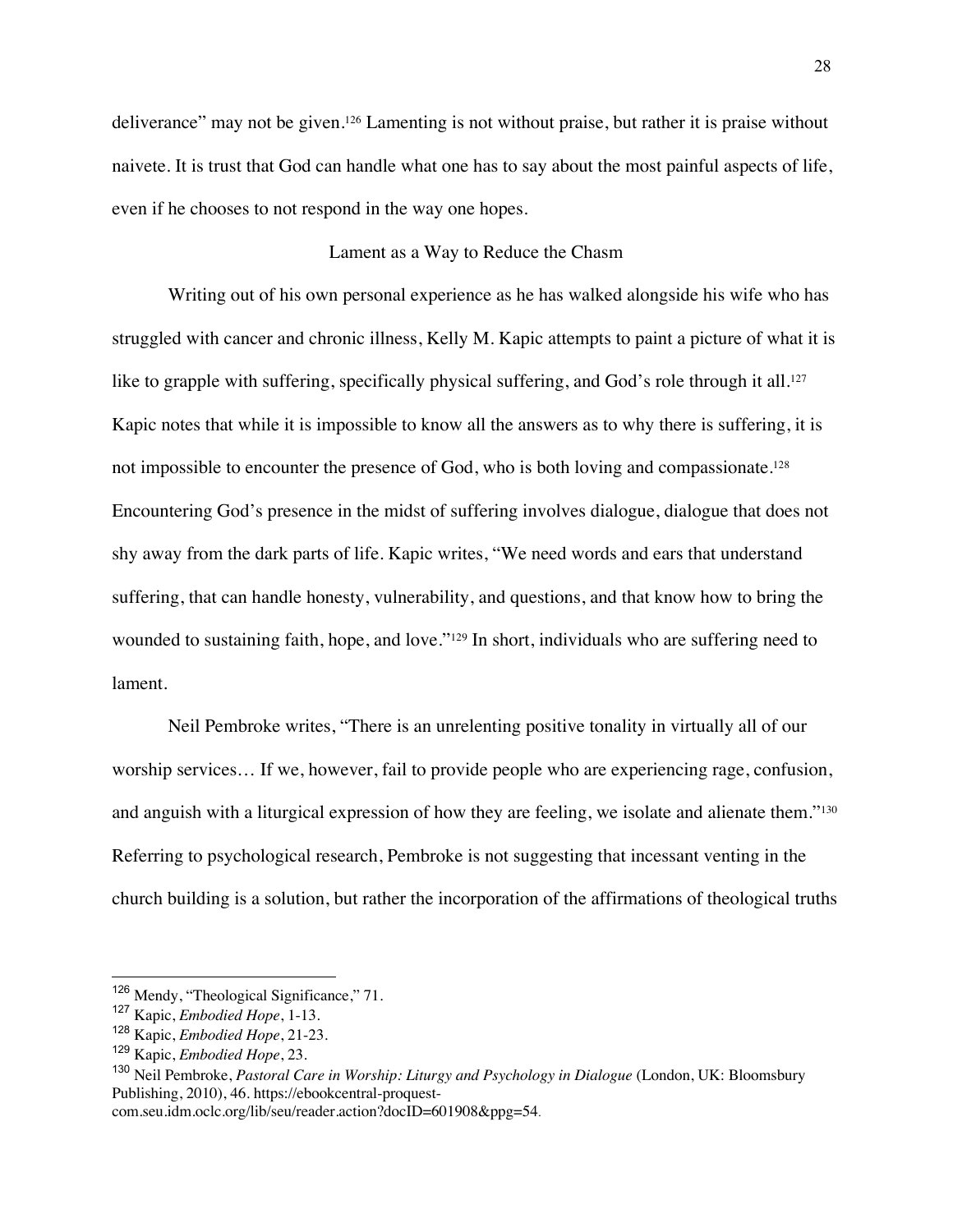that direct worshippers towards "the direction of a resolution."131 There indeed is clear Biblical evidence of humble submission to God even during hardships. However, there is also Biblical precedent for complaint by the people of God in the midst of suffering. As Pembroke stresses, the presence of one does not negate the other, but encourages balance in pastoral care, particularly in the crafting of worship services.<sup>132</sup> These types of worship services help bridge the chasm between those suffering by allowing them to bring the entirety of their experiences, including their mental illnesses and disorders into the presence of God and the community.

## Gratitude in Grief: Lament to Praise

Although, on the surface, lament may appear to be the exact opposite of gratitude, it is in reality, key to avoiding a gratitude rooted in a false portrayal of reality. Bruce K. Waltke, James M. Houston, and Erika Moore propose that lament places the individual and/or the community in a stance of dependence on God. To lament is to acknowledge one's need for God's provision, intervention, healing, etc. Acknowledgement for one's own need for someone or something beyond oneself is somewhat counter-cultural in the age of individualism and technology.133 There is an aspect of gratitude in lament because to express one's dependence on God is to acknowledge that He has indeed been one's source of salvation both in the eternal and temporal sense. There is no reason to lament to God if one has not experienced a revelation of His character. It is from this place of revelation and responsive worship that faithful lamenting can occur out of a posture of gratitude. Harkening back to the discussion of Philippians 4:6-7, thanksgiving (i.e. gratitude) was the stance with which Paul encourages believers to make their requests. The result of such grateful petition and even lamentation is peace, not necessarily the

<sup>131</sup> Pembroke, *Pastoral Care*, 46.

<sup>132</sup> Pembroke, *Pastoral Care*, 56.

<sup>133</sup> Waltke, Houston, and Moore, *Psalms as Christian Lament*, 14.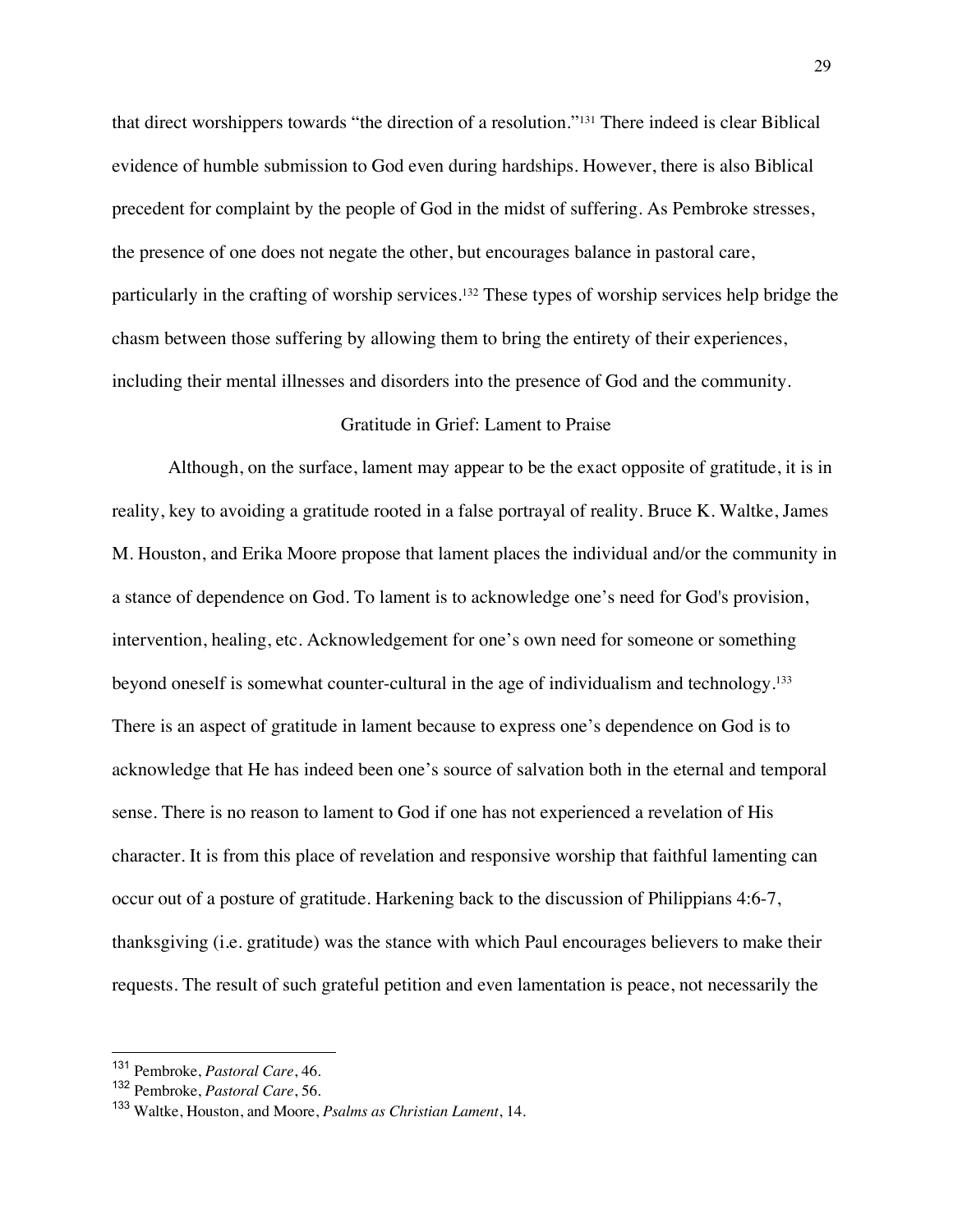reception of the exact request one makes. Nonetheless, internal peace with eternal hope is the sustenance with which Christians can labor on through life's struggles, including mental illness. This peace is not defined by the absence of struggles, but rather the presence of the Lord. There is always hope in despair for believers.134 Because there is always hope in Christ. As Narelle Jane Melton rightly asserts that lament helps move "distress to praise."<sup>135</sup>

#### **The Word in Lyrics**

"Let the word of Christ richly dwell within you, with all wisdom teaching and admonishing one another with psalms, hymns, *and* spiritual songs, singing with thankfulness in your hearts to God." (Colossians 3:16)

It is clear throughout not only this verse, but the entirety of the New Testament that musical expressions of worship were synonymous with the early church.136 Gordon D. Fee writes, "It needs to be noted, first of all, that where the Spirit of God is there is also singing."<sup>137</sup> As for the purpose of Paul's command here in Colossians 3:16, Fee argues that Paul is encouraging the church in Colossae to worship in song for a two-fold purpose: the worship of God and the encouragement of one another in the faith. Fee writes, "The use of hymns in the NT documents indicates how clearly they also function in this two-dimensional way for the early church. Most of them are about Christ, and such are both in worship of him and for the continuing instruction of God's people."138 Singing is clearly a means by which the word of

<sup>134</sup> Pembroke, *Pastoral Care*, 56.

<sup>&</sup>lt;sup>135</sup> Narelle Jane Melton, "Lessons of Lament: Reflections on the Correspondence Between the Lament Psalms and Early Australian Pentecostal Prayer," *Journal of Pentecostal Theology 20*, no. 1 (2011): 80.

https://seu.idm.oclc.org/login?url=https://search.ebscohost.com/login.aspx?direct=true&db=a9h&AN=60312122&si te=ehost-live&scope=site.

<sup>136</sup> Ernest D. Martin, *Believers Church Bible Commentary: Colossians and Philemon*, (Scottdale, PA: Herald Press, 1993), 176.

<sup>137</sup> Gordon D. Fee, *God's Empowering Presence: The Holy Spirit in the Letters of Paul*, (Peabody, MA: Hendrickson Publishers, 1994), 656.

<sup>138</sup> Fee, *God's Empowering Presence*, 656-657.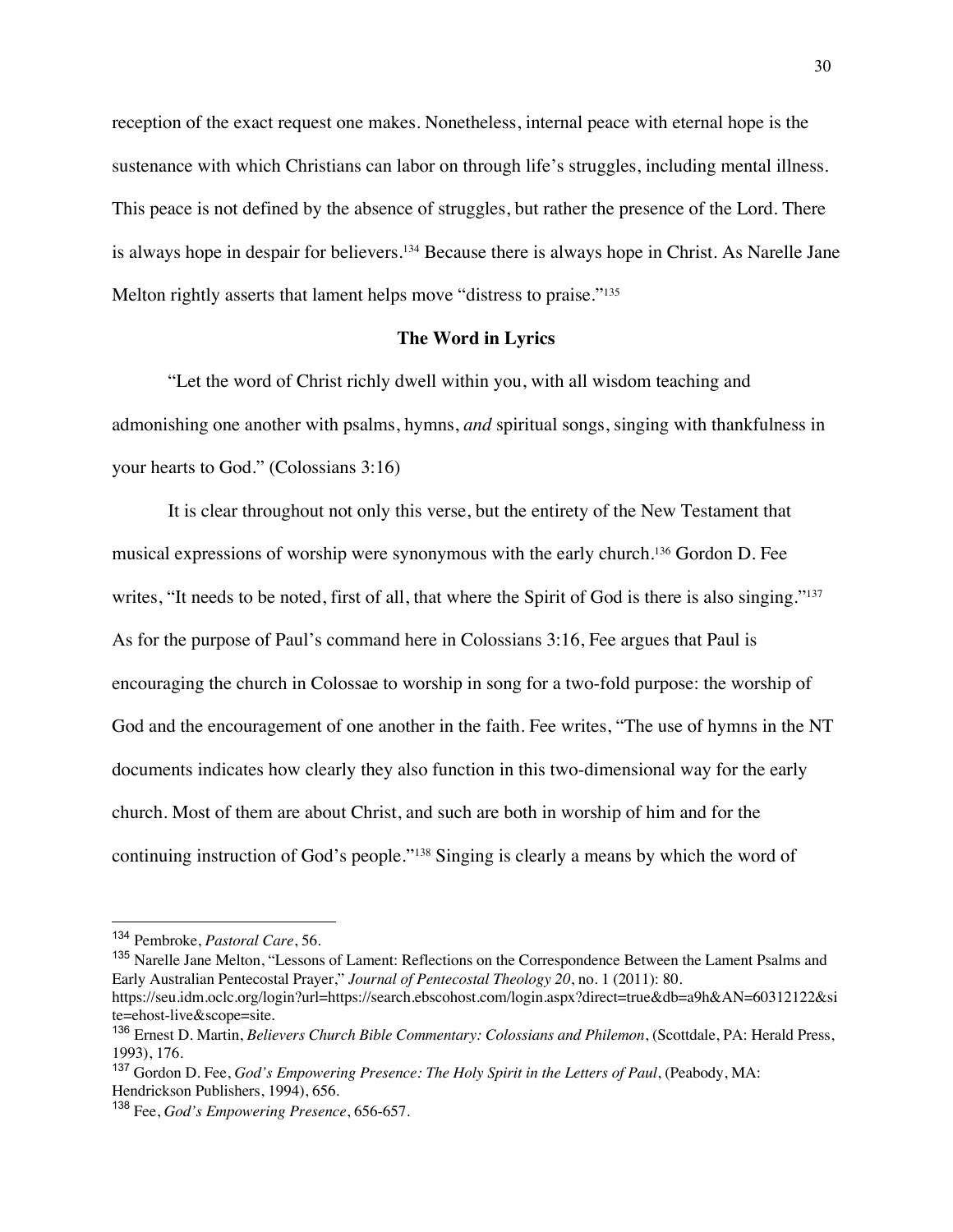Christ can become not merely head knowledge, but to become ingrained in one's very inner being. Murray J. Harris argues that the phrase translated to "dwell in you richly (Colossians 3:16)" (ενοικείτω έν ύμῖν πλουσίως) is anything but a passive residency of the "word of Christ" (Colossians 3:16)." He writes, "The concept is dynamic, not static: "the message of Christ' is not merely to be present as a resident but is to be operative as a powerful force."139

There is a connection between the passage in which Colossians 3:16 sits and the Philippians 4:5-7 passage discussed earlier. Immediately preceding 3:16, Colossians 3:15 says "Let the peace of Christ, to which you were indeed called in one body, rule in your hearts; and be thankful." Peace and thanksgiving are once again critical themes. The presence of this connection of peace of Christ and the indwelling of His word in no small part through the singing of it should not be overlooked. Thanksgiving, petition, singing and the peace which follows these actions bodes as a clear indicator that worship through music most certainly influences one's internal state through the reminders to oneself of His goodness, salvation, and nearness (Philippians 4:5). This reflects heavily the themes within positive psychology that stress the importance of practicing gratitude as a form of improving mental illness (citation). Singing songs of worship not only brings glory to God, but His peace to oneself.

#### **Death and Life: Lyrics Matter**

To this point the conversation has focused on the reasons behind worshiping, the neuroscience on the effects of music on the brain, the importance of positive emotions and community, and even the critical role lament plays in worship. However, there has been little discussion as to what actually exactly constitutes worship music. A brief discussion of this is essential before moving on to any discussion of implementation of the argument of this paper.

<sup>139</sup> Murray J. Harris, *Colossians and Philemon*, (Grand Rapids, MI: William B. Eerdmans Publishing Company, 1991), 167.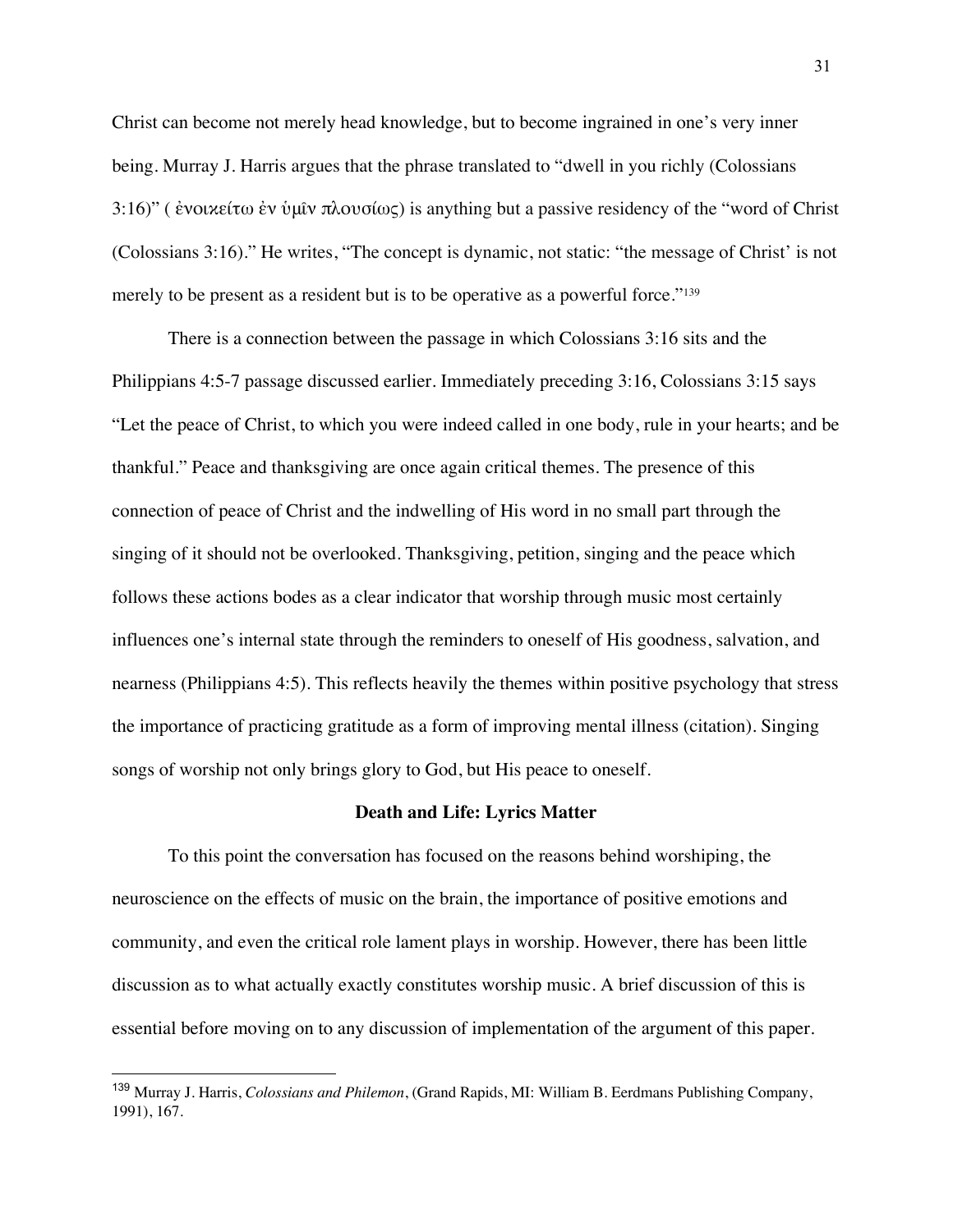This paper argues that theologically and Biblically sound themes which express adoration, thanksgiving, lament, and honor to the triune God should either simultaneously or individually be present within any music deemed "worship music." As previously discussed, music is one of the most prevalent places in which theology, both good and bad, is expressed. The consistency and length of time which individuals give to singing and listening to worship music more often than not outweighs the amount of time spent reading their Bibles or listening to sermons, making it all the more important that not only the lyrics sung contain Biblical truth, but Biblical truth not taken out of context.

It is worship music that shapes and defines a great deal of both conscious and subconscious theological views, as well as views about oneself and others. Therefore, worship songs both sung corporately and individually should not necessarily be employed just because they have been labeled "Christian" or "worship" by the music industry. As Proverbs 18:21 states, "Death and life are in the power of the tongue, And those who love it will eat its fruit." Words can bring about life or death. Raley summarizes this principle in terms of songs by saying, "When you listen to a sad song you're gonna get sadder."<sup>140</sup> This principle rings true of any type of emotion or messaging conveyed in the form of song. Therefore, any "worship" should be evaluated for its soundness before ever being sung corporately or even personally whether or not one has any form of mental illness or disorder.141

## **Evaluating Pentecostal Responses to Mental Illness**

There are numerous reasons as to why a discussion on mental health is needed within the Pentecostal community, including the need for discussion and definition of the role of the church

<sup>140</sup> Raley, 2018.

<sup>&</sup>lt;sup>141</sup> Much more could be written on the subject of the importance of right theology in the lyrics of worship songs. However, due to lack of time and space a deep dive will not be made into this area of research and discussion.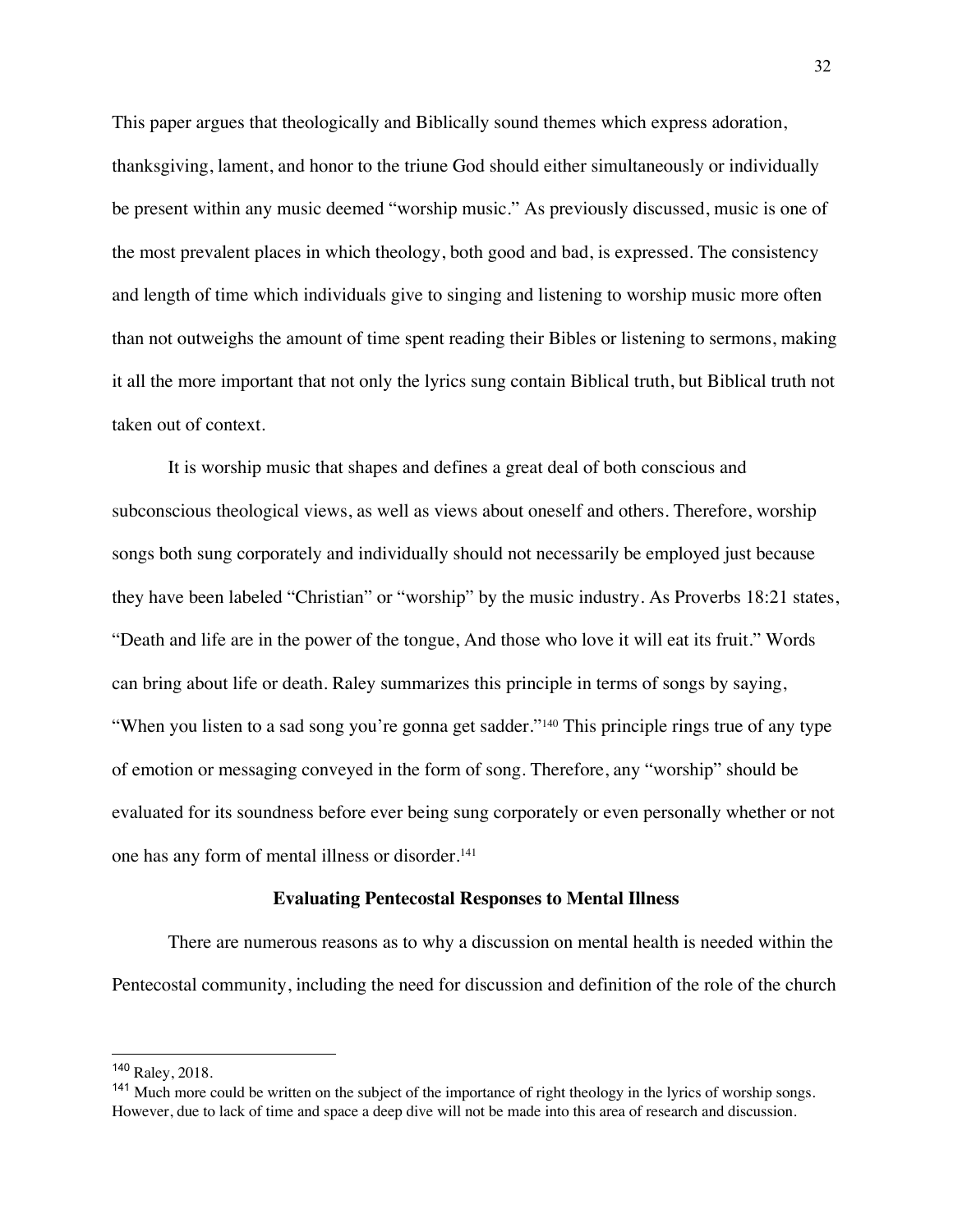in aiding individuals with mental illness, as well as the need for a Christian definition or at least parameters of what mental flourishing.142 However, for the purpose of this paper, the following discussion will frame the dialogue within the context of current Pentecostal responses to mental illness. The goal of this next section is not to disparage the Pentecostal community, but rather to affirm some of its responses and encourage a shift away from others. Also important, is the foundational understanding of current practices in order to move forward towards discussion of how the argument of this paper can be incorporated within the Pentecostal framework of current practices.

#### Praying for the Sick

Pentecostals view all of their lives and the world within the framework of the "Full Gospel."143 The Full Gospel affirms that Jesus is Savior, Sanctifier, Spirit Baptizer, Healer, and Soon Coming King.144 Healing is provided in Jesus' atonement, making healing an extension of Jesus' work on the cross.145 For Pentecostals, Jesus' role as Healer shapes their entire world view. Pentecostals believe that healing is not simply for one's physical wholeness, but for one's emotional and mental wellbeing, as well as communal healing. With this framework, it is only natural, or rather supernatural, that Pentecostals affirm that the healing of mental illnesses and disorders is secured in the shedding of Christ's blood on the cross. Because of this tenet of Pentecostalism, likely the most common treatment or practice to address mental illnesses and disorders is praying and believing for a miraculous healing.<sup>146</sup>

<sup>&</sup>lt;sup>142</sup> Talk to Tackett.

<sup>143</sup> Wolfgang Vondey, *Pentecostal Theology: Living the Full Gospel* (London, UK: T&T Clark, 2018), 21. <sup>144</sup> Vondey, *Pentecostal Theology*, 21.

<sup>145</sup> Vondey, *Pentecostal Theology*, 127-128.

<sup>146</sup> John R. Belcher and Caroline Burry, "Charismatic/Pentecostal Christians, Spirituality, and Treatment: The Revival Phenomenon," *Journal of Social Work Practice in the Addictions 7*, no. 4 (2007): 99-100 doi:10.l300/J160v07n04 06.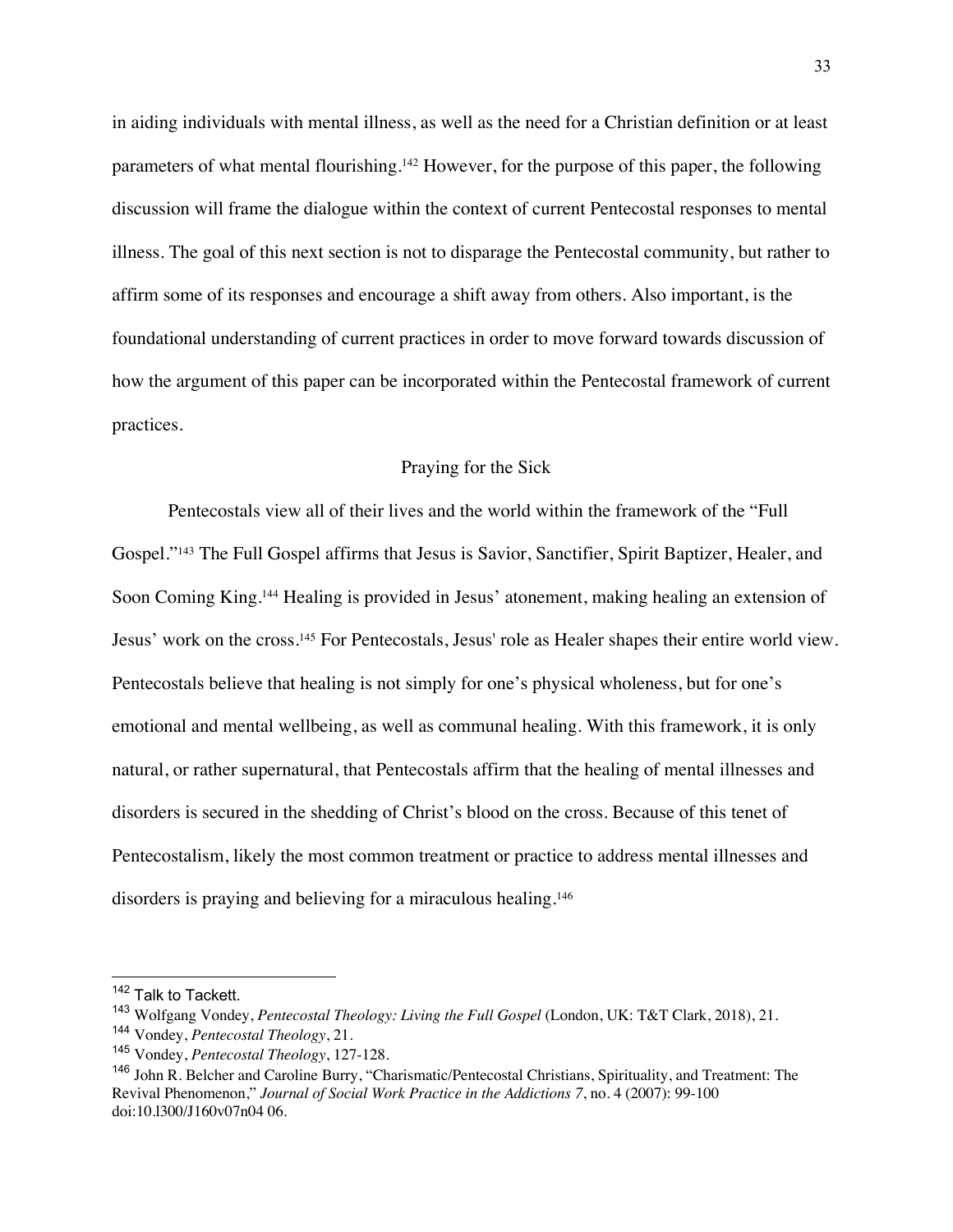Praying for the sick is a Biblically based practice. Pentecostals often reference James 5:14-15, which states, "Are any among you sick? They should call for the elders of the church and have them pray over them, anointing them with oil in the name of the Lord. The prayer of faith will save the sick, and the Lord will raise them up; and anyone who has committed sins will be forgiven (NRSV)." In Pentecostalism, praying for the sick, including those with mental illness, is likely to include laying on of hands, anointing with oil, speaking in tongues (glossolalia), intercession, tarrying at the altar, as well as prayers of faith. Participation of the individual being prayed for is encouraged. At times, one may be praying for one's self alone or in agreement with other believers. The work of the Holy Spirit is highly emphasized in praying for the sick within Pentecostal circles, which is evidenced by glossolalia being a hallmark practice of praying for those with mental health issues.147

#### Spiritual Warfare

Using Ephesians 6:10-18 as a framework, Pentecostals commonly view the world in terms of an ongoing spiritual battle with which they are equipped to fight in by Christ's gift of the Holy Spirit.148Gregory A. Boyd proposes a world view that uses the lens of a spiritual battle of good and evil.149 Crediting natural disasters, diseases, mental illness, and death to demonic forces, Boyd argues that the brokenness and destruction present in the world is all a part of the battle plan of the enemy.150 Similarly, Martin Lindhardt notes the belief shared by many

<sup>147</sup> Vondey, *Pentecostal Theology*, 110-113.

<sup>148</sup> Kevin G. Smith, "Spiritual Warfare in African Pentecostalism in the Light of Ephesians," *Conspectus-The Journal of the South African Theological Seminary Special Edition*, (December 2018): 70-71, https://www.sats.edu.za/smith-spiritual-warfare-african-pentecostalism-ephesians.

<sup>&</sup>lt;sup>149</sup> Talk to Tackett.

<sup>&</sup>lt;sup>150</sup> Godfrey Harold, 'An Interlocutory Engagement on Barth's Shadow Side of Creation and Boyd's Warfare Theodicy as it Relates to the Origin of Natural Evil," *Pharos Journal of Theology 101*, (2020): 6, https://seu.on.worldcat.org/oclc/8668195178.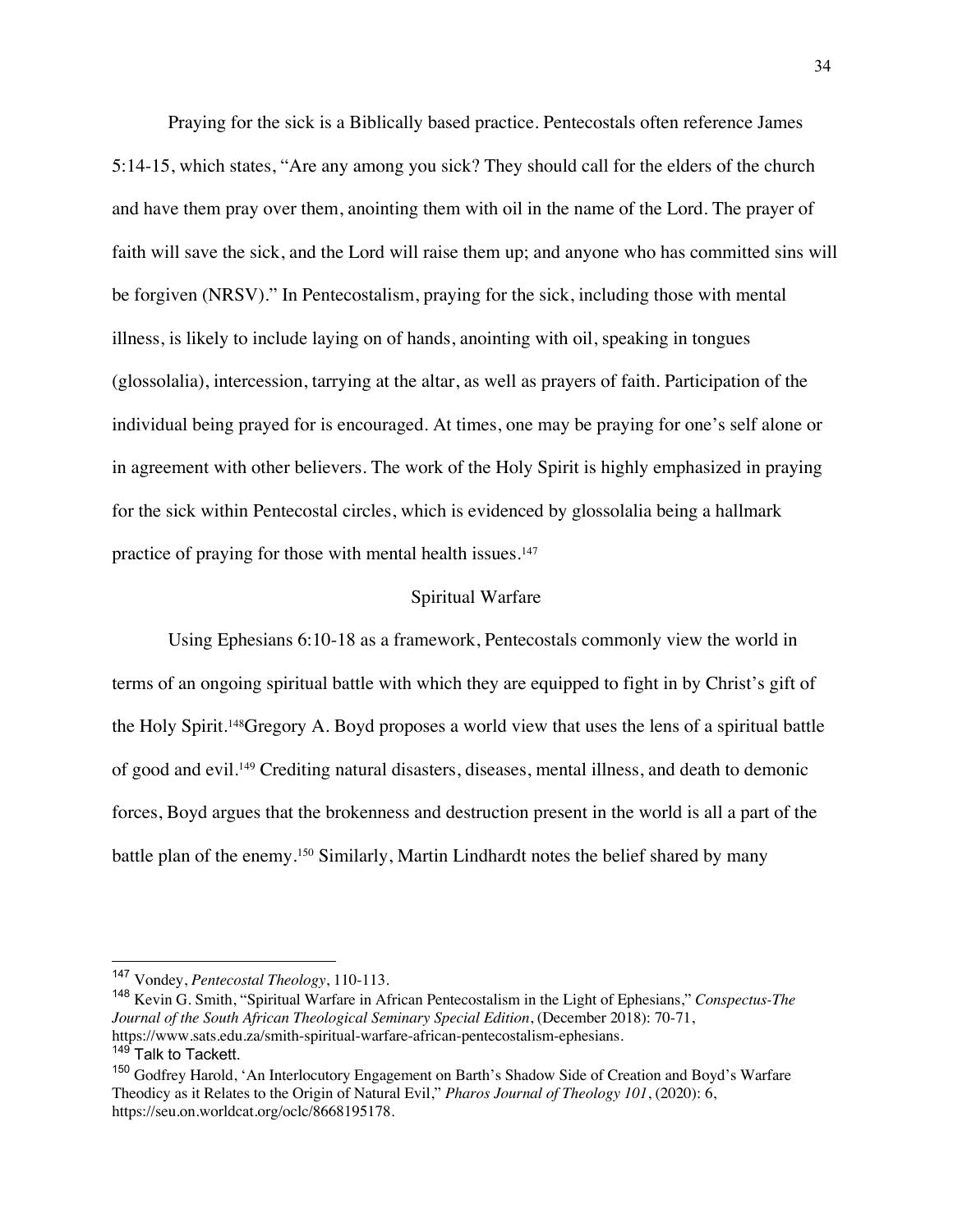Pentecostals that there are demonic forces which attack their minds.151 He writes, "Pentecostals further believe that Satan and his demons attack people directly (that is, not via human others) by manipulating with the human mind."<sup>152</sup> While many more mature, as it relates to practicing their faith, Pentecostals believe themselves to be mostly unsusceptible to these attacks, they still view them to be somewhat of a threat if even only on a minor level.153 The demonic forces attacking the mind are believed by Pentecostals to be aimed at not only getting them to sin, but getting them distracted by inflicting mental conflict, including mental illnesses.154 This mentality can often play into the narrative that those suffering from a mental illness or disorder are in some way compromised in their faith, making them more susceptible to an attack of the enemy, which can be incredibly damaging and isolating to individuals with mental illnesses and/or disorders.155

The belief that demonic activity is the root cause for mental illness makes another common practice of Pentecostals in treating mental illness spiritual warfare, which can include such Pentecostal practices as prayer, speaking in tongues, fasting, laying on of hands, reading/quoting Scripture, and exorcisms.156 Exorcisms are for the purpose of casting out the demonic entity believed to be the source of the mental ailment. A person may either be possessed or oppressed by the demonic force tormenting them mentally. Therefore, evicting the demon

<sup>&</sup>lt;sup>151</sup> Martin Lindhardt, "Mind, Self and the Devil: Satanic Presence in Internal Conversation Among Chilean Pentecostals," *Nordic Journal of Religion and Society 23*, no. 2 (2010): 193, https://seu.on.worldcat.org/oclc/4596521007.

<sup>&</sup>lt;sup>152</sup> Lindhardt, "Mind, Self, and the Devil," 182.

<sup>153</sup> Lindhardt, "Mind, Self, and the Devil," 182.

<sup>&</sup>lt;sup>154</sup> Lindhardt, "Mind, Self, and the Devil," 177-178.

<sup>&</sup>lt;sup>155</sup> Please note that this author is not arguing against demonic attack or possession being the cause of some cases of mental illness. However, the pervasive nature of this belief far outweighs the circumstances in which such an approach to mental illness is appropriate, making it an issue that needs to be addressed.

<sup>&</sup>lt;sup>156</sup>Knut Rio, Michelle MacCarthy, and Ruy Blanes, "Introduction to Pentecostal Witchcraft and Spiritual Politics in Africa and Melanesia," in *Pentecostalism and Witchcraft Spiritual Warfare in Africa and Melanesia*, ed. Knut Rio, Michelle MacCarthy, and Ruy Blanes (London, UK: Palgrave MacMillan, 2014), 7-9.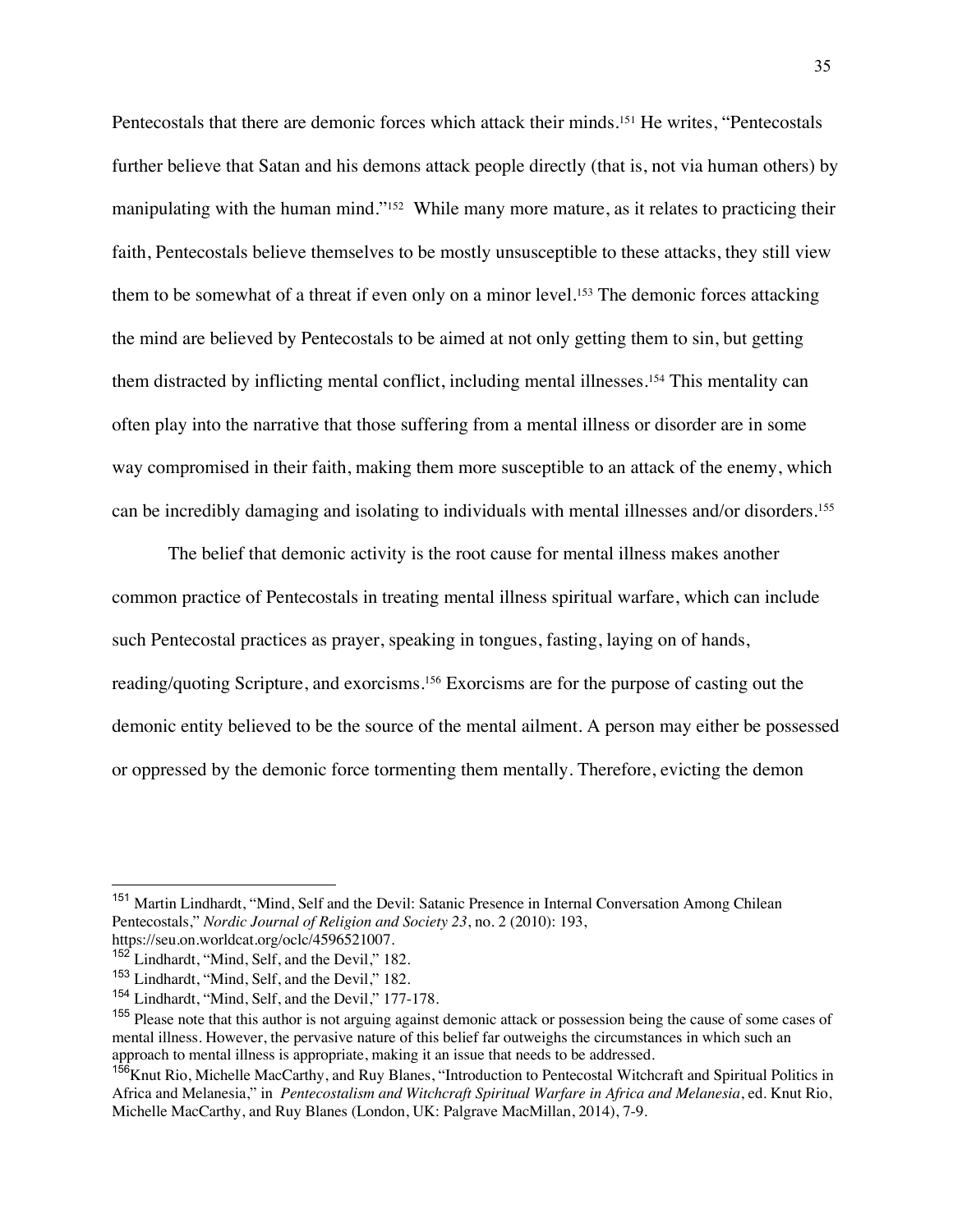from inside or around them is the only solution with any sort of finality.<sup>157</sup> Even in cases where a person is not believed to be possessed by a demon, Pentecostals often still practice spiritual warfare to combat symptoms of mental health because often the belief is that although the person is not possessed, they are still suffering demonic attack, which is attempting to distract and debilitate them.

# Pastoral Counseling

Another common method of treating mental health issues in Pentecostalism is pastoral counseling. Pastoral counseling ranges across a variety of different formats. Some pastors have little to no education, while others have higher education degrees with a counseling emphasis. More often pastoral counseling takes the form of spiritual counseling instead of therapy. It is typically situational in which a Pentecostal seeks guidance from their pastor as a direct result of a specific occasion or issue. Typically, pastoral counseling does not extend past a small number of sessions.<sup>158</sup> In most cases, the overall goal of pastoral counseling is to point the individual to the "Word of God, theology, and morality."<sup>159</sup> Most often individuals receive Biblical advice which they can apply to a specific situation or area of life, which does necessarily address the entirety of someone's mental health struggles. Though pastoral counseling in and of itself is not a negative thing, when used as a substitute for therapy facilitated by a professional mental health counselor it can leave an individual at a disadvantage without the tools and treatment that they need.

# Aversion to Professional Mental Health Treatment

<sup>&</sup>lt;sup>157</sup> Moses Kumi Asamoah, Joseph Osafob, and Isaac Agyapong, "The Role of Pentecostal Clergy in Mental Health-Care Delivery in Ghana," *Mental Health, Religion, & Culture 17*, no. 6, (2018): 604-605, https://seu.on.worldcat.org/oclc/5566387594.

<sup>158</sup>Oliver McMahan, "Spiritual Direction in the Pentecostal/Charismatic Tradition," in *Spiritual Direction and the Care of Souls*, ed. Gary W. Moon and David G. Benner (Downers Grove, IL: InterVarsity Press), 163. <sup>159</sup> McMahan, "Spiritual Direction," 163.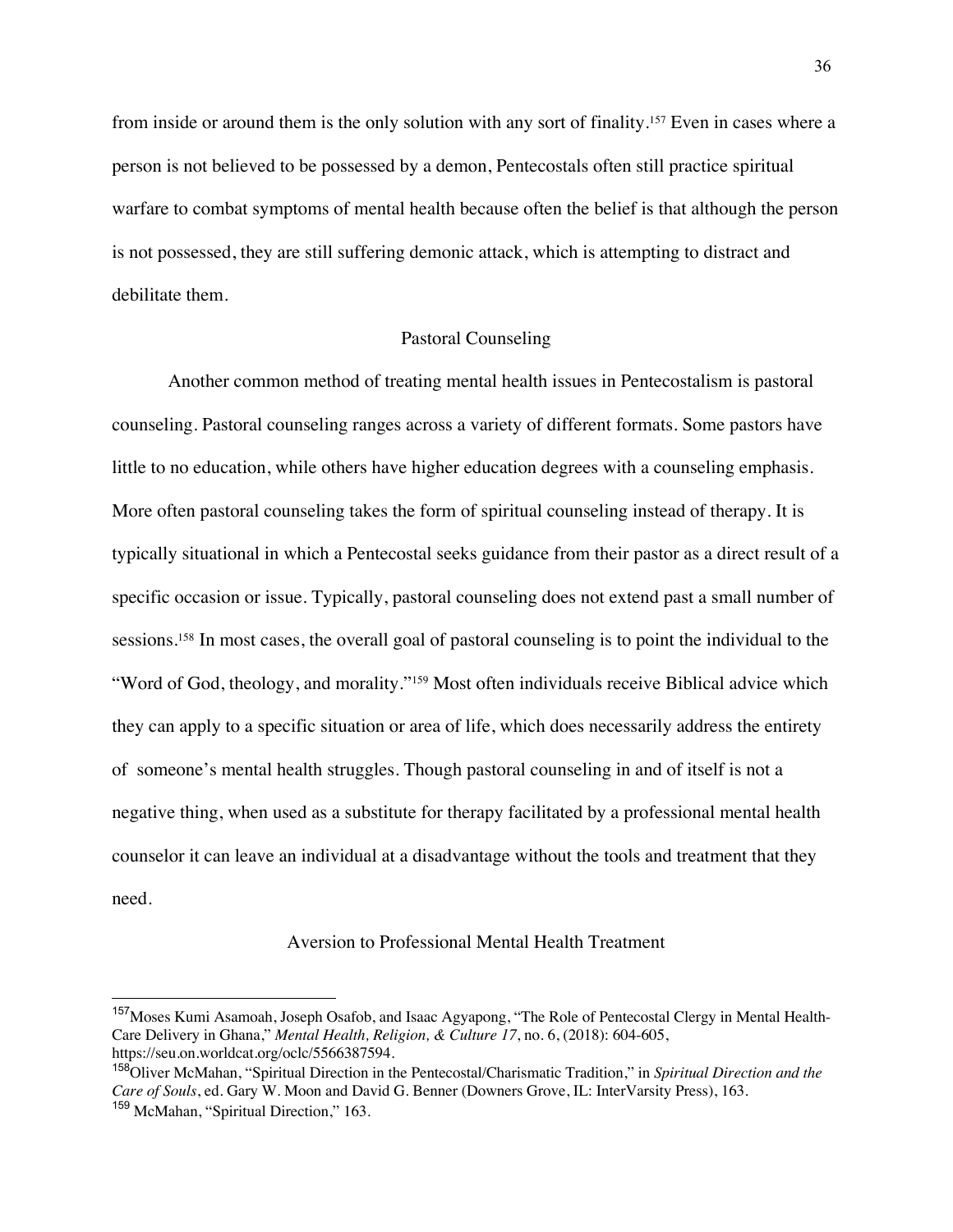John R. Belcher and Caroline Burry analyze the tendency of what they refer to as "Charismatic/Pentecostal Christians," or "CPCs" for short, to seek "revival" as the cure for their mental health issues.<sup>160</sup> While acknowledging the potential benefits of religious connection, they also note the challenge of social workers to treat CPCs within their religious context because of their dependence upon healing and deliverance, as well as their traditional resistance to seeking outside treatments, such as therapy.161 Belcher and Burry note that CPCs typically only turn to treatments outside of the CPC community as the very last resort. This is in part to a commonly held belief that one is suffering due to a lack of faith or distance from God. This mentality leads many CPCs to believe that their mental health challenges are a direct result of their failure to pursue or maintain a proper relationship with God.162 Blaming themselves for what they perceive to be their own spiritual inadequacies, can be extremely damaging in the journey of finding healing and support along the mental health journeys of CPCs.

Richard D. Dobbins notes the somewhat prevalent skepticism of psychotherapy to Pentecostalism's historical ties to Fundamentalism, which itself developed out of a cultural shift towards reason and naturalism. 163This transition within the culture, particularly in higher education, diminished the influence of Christianity in somewhat of a notable way. Explaining things logically and/or scientifically became the desired response instead of what were deemed as over-spiritualized explanations of things occurring within the natural realm.164 This skepticism of therapy, particularly non-Biblically based counseling, has translated to a significant extent into

<sup>160</sup> Belcher and Burry, "The Revival Phenomenon," 93-94.

<sup>&</sup>lt;sup>161</sup> Belcher and Burry, "The Revival Phenomenon," 96.

<sup>162</sup> Belcher and Burry, "The Revival Phenomenon," 100-103.

<sup>&</sup>lt;sup>163</sup> Talk to Tackett.

<sup>164</sup> Richard D. Dobbins. "Psychotherapy with Pentecostal Protestants," in *Handbook of Psychotherapy and Religious Diversity*. ed. P. Scott Richards and Allen E. Bergin, (Washington, D. C.: American Psychological Association, 1999), 156-157.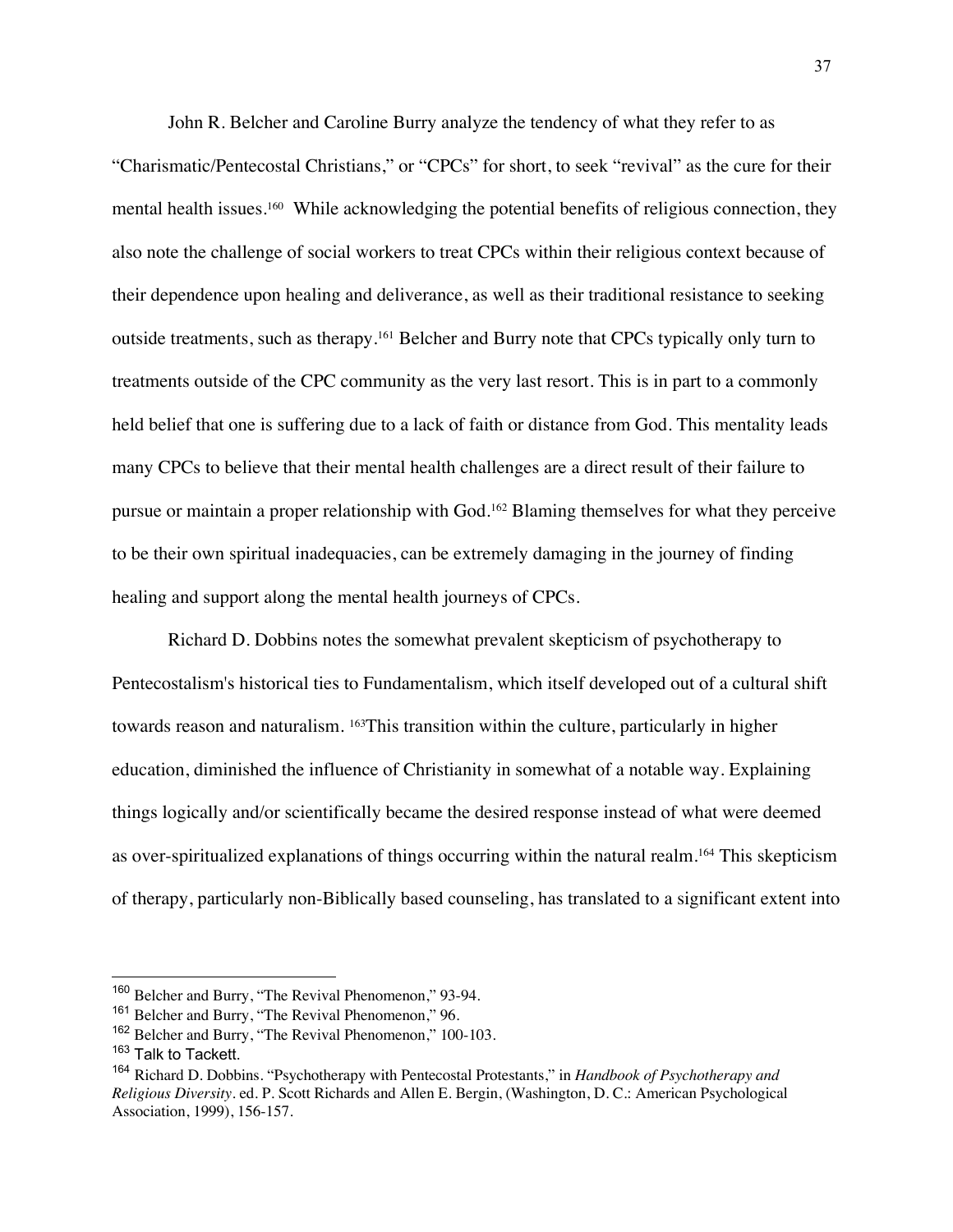modern Pentecostalism. There is often apprehension that their therapist may not accept their faith or that fellow members in the Pentecostal community will regard them as weak Christians.165

Further breaking down the stigma of receiving professional mental health treatment, Dobbins notes that a sizable portion of Pentecostals experience guilt and fear surrounding the idea or action of seeking and receiving professional mental health treatment, which he argues is rooted in a false doctrinal teaching that holy and righteous living leads to a life without problems, or at least sizable problems. Pentecostals in turn believe that their mental struggles are evidence that they are in some area of their lives not living in a way pleasing to God. This doctrinal misconception is refuted with Biblical examples of righteous people who endured great suffering such as Job.<sup>166</sup>

Dobbins proposes that in recent years the stigma around receiving therapy has begun to gradually diminish by pointing out the development of a community of mental health professionals within Pentecostalism. Despite the development of this community, Dobbins draws attention to the reality that many Pentecostals feel guilty for seeking help.167 Arguably the greatest reason for this is that many Pentecostals tend to believe that seeking professional mental health care indicates a lack of faith and trust in God to heal or deliver them of their "problem or condition."168 Louis G. Santos and Zornitsa Kalibatseva address the strong aversion that Pentecostals, particularly Hispanic Pentecostals with depression, have to seeking help for mental illness as a result of these feelings of guilt and shame. They note that the stigma around seeking help for depression is greater among Hispanics than whites in Pentecostalism, adding race as an

<sup>165</sup> Dobbins, "Psychotherapy with Pentecostal Protestants," 168.

<sup>166</sup> Dobbins, "Psychotherapy with Pentecostal Protestants," 168.

<sup>&</sup>lt;sup>167</sup> Dobbins, "Psychotherapy with Pentecostal Protestants," 168.

<sup>&</sup>lt;sup>168</sup> Dobbins, "Psychotherapy with Pentecostal Protestants," 168.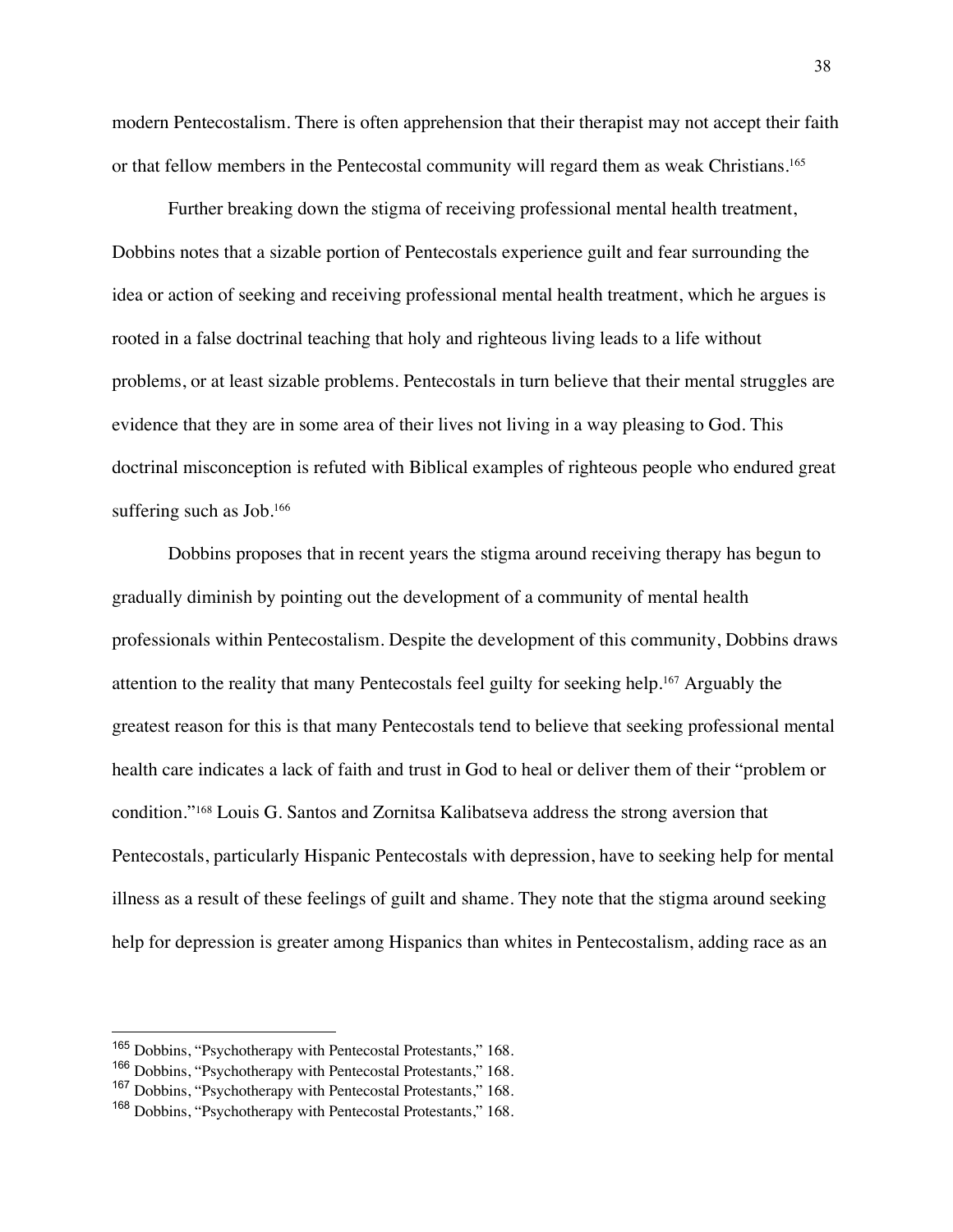additional factor to be considered when reviewing the others to be covered in this essay.169 It is most certainly not the purpose of this paper to contribute to the stigma of mental illness within the Pentacostal community. In actuality, the purpose of this paper is to do quite the opposite by encouraging individuals both suffering from and supporting those with mental illness to step out in a great act of faith to find help and healing both within (Spiritual care and practices) and outside (professional mental healthcare) the church.

Incorporating Pentecostal Praxi and Professional Treatment

Equipping Pentecostals with better understanding and tools with which to help those suffering from mental health issues of all kinds is vital to ministry not only to those within the Pentecostal community, but to those outside of it who may turn to the Pentecostal community for help. A 2014 Pew Research survey indicated that around 40% of individuals suffering from mental health problems sought help or guidance from clergy.170 This reality makes it vital that Pentecostals have a response which does not damage those struggling with mental illness by perpetuating guilt and shame, but instead encourages them to find wholeness. This is not impossible. In fact, the toolkit with which Pentecostals work can be used to help individuals with mental health struggles if it is used in the healthy and proper context.171 Knut Rio, Michelle MacCarthy, and Ruy Blanes write, "They fully embrace the invisible world and take control of it."172 This perspective of taking authority over the unseen can be coupled with other aids to those facing mental health challenges to create a holistic treatment plan.

<sup>&</sup>lt;sup>169</sup> Louis G. Santos and Zornitsa Kalibatseva, "Perceptions of Depression Among Hispanics with Pentecostal Beliefs," M*ental Health, Religion, and Culture 22*, no. 8 (2019): 779-782, https://doi.org/10.1080/13674676.2019.1644305.

<sup>&</sup>lt;sup>170</sup> Santos and Kalibatseva, "Perceptions of Depression," 780.

<sup>171</sup> Rio, MacCarthy, and Blanes, "Introduction to Pentecostal Witchcraft," 10.

<sup>&</sup>lt;sup>172</sup> Rio, MacCarthy, and Blanes, "Introduction to Pentecostal Witchcraft," 10.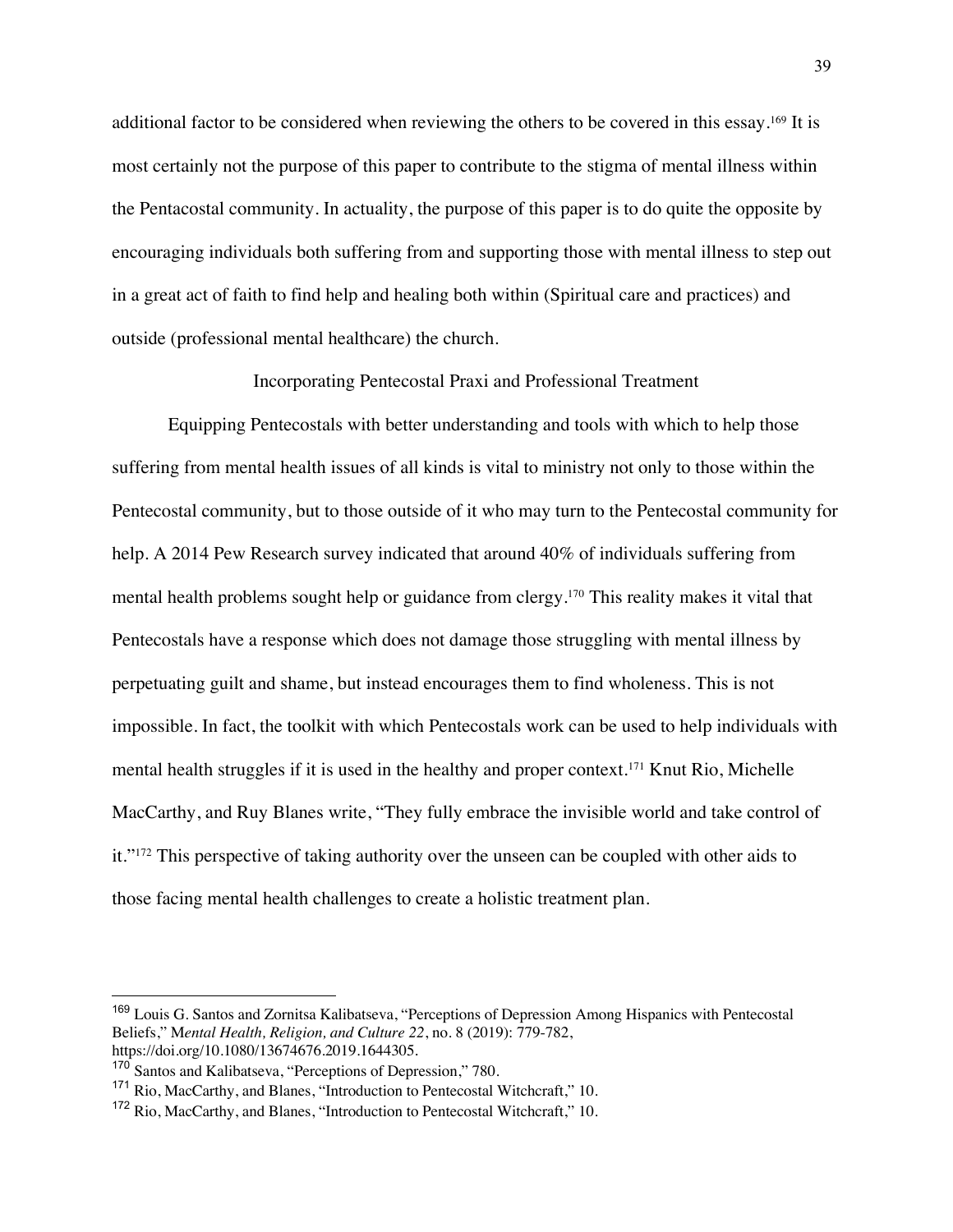Dobbins champions his belief that many practices within Pentecostalism, such as prayer both in one's own native language or glossolalia, can help alleviate some of the symptoms of anxiety. He affirms the need for Pentecostals to incorporate their beliefs and practices within any professional mental health treatments.173 Proposing treatment of mental health conditions for Pentecostals to be a combination of their personal beliefs and professional mental health care, Dobbins encourages education and communication between Pentecostal ministers and therapists in order to destigmatize seeking treatment and properly equip therapists with an understanding of Pentecostal perspective.<sup>174</sup>

Pentecostals' are committed to their belief that the work of the Holy Spirit transforms lives.<sup>175</sup> Most Pentecostals not only believe this, but have experienced the supernatural in nearly every aspect of their lives. Because of this reality, Oliver McMahan encourages psychotherapists to be receptive of the existence of the spiritual gifts and the miraculous in order to ease fears that their belief system is thought to be invalidated in their therapist's eyes.176 Pentecostals have a deeply theologically rooted desire to become more Christ-like and to grow in their relationship with God. This is an enroute for therapists to encourage emotional growth simultaneously with spiritual growth.<sup>177</sup> Incorporating prayer and Scripture into the professional treatment of Pentecostals is helpful in developing a holistic treatment for the entire being of the individual.<sup>178</sup>

Proposing a theologically rooted approach, Dobbins suggests that reframing Pentecostals' understanding of God, their identity, and mental health is vital to destigmatizing mental health issues. Remembering that God is a God of love who sacrificed His Son so that they might be

<sup>173</sup> Dobbins, "Psychotherapy with Pentecostla Protestants," 174-176.

<sup>174</sup> Dobbins, "Psychotherapy with Pentecostal Protestants," 182.

<sup>175</sup> McMahan, "Spiritual Direction," 156.

<sup>176</sup> McMahan, "Spiritual Direction," 159.

<sup>&</sup>lt;sup>177</sup> McMahan, "Spiritual Direction," 160.

<sup>&</sup>lt;sup>178</sup> Dobbins, "Psychotherapy with Pentecostal Protestants," 168-169.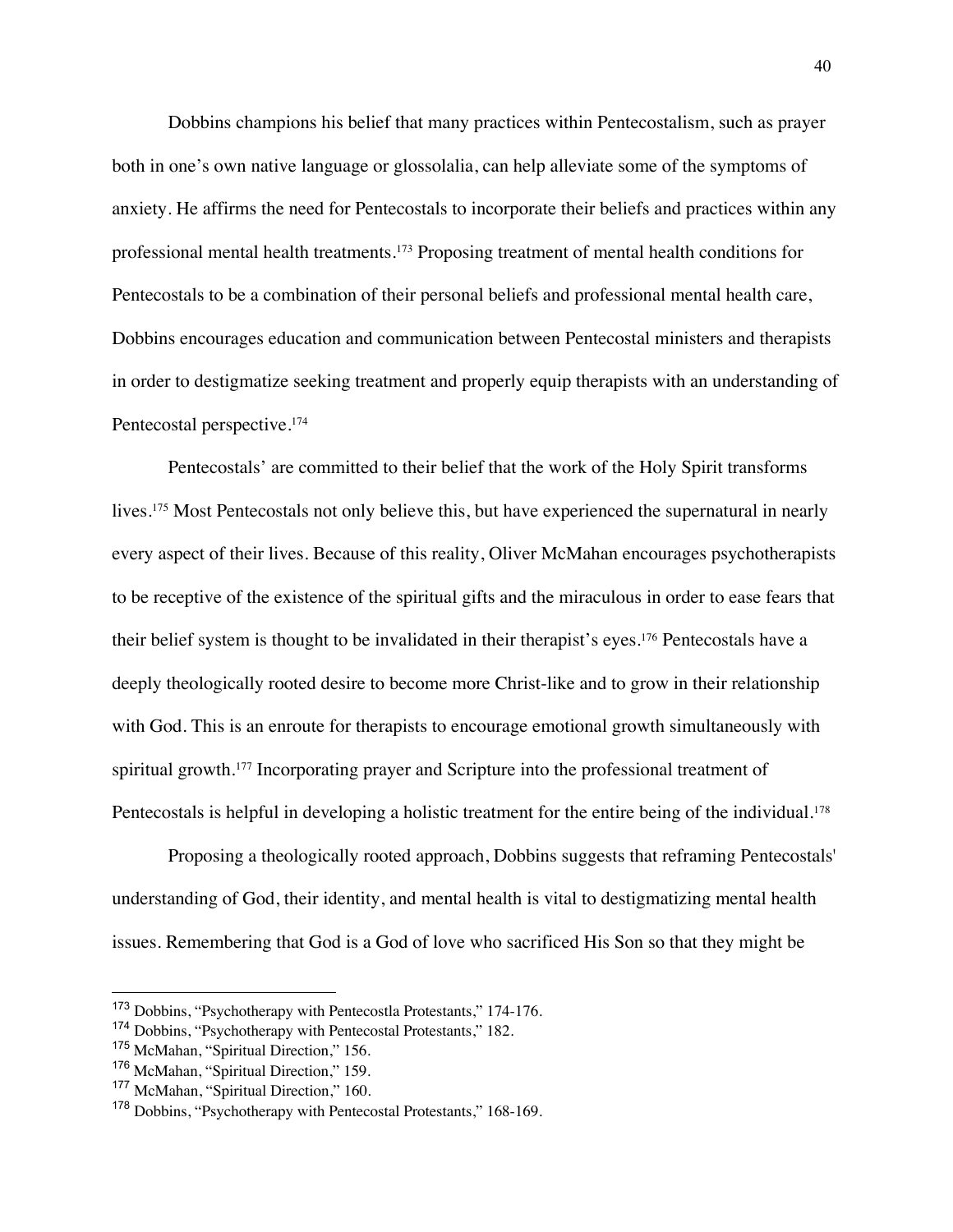redeemed realigns a right view of God as loving and not impossible to please. Pentecostals should also remember their identity as "joint-heirs with Christ (Romans 8:17, NRSV)." This identity is not conditional upon any mental health struggles, but only upon the acceptance of Christ as Savior.179 Additionally, Pentecostals should remember that depression is represented in the Bible, for example David and Elijah.180 These individuals served God and were greatly loved by Him, but still experienced mental suffering. Reminding individuals of these Pentecostal theologically affirmed truths both within Pentecostal communities and within the professional treatment of Pentecostals refutes false doctrinal beliefs that cause guilt and shame for experiencing mental illness.

#### Spirit and Science

Despite the existence of some damaging responses to mental illness within Pentecostalism, the positive influence of Pentecostal practices are certainly not to be negated. <sup>181</sup>Pentecostals firmly believe that in some way or another, whether directly or indirectly, demonic forces contribute to mental distress.<sup>182</sup> It is then only a natural conclusion that spiritual causes must be met with spiritual treatment, particularly practices empowered by the Holy Spirit.<sup>183</sup> However, the reality that the brokenness of the world is spiritually rooted does not mean that God always works through spiritual practices alone to resolve mental health issues. Sometimes, He chooses to have individuals walk out extremely difficult struggles with mental illness with the help of professional mental health workers. Because of such cases, the Pentecostal community should work to reduce stigma around receiving outside help in order to

<sup>179</sup> Dobbins, "Psychotherapy with Pentecostal Protestants," 170.

<sup>180</sup> Dobbins, "Psychotherapy with Pentecostal Protestants," 171.

<sup>&</sup>lt;sup>181</sup> Talk to Tackett.

<sup>182</sup> Amos Yong, T*he Spirit of Creation: Modern Science and Divine Action in the Pentecostal-Charismatic Imagination* (Grand Rapids, MI: Eerdmans Publishing, 2011), 176.

<sup>183</sup> Vondey, *Pentecostal Theology*, 110-113.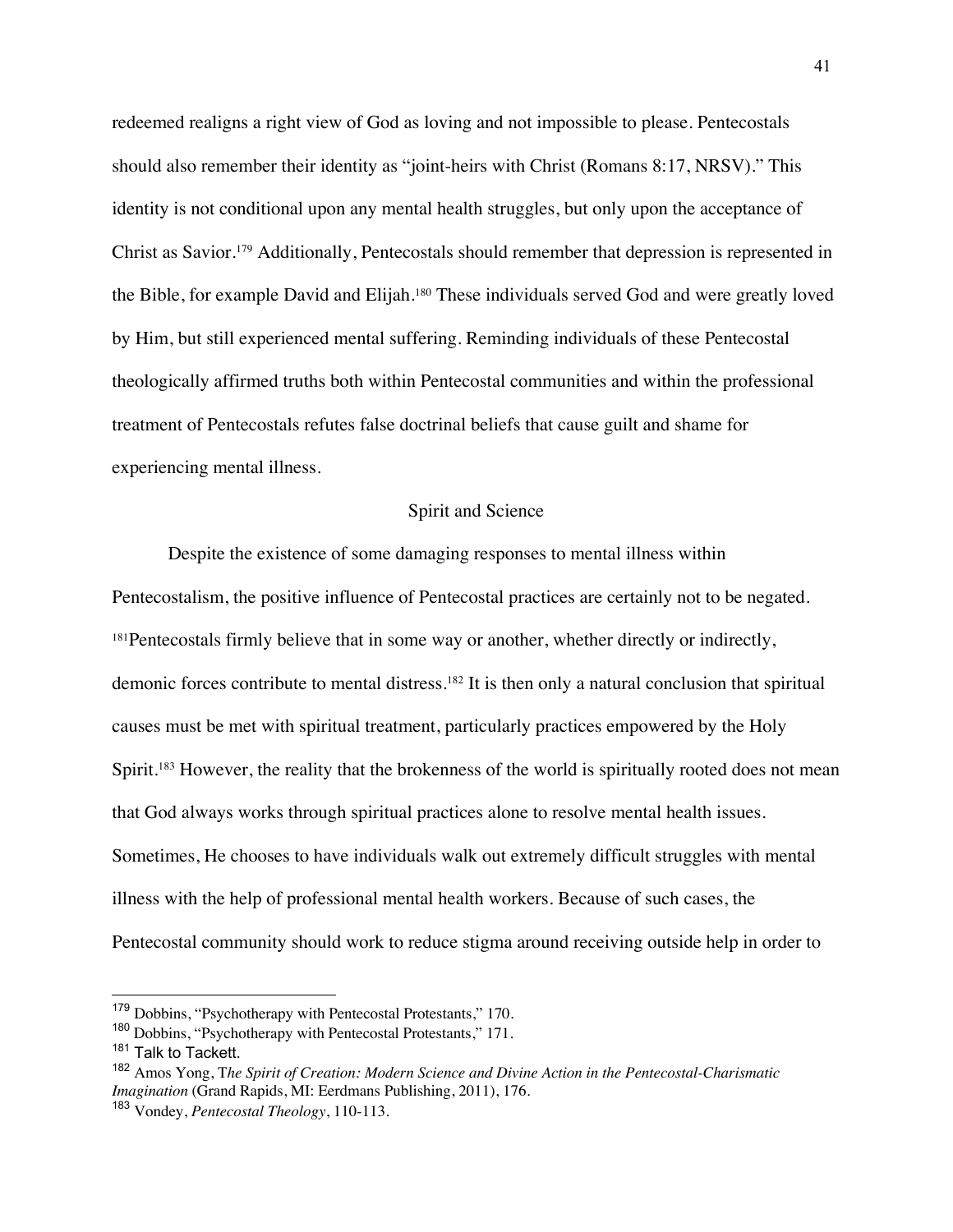encourage individuals to get the help they need without feeling as if they have abandoned their faith in God.184 Nonetheless, seeking professional help should never be done at the expense of abandoning Pentecostal practices, at least those which are not deemed harmful to the individual, such as exorcisms on those who are not possessed. God is a God who is not limited to healing people through only obvious Pentecostal practices, but a God who works through whatever He sees fit. "For my thoughts are not your thoughts, nor are your ways my ways, says the Lord. For as the heavens are higher than the earth, so are my ways higher than your ways and my thoughts than your thoughts. (Isaiah 55:8-9, NRSV)" God is more than capable of healing mental illness, but this does not mean that He always chooses to. Accepting the reality that God's ways are not our own, means that praying and believing for a miracle can coexist with receiving professional mental health treatment.

#### **Survivors of Sex Trafficking**

Sex trafficking is a widespread global and national tragedy that often hides in plain sight. The United Nations defines human trafficking as the following:

The recruitment, transportation, transfer, harboring or receipt of persons, by means of the threat or use of force or other forms of coercion, of abduction, of fraud, of deception, of the abuse of power or of a position of vulnerability or of the giving or receiving of payments or benefits to achieve the consent of a person having control over another person, for the purpose of exploitation.185

<sup>184</sup> Dobbins, "Psychotherapy with Pentecostal Protestants," 156-169.

<sup>&</sup>lt;sup>185</sup> Cathy Zimmerman and Ligia Kiss, "Human trafficking and exploitation: A global health concern," Accessed March 3, 2022,

https://www.ncbi.nlm.nih.gov/pmc/articles/PMC5699819/#:~:text=The%20United%20Nations%20defines%20traffi cking,or%20of%20the%20giving%20or.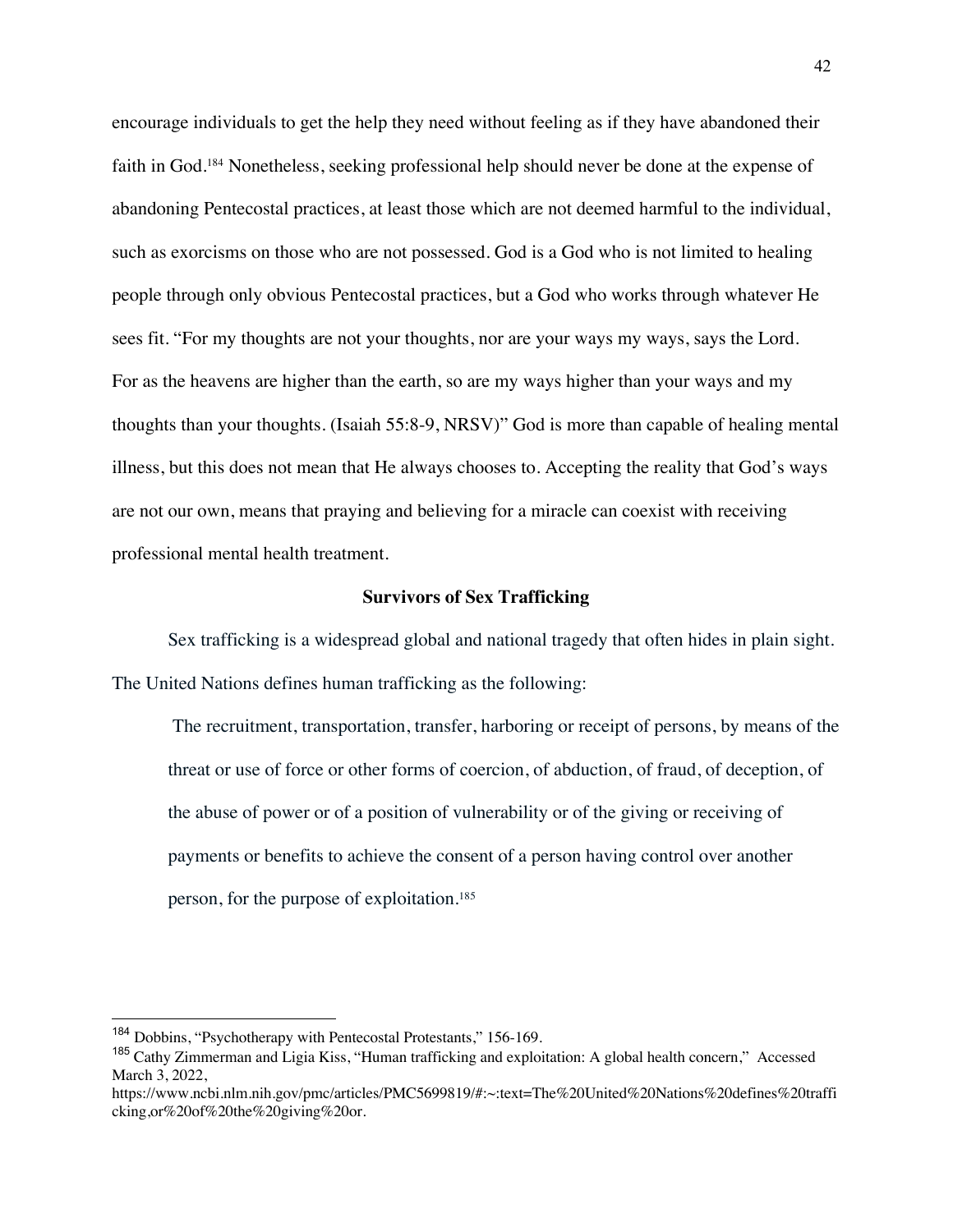Of an estimated 24.9 million individuals in forced labor globally, an estimated 4.8 million are exploited in the sex trafficking industry. Of this number 99% are women.<sup>186</sup> Although every sex trafficking survivor's story is different, each one has experienced trauma by "human design" in which one individual has intentionally coerced and abused them.<sup>187</sup>

Survivors have experienced severe trauma, specifically complex trauma which is the result of extended exposure often to "several forms of interpersonal trauma."188 Once escaping the exposure, survivors must overcome varying difficult challenges, ranging from their physical and mental wounds to the stigma within society of being a "victim." There is often a sense that the imprisonment and trauma they have experienced is in some way their fault, which in and of itself can cause more mental wounds.<sup>189</sup> This reality makes it all the more important for sex trafficking survivors to find activies that link them to a community of people for support. Such deep wounds require a great deal of intentionality in crafting an atmosphere where both the practical and spiritual needs of these individuals can be met along the journey of healing. The following insight was obtained through an interview with two individuals that work as program directors at a post-safehouse facility for girls who have been rescued or escaped out of sex trafficking. This facility is a place that helps address the physical, mental, emotional, and spiritual needs of these girls. They receive tools, including counseling, education, and training, that will help them begin new lives in which they can find hope and a future. Names and locations will be changed and/or withheld for the safety of both the victims of trafficking and

<sup>186</sup> International Labor Organization, "Forced labor, modern day slavery, and human trafficking," accessed March 2, 2022, https://www.ilo.org/global/topics/forced-labour/lang--en/index.htm.

<sup>187</sup> Raley, 2018.

<sup>188</sup> Christine A. Courtois and Julian D. Ford, *Treatment of Complex Trauma: A Sequenced, Relationship-Based Approach* (New York, NY: Guilford Press, 2013), 3.

<sup>189</sup> Raley, 2018.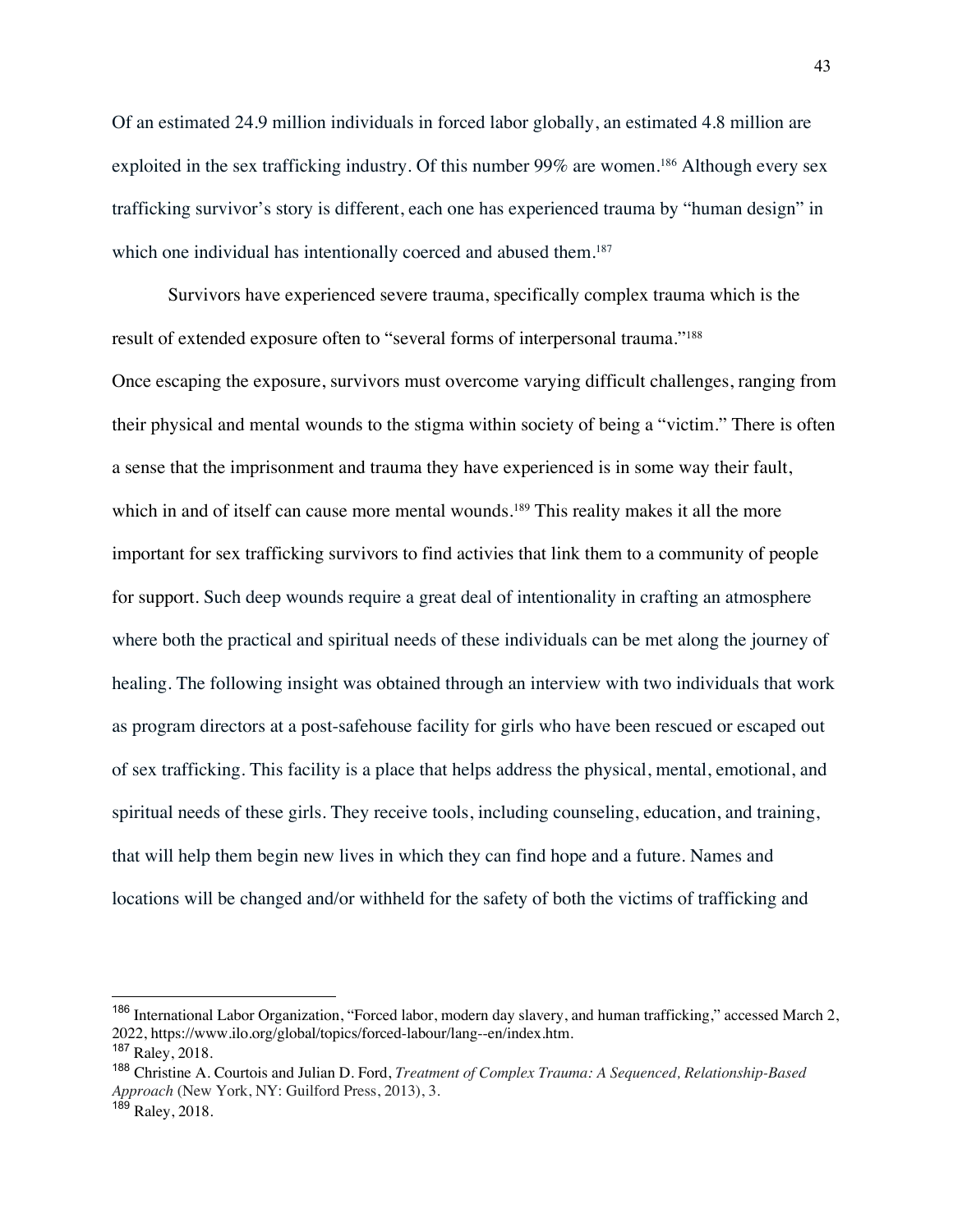those who work with them. Miriam and Phoebe will be the names used for the two directors spoken with during this interview.<sup>190</sup>

"The sex industry uses music to groom women, buyers of women, and to groom pimps," said Miriam. Music plays a large role in stripping away and mutilating the identity of these girls. However, music has the power to help restore identity and self-worth as well. Miriam summarized this powerfully by the following statement: "Music is used both as a weapon and a form of healing." To further illustrate this point, this paper will refer to the lyrics found in two well-known 2013 songs. Robin Thicke's "Blurred Line" contains the following lyrics: "Tried to domesticate ya/ But you're an animal/ Baby it's your nature." The messaging both subliminally and explicitly influences listeners to view themselves in one of two roles: owner or possession/pet. It is neither unknown nor an anomaly. "Blurred Lines" spent a little over three months in the top spot on the Billboard Hot 100 in 2013. Another example of harmful misogynistic lyrics can be found in Eminem's "Love Game" feat. Kendrick Lamar, in which the 2022 Super Bowl performer sings, "Snatch the b\*tch out her car through the window, she screamin' / I body slam her onto the cement, until the concrete gave and created a sinkhole / Bury this stink  $h^*$  in it, then paid to have the street re-paved."<sup>191</sup> There is no lack of popular music that continually conditions pimps, johns, and victims into the sex trafficking industry. This abhorrent reality makes the need for an antidote to such music all the more apparent.

"Why does it feel so peaceful here?" According to Phoebe, this is a common statement from girls at the facility. Both Phoebe and Miriam strongly believe that the reality that the facility is bathed in prayer and worship music is critical to setting the atmosphere for healing.

<sup>&</sup>lt;sup>190</sup> There will be no specific citations of this interview for safety reasons.

<sup>191</sup> Michelle Lulic, "12 Songs with Lyrics that are Actually Super Misogynistic," accessed January 24, 2022, https://www.bustle.com/articles/137558-12-songs-that-are-actually-full-of-super-misogynistic-lyrics.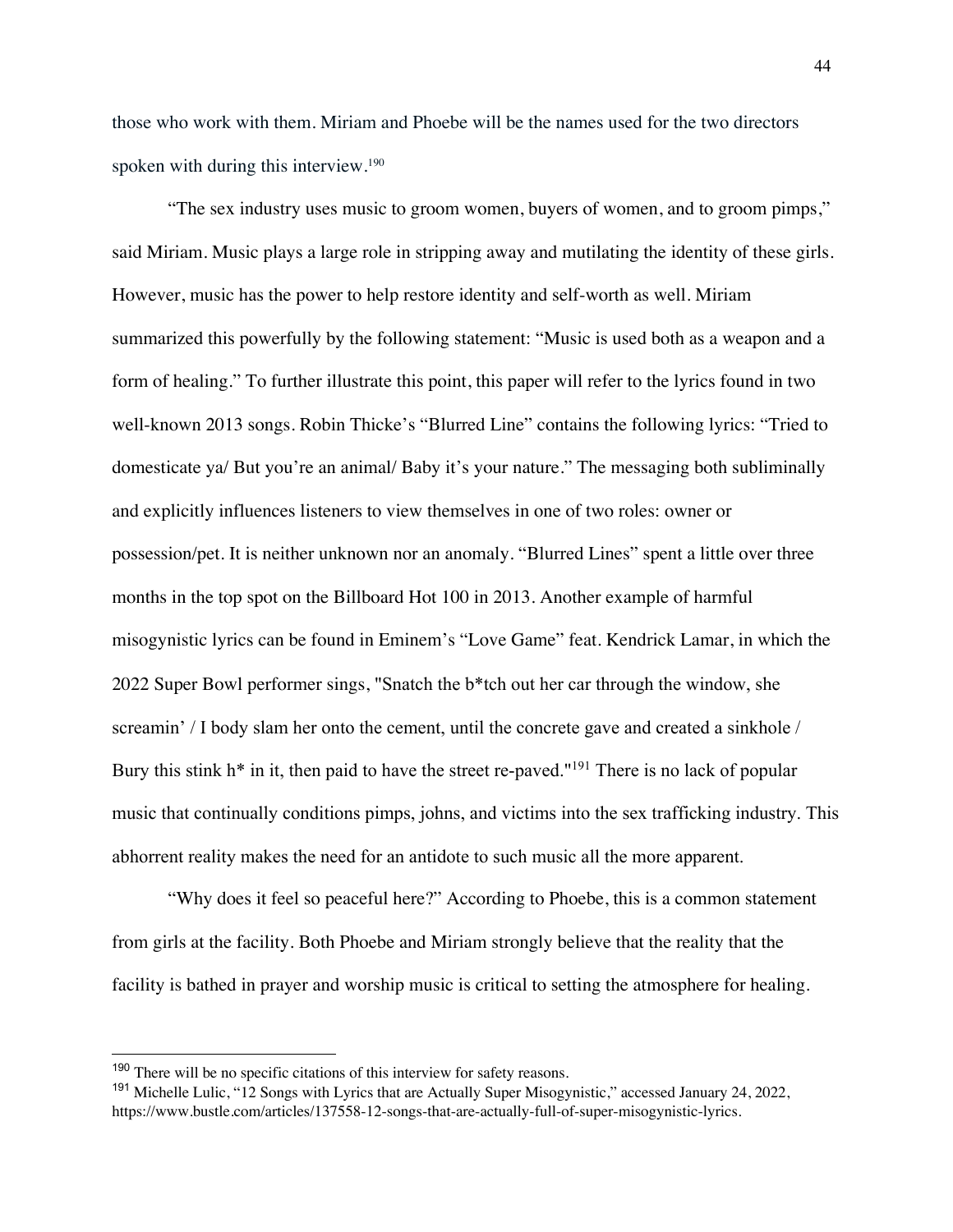Playing only worship music "decreases triggers" for the girls. The contrast between conditioning misogynistic lyrics to worship music that both speaks of a loving God and speaks an identity of value and worth over the girls sets the tone that reinforces the reality that the girls are in a "safe environment" not only physically, but mentally and spiritually. Miriam describes the importance of this by saying, "When we exchange what has been degraded for what is holy, we use worship music as the vehicle to express value and dignity." Worship music gives back these girls their humanity."192

Worship music might could be described as soundtrack for healing for these sex trafficking survivors. It is what they listen to during times of work, recreation, and devotions. However, the influence of worship music does not end there. The girls and the program directors participate in corporate worship at a small local church in their community, as well. They experience songs of worship in the context of the gathered body of Christ. Worship for them is not simply an auditory experience, but one mode in which they can find community critical to their healing. Worship music is a vehicle for community both in the facility and in the church. Additionally, worship music is an aid to practices, such as prayer walks and trauma-informed yoga, that help the girls connect to their bodies in ways that are critical to recovering from such violent physical trauma. Worship services are also a time of embodied worship in that the girls can worship through singing, playing instruments, raising their hands, and the like.

#### **Summary**

Although this is not a case study by any means, the reality that worship music is being used as a key component of the recovery of these specific girls now free from the sex trafficking industry poses the need for greater discussion and research. The directors of this facility show a

<sup>&</sup>lt;sup>192</sup> Dixon, "Music and Human Rights," 131.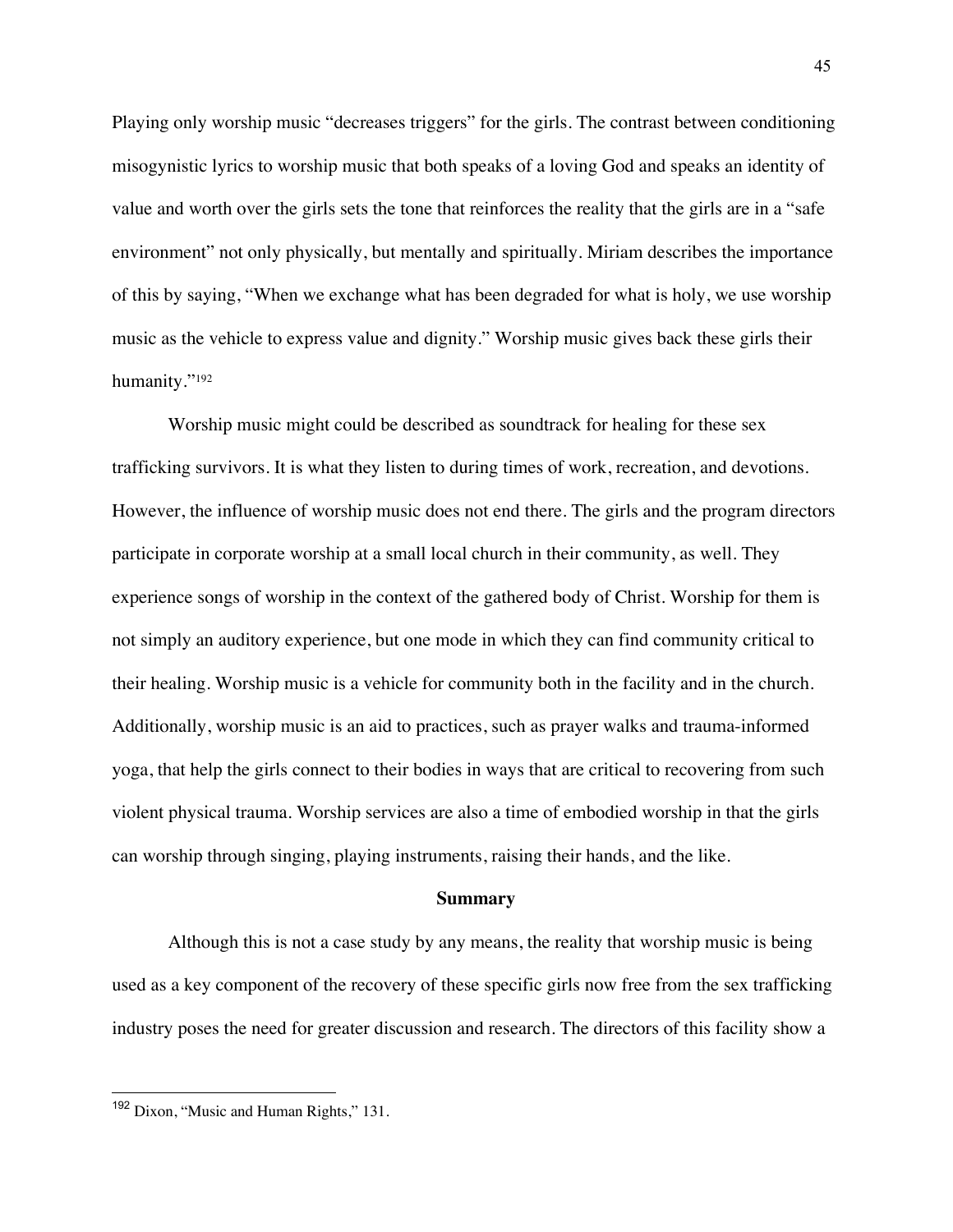clear belief that worship music is not a small factor in the journey from shattered to whole. This belief system aligns with research out of the fields of both neuroscience and psychology discussed earlier in this paper. Music has the ability to improve neural connectivity.193 Practicing focusing on positive things, including positive portrayals of oneself as valuable, are vital to moving toward mental flourishing.194 Worship music, when containing positive messaging about God and people, harnesses the power of both the melody of the music and the positive psychology of the lyrics.

Even more essential, worship music, both in corporate and individual contexts, invites or rather acknowledges the presence and power of the one true, omniscient, and omnipotent God. It transforms and forms worshippers.195 In worship, there is space for honest conversation with God about the highs and lows of life, lament and gratitude. It provides a vehicle for the development of a community that is tied to something greater.196 Worship itself puts worshippers "in rhythm"197 with God. Worship leader Brooke Ligertwood describes what takes place during worship by saying, "When we worship and join that song (the worship taking place both in the heavenlies eternally and on earth for generations), we are drawing down some of the reality of what is in heaven."<sup>198</sup> This is true of all worship, but there is something unique when worship takes place in the form of song.

<sup>&</sup>lt;sup>193</sup> Wilkins et al., "Network Science,"4-5.

<sup>194</sup> Petrocchi and Couyoumdjian, "impact of gratitude," 193.

<sup>195</sup> Alvarado, "Worship in the Spirit," 135.

<sup>&</sup>lt;sup>196</sup> Van Cappellen, Edwards, and Fredrickson, "Upward spirals," 95.<br><sup>197</sup> Green, "The Coming of God." 50

Green, "The Coming of God," 50.

<sup>198</sup> Brooke Ligertwood, "Episode 369: Brooke Ligertwood + Seven," February 28, 2022, in *That Sounds Fun with Annie F. Downs,* produced by Annie F. Downs,

https://open.spotify.com/episode/0Xmq6LKMCiMey2x8VXd4M8?si=780f3b54f27d4e81.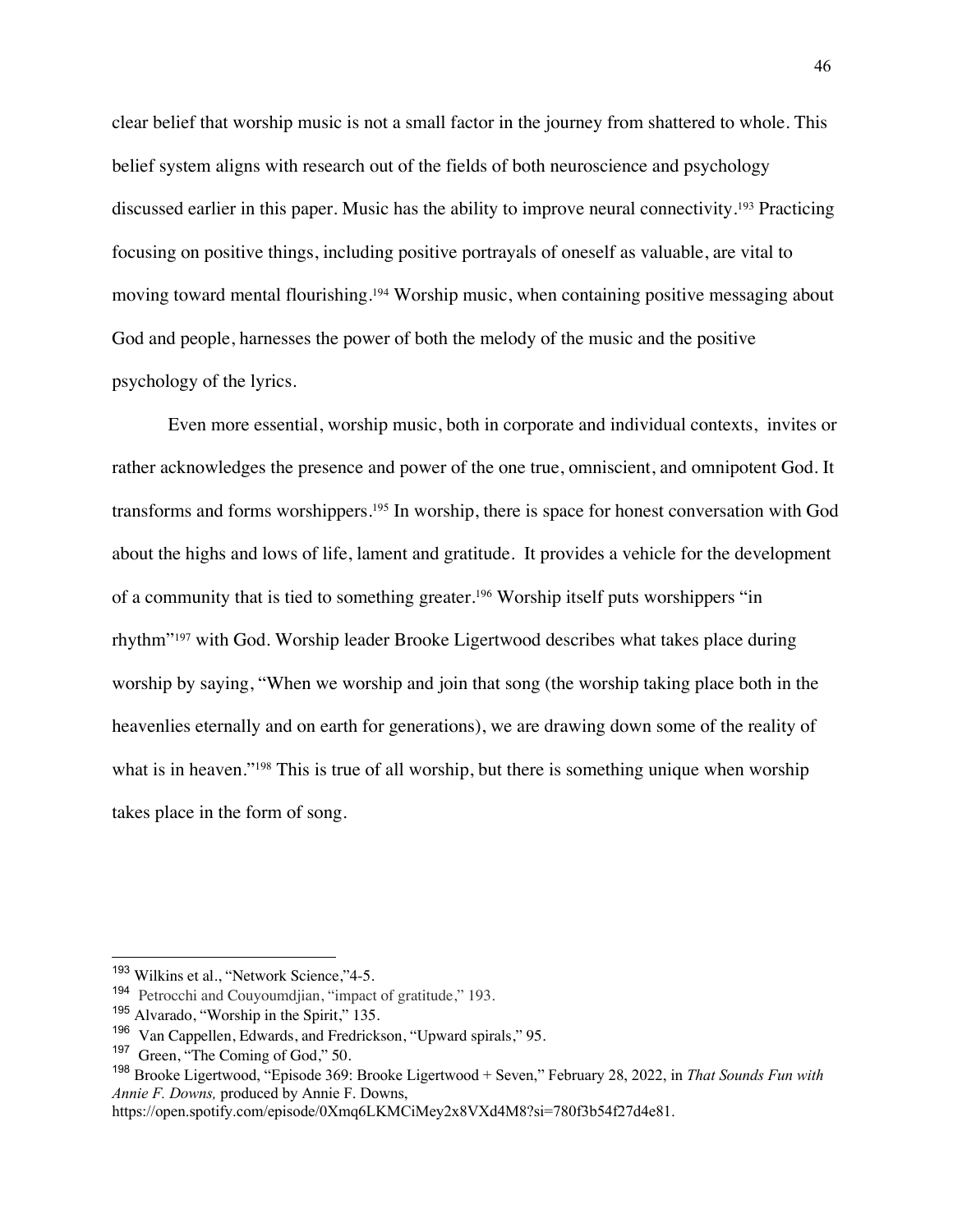Sutton writes, "Part of music's unique potential as an art form is that it is always in a state of becoming."199 Furthering this line of thought, Peter De Backer writes, "*the music anticipates something, which is not yet there, a type of structure within which the patient can enter [into]*."200 Though Sutton and De Backer were referencing the use of music in music therapy with trauma victims, the same principle of music "anticipat(ing) something, which is not yet there"201 does not change whether in a therapist's office, church sanctuary, or a car. This aspect of music simultaneously inhabiting a future state of fullness of melody resembles the Pentecostal belief that the kingdom of God exists now, but has not yet reached fruition.<sup>202</sup> The "now" and "not yet" speaks directly to mental illnesses and disorders in that healing is not always promised in the present, but is still within grasp.

### **Conclusion**

#### Wounds for Healing: Acts 16

**25** Now about midnight Paul and Silas were praying and singing hymns of praise to God, and the prisoners were listening to them; **26** and suddenly there was a great earthquake, so that the foundations of the prison were shaken; and immediately all the doors were opened, and everyone's chains were unfastened. **27** When the jailer awoke and saw the prison doors opened, he drew *his* sword and was about to kill himself, thinking that the prisoners had escaped. **28** But Paul called out with a loud voice, saying, "Do not harm yourself, for we are all here!" **29** And *the jailer* asked for lights and rushed in, and trembling with fear, he fell down before Paul and Silas; **30** and after he brought them out, he said, "Sirs, what must I do to be saved?"

<sup>199</sup> Julie Sutton, "A Flash of the Obvious: Music Therapy and Trauma," in *Case Examples of Music Therapy for Event Therapy*, ed. Kenneth E. Bruscia (Gilsum, NH: Barcelona Publishers, 2012), 67.

<sup>200</sup> Sutton, "Flash of the Obvious," 68.

<sup>201</sup> Sutton, "Flash of the Obvious," 68.

<sup>202</sup> Scotland, "'now and the not yet,'" 289.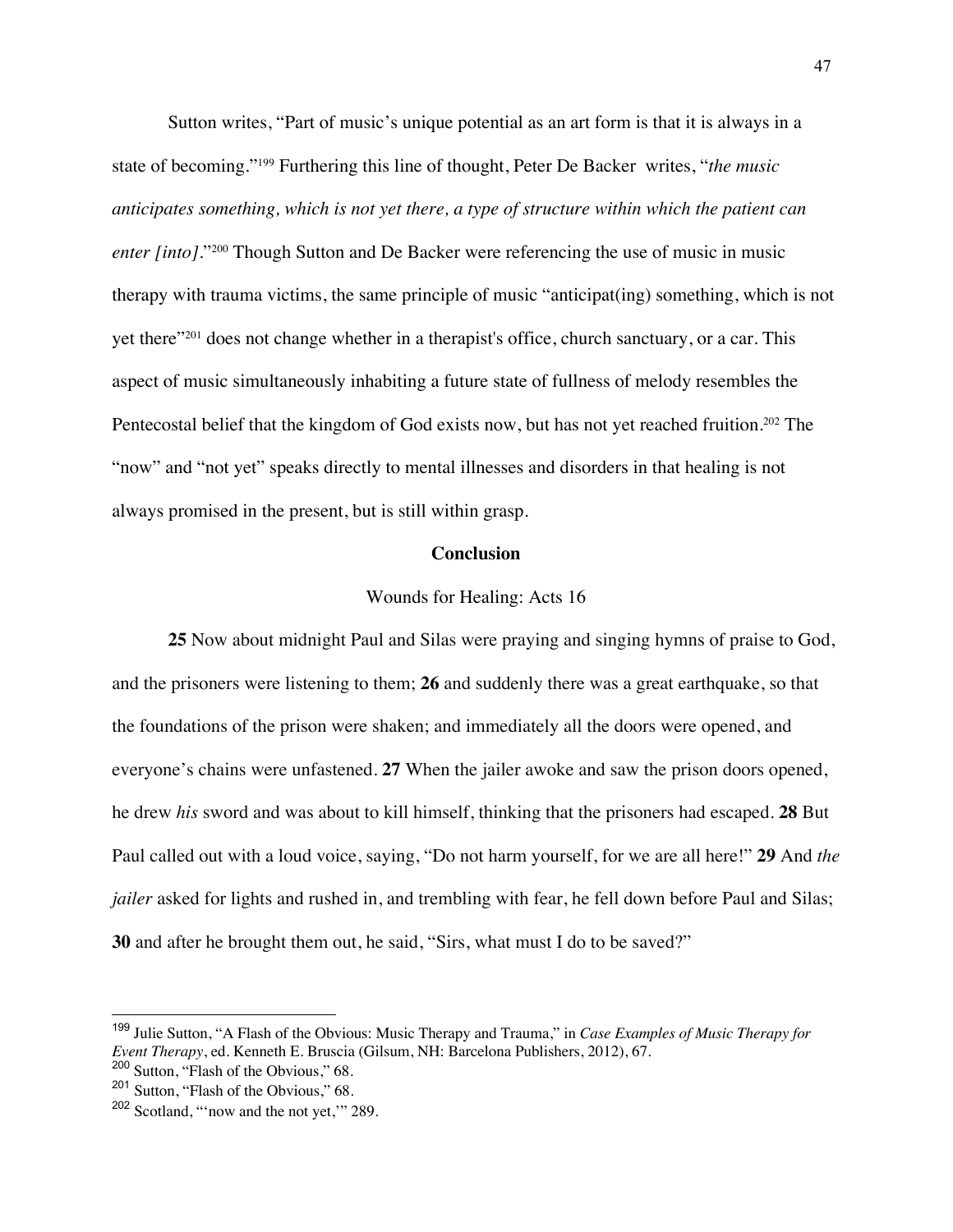In Acts 16:16-34, Paul and Silas found themselves in a desperate situation in Philippi after the exorcism of a slave girl. Because of her freedom from demonic bondage she was no longer valuable to her owners, who only viewed her as "an economic object of gain."203 Her owners and a mob emboldened by the support and solidarity of the magistrates saw to their beating and imprisonment.<sup>204</sup> Their obedience and commitment to carrying the Gospel (the full-Gospel) to the world had left them in bondage and pain. Their response? To pray and sing hymns in the midnight hour. It was after they had begun to pray and sing that the prison was shaken, the prison doors opened, and not only their shackles, but the shackles of every prisoner were loosed.<sup>205</sup> Despite the freedom they now had, they did not flee immediately, but rather stayed and continued ministering until the jailer and his family became believers in the one true God who had freed Paul and Silas. God used the pain inflicted upon them because of their faithfulness to Him for a purpose that not only brought about their freedom, but the freedom of all those in close proximity to them, including the very one in charge of overseeing that their imprisonment was maintained.

This story can serve simultaneously as a critique and an encouragement to the response of the Pentecostal community to individuals with mental illnesses and disorders. First, the pain and bondage that individuals suffer from mental illness should not be blamed on them. In the case of sex trafficking survivors, there mental wounds they are overcoming are the result of the literal "human design."206 In cases perhaps not viewed as obviously non self-inflicted, not blaming the individual with mental illness or disorder is still crucial. It is even not unreasonable to consider

<sup>205</sup> James D. G. Dunn, *The Acts of the Apostles* (Grand Rapids, MA: William B. Eerdmans Publishing Company, 1996), 197.

<sup>203</sup> J. Bradley Chance, *Smyth & Helwys Bible Commentary: Acts* (Macon, GA: Smyth & Helwys Publishing Inc., 2007), 286.

<sup>204</sup> Chance, *Acts*, 286.

<sup>206</sup> Raley, 2018.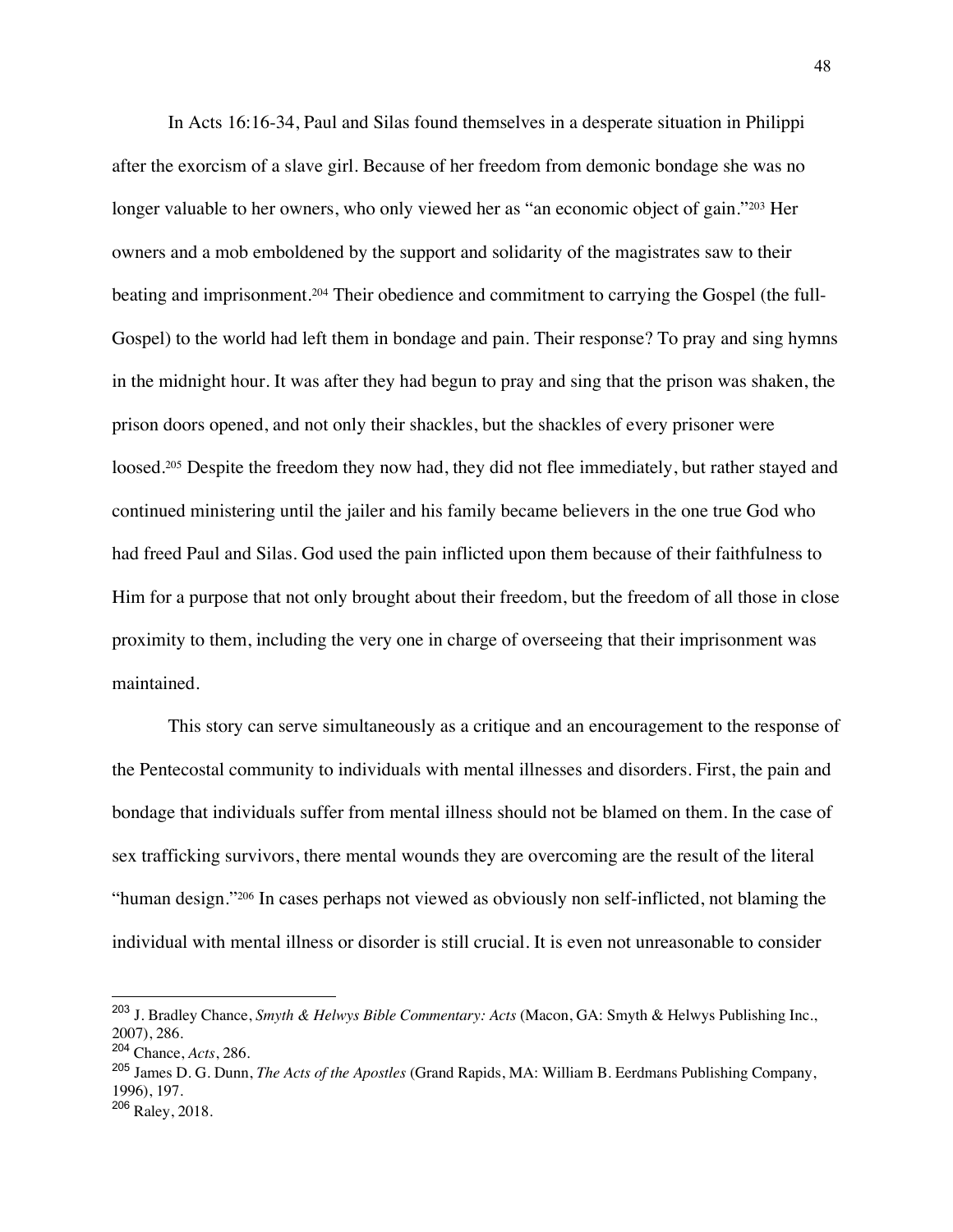that someone's mental pain and imprisonment is not due to a moral failing or lack of faith, but, like Paul and Silas, it possibly be tied to something they have done right. The connection between empathy and mental disorders such as anxiety and depression are being explored with some signs that individuals with higher levels of empathy may in some cases be more likely to struggle with depression and anxiety.<sup>207</sup> If this is true, then those with a greater sense of compassion and caring for others might just be more at risk. Regardless, blaming an individual for their suffering or pain is not the right response, and can be damaging and isolating, leaving them in more pain and cut-off from the believing community that should come alongside them as the earthly, tangible example of the love of God.

Power is paramount to Pentecostalism. From Acts 2 to Azusa, baptism in the Holy Spirit has often been synonymous with signs and wonders. Subsequently, the desire to see individuals miraculously freed from the weight of mental illness is an appropriate and even necessary response to witnessing brokenness. However, any such desire should not and must not turn into an attack on the individual. As William J. Seymour argued, glossolalia, miracles, and the like are not the main evidence of true transformation by baptism in the Holy Spirit. In the words of Seymour,

The baptism in the Holy Ghost and fire means to be flooded with the love of God and power for service, and a love for the truth as it is in God's word. So when we receive it we have the same signs to follow as the disciples received on the day of Pentecost. For

<sup>&</sup>lt;sup>207</sup> Erin B. Tone and Erin C. Tully, "Empathy as a "risky strength": A multilevel examination of empathy and risk for internalizing disorders," *Development and Psychopathology 26*, Special Issue (2014), 1559. doi: https://doi.org/10.1017/S0954579414001199.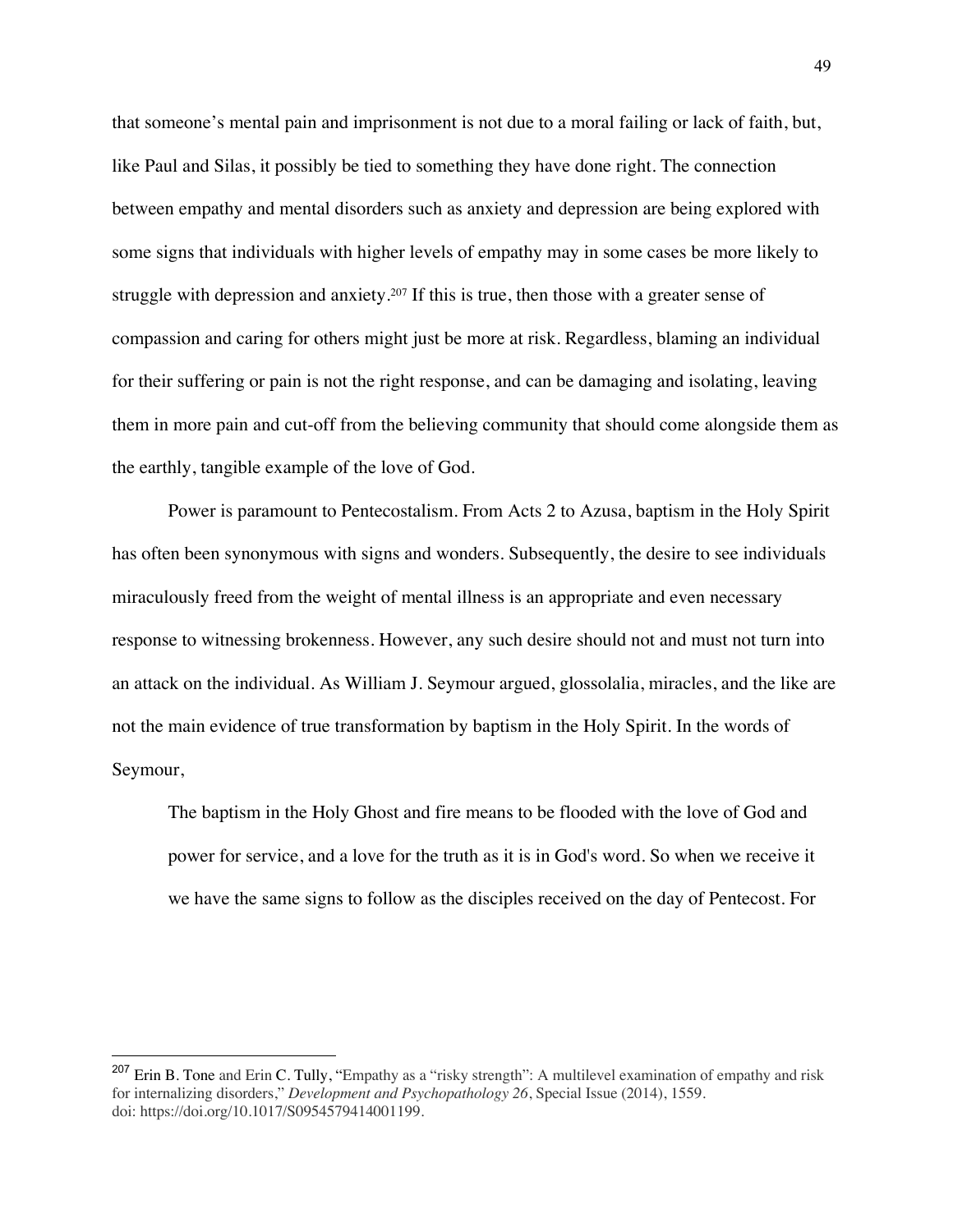the Holy Spirit gives us a sound mind, faith, love and power (2 Tim. 1:7). This is the standard Jesus gave to the church.208

Love must be the motivation in every response both to those within and outside of the walls of the Church suffering from mental illnesses and disorders. It is with the lens of love that those with mental health struggles must be viewed and treated. From prayer for healing to ensuring them that seeking treatment from licensed medical professionals, love should never be absent.

Second, something that should not be overlooked is that although the assumption when reading the text is that the earthquake was a Divine act, the text itself does not state this. It might actually be argued that, as J. Bradley Chance suggests, the earthquake appears to be portrayed as a "naturalistic" cause for the opening of the prison doors and the loosening of the fetters binding the prisoners.209 There is a parallel that could and arguably should be made here to acknowledge that God can work through things that might not necessarily be deemed "miraculous" to bring about freedom and healing. For example, individuals with mental illness and/or disorders who receive clinical treatment, including but not limited to professional therapy and medication. Just because the means of healing do not originate in a church, does not mean they are not Divinely ordained or inspired.

Third, this story of Paul and Silas serves as an incredible reminder that singing the praises of the Lord is not a new phenomena, but rather a Biblical example of what to do when one finds themselves bound. It is no coincidence that singing preceded their freedom. Worshiping in the form of song is both scientifically proven and Biblically illustrated to unlock something. In the case of mental illnesses and disorders, singing lyrics that reinforce themes of gratitude can

<sup>208</sup> Paul N. Van der Laan, "Towards a Pentecostal Theology of Compassion," *JEPTA: Journal of the European Pentecostal Theological Association 31*, no. 1 (2011), 38. doi: 10.1179/jep.2011.31.1.004.

<sup>209</sup> Chance, *Acts*, 288.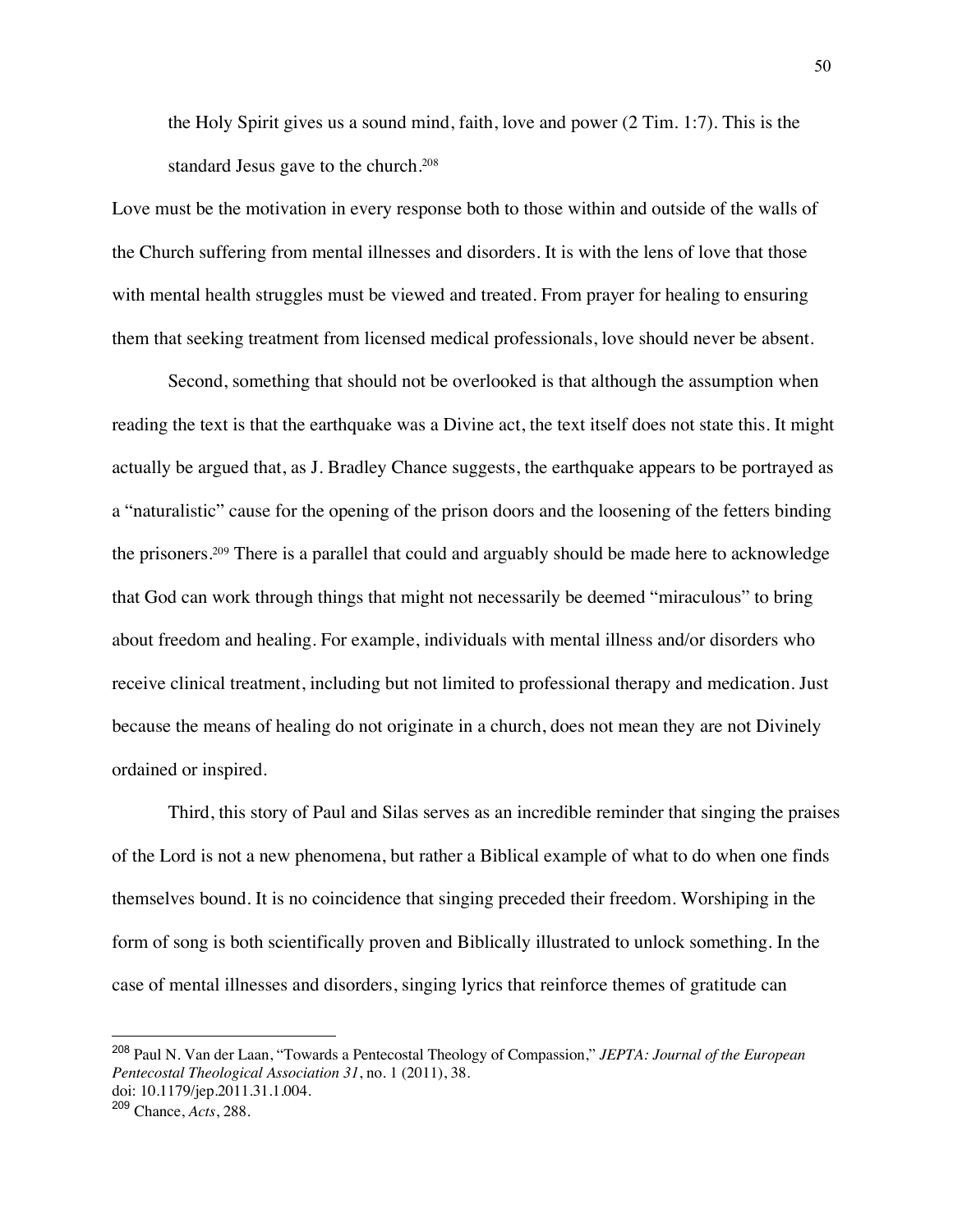alleviate or improve symptoms of depression and anxiety. Music in and of itself has been shown to be a powerful tool to help individuals with schizophrenia, depression, anxiety, and even trauma survivors. All of this is proven in the "natural," a reality which should not be negated. However, God is not limited to the explainable as is testified in Acts 16. Despite the reality that the earthquake in the Acts 16 text is not explicitly proclaimed as Divine intervention, there are other places in Scripture, including at YAHWEH's revelation at Mt. Sinai (Exodus 19:18) and when Christ's redemptive work was finished on the cross (Matthew 27:51), where an earthquake indicative of much more than shifting of the soil, but a shifting from bondage to freedom found in the Triune God. Healing of mental illnesses or disorders can and may be healed in a way that is explainable by no other means than the miraculous work of God. This reality must never be negated even as the Pentecostal and greater Christian community makes shifts away from damaging framing of miraculous healing being available to anyone if they are able to attain the required and acceptable level of faith. In fact, singing while bound is a beautiful statement of faith in and of itself that a shaking can take place at any minute leaving the captives free from whatever is restraining them, including mental illness and disorders.

Fourth, the text in Acts 16 makes a point to acknowledge that though the prison doors were opened and all the shackles of those within the prison loosed, Paul and Silas' did not flee from the prison. By remaining, they were able to prevent the jailer from taking his own life and lead him and his entire family to Christ. This is in direct contrast from Peter's escape from prison in Acts 12 in which following his waking by an angel, he fled immediately. After Peter's escape, the guards were killed for their failure to keep him locked away. After Paul and Silas' choice to remain, the jailer and his family were saved.<sup>210</sup> Their choice to not run from the place of their

<sup>210</sup> F. Scott Spencer, *Acts* (Sheffield, England: Sheffield Academic Press, 1997), 168.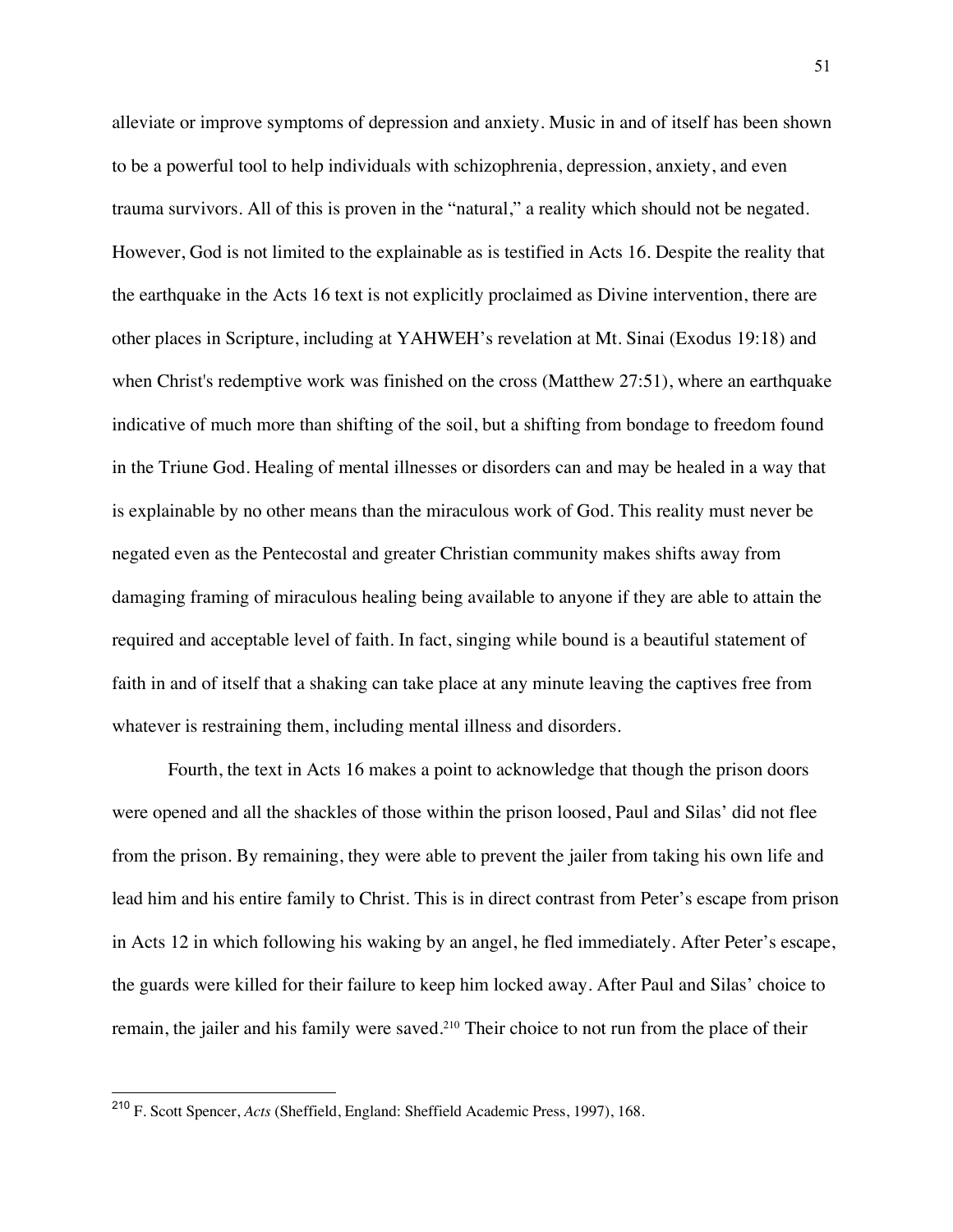imprisonment despite the literal open doors speaks something to experienced Pentecostals reluctant to remain in or revisit places in which their perceived weaknesses, such as mental illnesses and disorders, are easier to see or remember. Freedom does not mean forgetting. It can be in the remaining and in the remembering that one's own testimony of healing or even coping can serve as a lifeline to others.

Fifth and finally, pivotal to the relevance of the Acts 16 text to the discussion on worship and mental health is the reality that their wounds were not healed when the earthquake loosed their chains. Abraham Smith writes of Paul and Silas' condition, "To be stripped was to be degraded; to be whipped, and thus to lose the body's integrity, was to be marked with visible violability, and thus the markings of the enslaved (Philo, Flacc. 10.75)."211 These markings of not only physical pain, but degradation did not vanish after the earthquake. In fact, these wounds were a part of the salvation testimony of the jailer and his family. In response to the Gospel, the jailer brought Paul and Silas to his home to care for them. F. Bruce writes, "The jailor bathed the wounded backs of the two missionaries before he took them into his house, possibly at a well in the prison courtyard, and there too he and his household received baptism at their hands. "He washed and was washed," says Chrysostom: "he washed them from their stripes and he himself was washed from his sins" (Homily xxxvi.2)."<sup>212</sup> Had these wounds been healed in an instant when they were freed, the jailer would have been robbed of this experience.

The jailer's experience in washing Paul and Silas' wounds is not the only one relevant here. F. J. Foakes Jackson and Kirsopp Lake point out an interesting conclusion regarding the

<sup>211</sup> Abraham Smith, "Incarceration on Trial: The Imprisonment of Paul and Silas in Acts 16," *Journal of Biblical Literature 140*, no. 4 (2021), 809. doi: 10.1353/jbl.2021.0037.

<sup>212</sup> F. F. Bruce, *Commentary on the Book of the Acts* (Grand Rapids, MI: William B. Eerdmans Publishing Company, 1984), 338.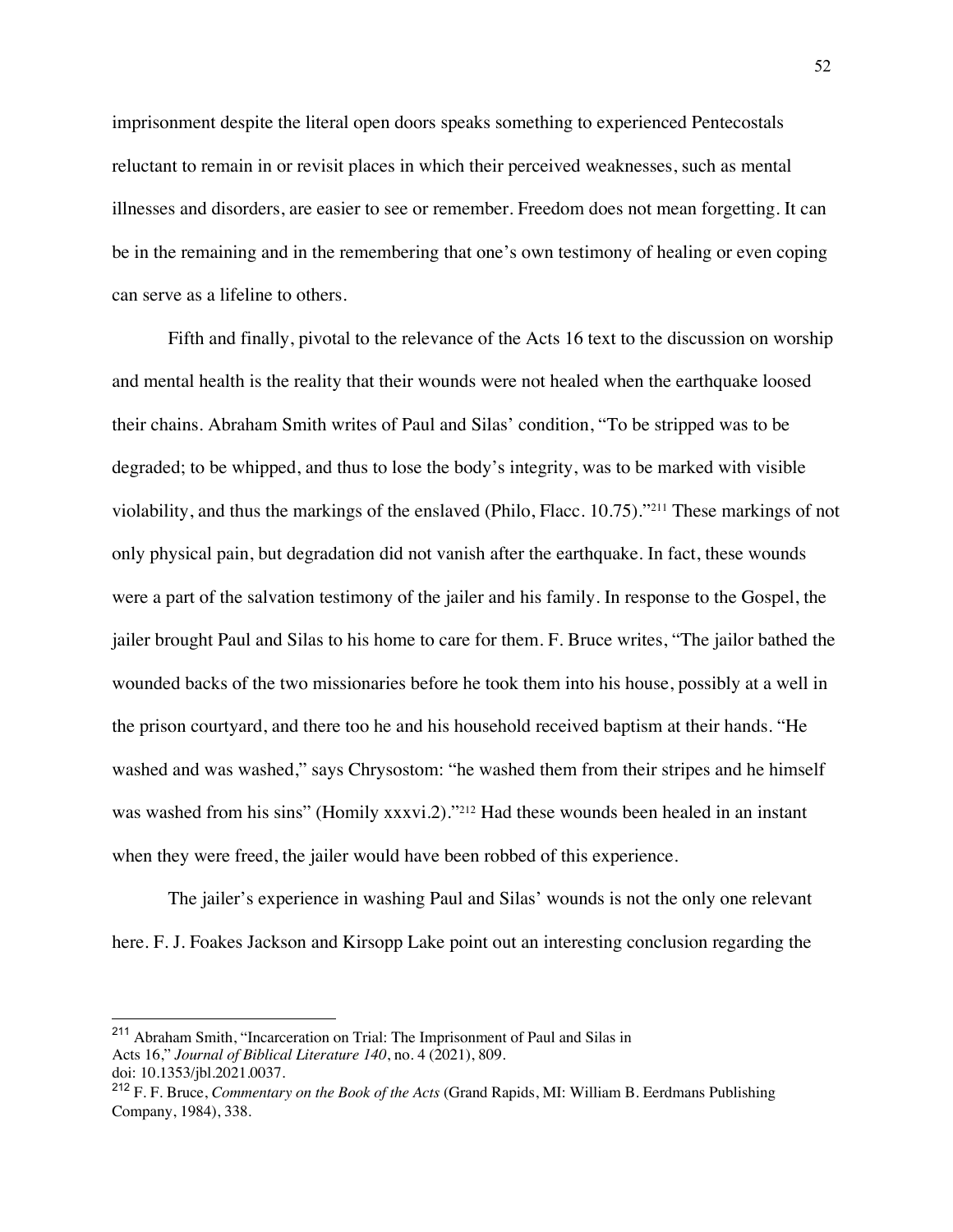Greek phrase (ἔλουσεν ἀπὸ τῶν πληγῶν) translated in the NASB to "washed their wounds (Acts 16:33 NASB)." They write, "But more probably we should regard it as a pregnant construction, 'he bathed them so that they were relieved from their stripes.'"213 It was in the sharing of their wounds that Paul and Silas found healing. The healing did not come because the wounds were hidden, but rather because they were exposed and washed by another. This should spark either conviction or relief that hiding mental illnesses and disorders because of shame and fear should never be normative or the status quo. The solution for such a problem is two-fold. First, spaces within the church (not only the church building, but the people) should be created that encourage and enable vulnerability. This is critical because, as research with individuals within the Pentecostal and charismatic communities with depression conducted by Joy Allan illustrates, when pressure to manufacture a "performance" is present, worship services can actually be damaging.214 Second, those suffering from mental illnesses and disorders should take the incredibly brave step to share in places where they feel supported and seen. One without the other will be lacking and even damaging.

#### By His Wounds

There is power in wounds…uncovered, unhidden wounds. After all, if it is by Jesus' stripes that we are healed (1 Peter 2:24), why would we think that by anything else but our wounds we could help others and ourselves find healing and freedom? "Jesus wept (John 11:35)" and worshiped (Matthew 6:9). Why would we believe these two things are mutually exclusive? Jesus suffered. Why would we be ashamed of or shame for suffering? Kapic points to an

<sup>213</sup> Kirsopp Lake and Henry J. Cadbury, *The Beginnings of Crhstiainity Part 1: The Acts of the Apostles,* ed. F. J. Foakes Jackson and Kirsopp Lake, (Grand Rapids, MI: Bake Book House, 1965), 199.

<sup>214</sup> Joy Allan, "Sertraline, Suffering, and the Spirit:- How do Pentecostal/Charismatic Christians respond faithfully to depression?" (PhD diss., University of Aberdeen, 2018), 256.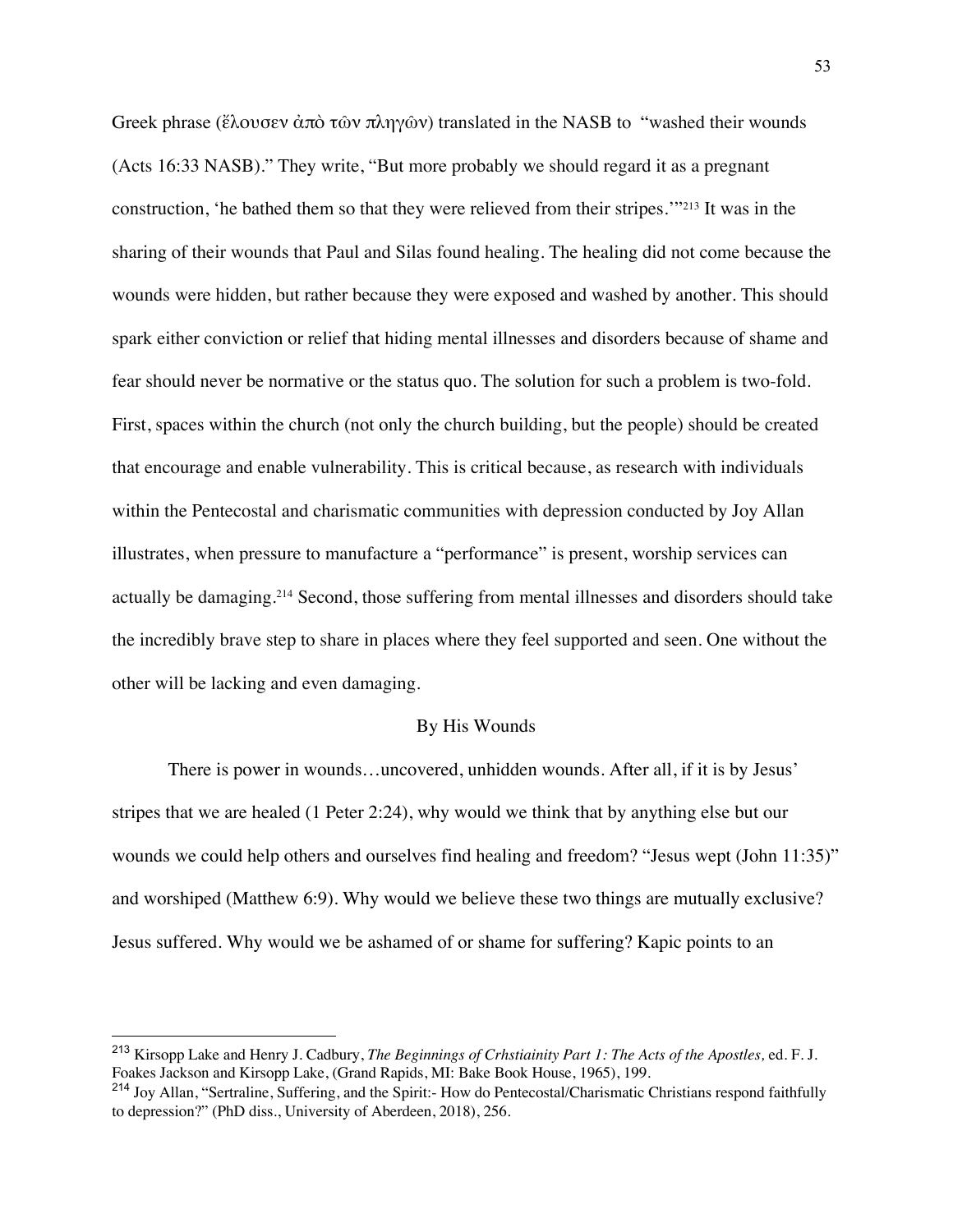interesting text in order to rightly emphasize the role that Jesus' suffering played in His salvific work. Kapic writes:

"And being made perfect [through his sufferings], he became the source of eternal salvation" (Heb 5:9. Salvation is here linked to Jesus' whole life: his moment of solidarity *with* us concludes with his sacrificial death for us. Many stumble over the words *made perfect*, wondering how it is that Jesus the Son of God was not already perfect. Perfect here does not mean sinless, as if he were previously sinful, but refers rather to *fullness* or *completeness*. He lives a full or complete life, one filled with joy and delight, but also one plagued by pain and struggle.<sup>215</sup>

The thought of Jesus' height of solidarity and completeness of His humanity reaching its fullness through His suffering should provoke us to realize that suffering, indeed, can move us closer to the fullness of being like Christ. There should be no shame in struggling with the pain of mental illnesses and/or disorders, which are in reality the result of a fallen and broken world. Instead, that suffering can be a place in which to encounter the love of God at a deeper level than possible in the places that are not in need of healing. Worshiping in song in the darkest moments, the midnight hours, is a beautiful, yet powerful way to invite others into the suffering, the gratitude, and the hope. Even more so, it is a way in which to come into agreement that though healing may not be yet, it will be whether now or in eternity.

<sup>215</sup> Kapic, *Embodied Hope*, 93.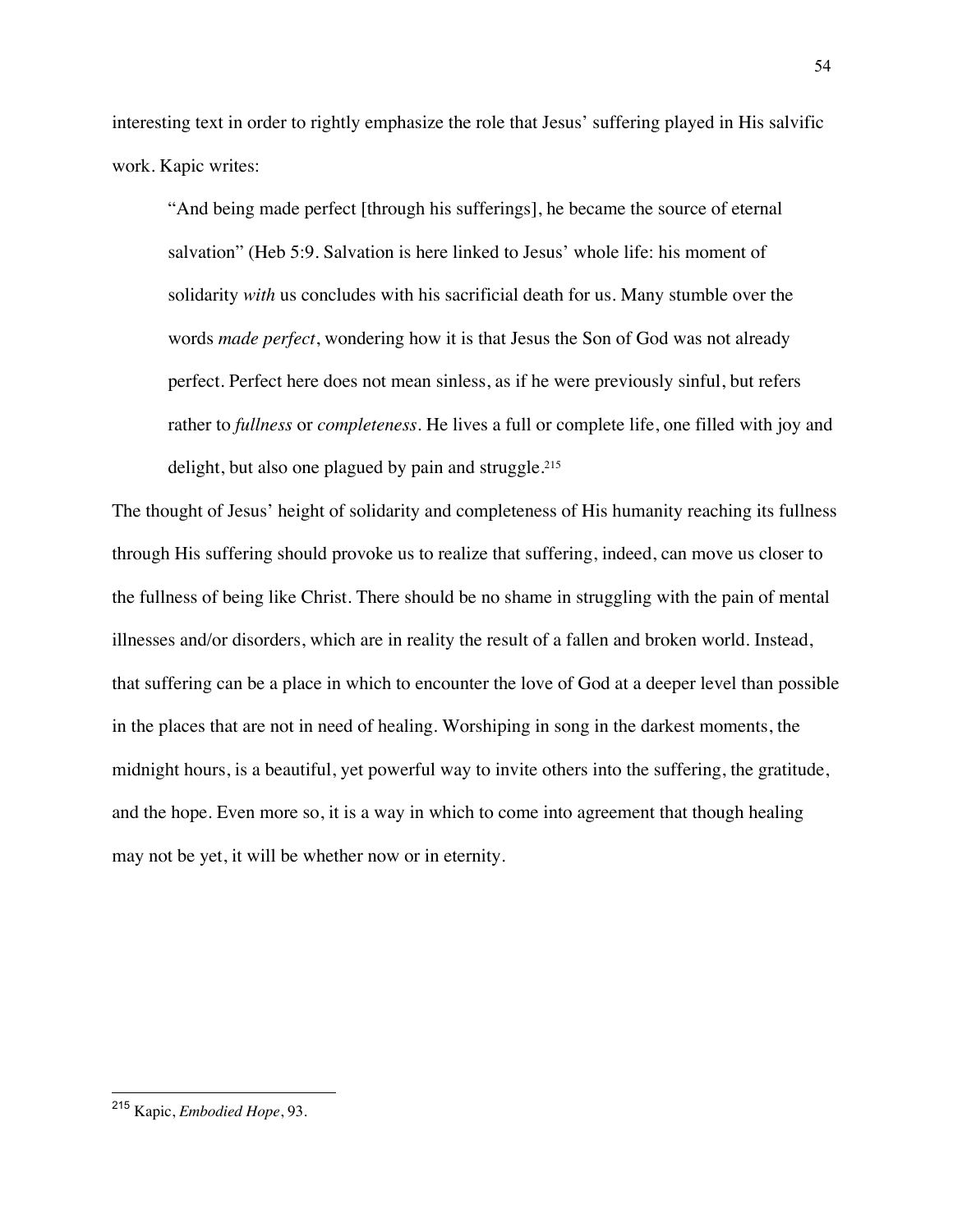## References

Allan, Joy. "Sertraline, Suffering, and the Spirit:- How do Pentecostal/Charismatic Christians respond faithfully to depression?" PhD dissUniversity of Aberdeen, 2018. 256.

Alvarado, Johnathan E. "Worship in the Spirit: Pentecostal Perspectives on Liturgical Theology and Praxis." *Journal of Pentecostal Theology* 21, no. 1 (2012): 135-151. https://seu.on.worldcat.org/v2/oclc/4959378624.

Asamoah, Moses Kumi, Joseph Osafob, and Isaac Agyapong. "The Role of Pentecostal Clergy in Mental Health-Care Delivery in Ghana." *Mental Health, Religion & Culture 17*, no 6. (2018): 601-614.

https://seu.on.worldcat.org/oclc/5566387594.

Basden, Paul . "The Theology and Practice of Worship." *Theological Educator* 57, no. 57 (1998): 82–90.

Belcher, John R., and Caroline Burry. "Charismatic/Pentecostal Christians, Spirituality, and Treatment: The Revival Phenomenon." *Journal of Social Work Practice in the Addictions 7*, no. 4. (2007): 93-111. https://doi:10.l300/J160v07n04 06.

Bruce, F. F. *Commentary on the Book of the Acts*. Grand Rapids, MI: William B. Eerdmans Publishing Company, 1984.

Chan, Simon. *Liturgical Theology: The Church as Worshiping Community*. Downers Grove, IL: IVP Academic, 2006.

Chance, J. Bradley. *Smyth & Helwys Bible Commentary: Acts*. Macon, GA: Smyth & Helwys Publishing Inc., 2007.

Cherry, Constance M. *The Worship Architect: A Blueprint for Designing Culturally Relevant and Biblically Faithful Services*. Grand Rapids, MI: Baker Academic, 2010.

Cleveland Clinic. "Music Therapy." Accessed February 1, 2022. https://my.clevelandclinic.org/health/treatments/8817-music-therapy#risks--benefits.

Courtois, Christina A. and Julian D. Ford. *Treatment of Complex Trauma: A Sequenced, Relationship-Based Approach*. New York, NY: Guilford Press, 2013.

Dixon, Matthew. "Music and Human Rights." In *Music, Music Therapy, and Trauma: International Perspectives*, ed. Julie P. Sutton, 119-132. London, England: Jessica Kingsley Publishers, 2002.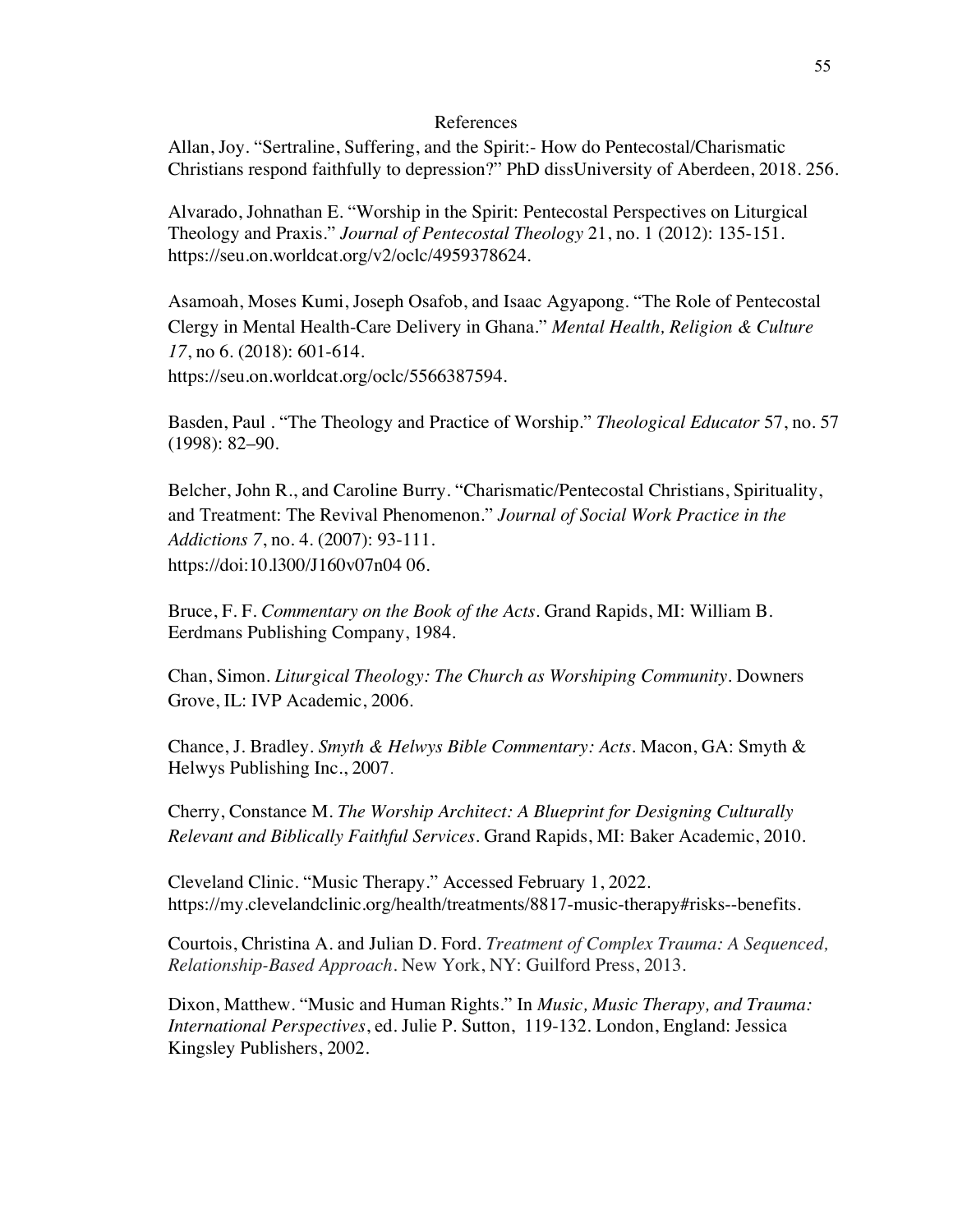Dobbins, Richard D. "Psychotherapy with Pentecostal Protestants." In *Handbook of Psychotherapy and Religious Diversity*. Ed. P. Scott Richards and Allen E. Bergin, 155- 184. Washington, D. C.: American Psychological Association, 1999.

Dunn, James D. G. *The Acts of the Apostles*. Grand Rapids, MA: William B. Eerdmans Publishing Company, 1996.

Ekhtiari, Hamed, Padideh Nasseri, Fatemeh Yavari, Azarkhsh Mokri, and John Monterosso. "Neuroscience of drug craving for addiction medicine: From circuits to therapies," in *Neuroscience for Addiction Medicine: From Prevention to Rehabilitation - Constructs and Drugs*." ed. Hamed Ekhtiari and Martin Paulus, 115-141. Amsterdam, Netherlands: Elsevier, 2016.

Erkkilä, Jaakko, Marko Punkanen, Jörg Fachner, Esa Ala-Ruona, Inga Pöntiö, Mari Tervaniemi, Mauno Vanhala and Christian Gold. "Individual music therapy for depression: randomised controlled trial." *The British Journal of Psychiatry 199*, (2011): 132-139.

doi: 10.1192/bjp.bp.110.085431.

Fee, Gordon D. *God's Empowering Presence: The Holy Spirit in the Letters of Paul*. Peabody, MA: Hendrickson Publishers, 1994.

Fredrickson, Barbara L. "The broaden-and-build theory of positive emotions." *Philosophical Transactions: Biological Sciences 359*, no. 1449 (2004): 1367-1377. https://doi.org/10.1098/rstb.2004.1512.

Gillespie, Charles F., Steven T. Szabo, and Charles B. Nemeroff. "Unipolar depression," In *Rosenberg's Unimolecular and Genetic Basis of Neurological and Psychiatric Disease Vol. 2*, ed. Roger N. Rosenberg and Juan M. Pascal. London, UK: Academic Press, 2020. https://www-sciencedirect-com.seu.idm.oclc.org/topics/neuroscience/default-modenetwork.

Graham, Gordan. "The Theology of Music in Church." *Scottish Journal of Theology* 57, no. 2 (2004): 139–145.

doi:10.1017/S0036930604000043.

Green, C. E. W. "The Comings of God & the Goings of Time: Refiguring History, Eschatology, & Mission in Conversation with the Letter to the Hebrews." *Journal of Pentecostal Theology* 27, no 1 (2018): 37–52. https://doi-org.seu.idm.oclc.org/10.1163/17455251-02701003.

Harold, Godfrey. "An Interlocutory Engagement on Barth's Shadow Side of Creation and Boyd's Warfare Theodicy as it Relates to the Origins of Natural Evil." *Pharos Journal of Theology 101*. (2020): 1-10.

https://seu.on.worldcat.org/oclc/8668195178.

Harris, Murray J. *Colossians and Philemon*. Grand Rapids, MI: William B. Eerdmans Publishing Company, 1991.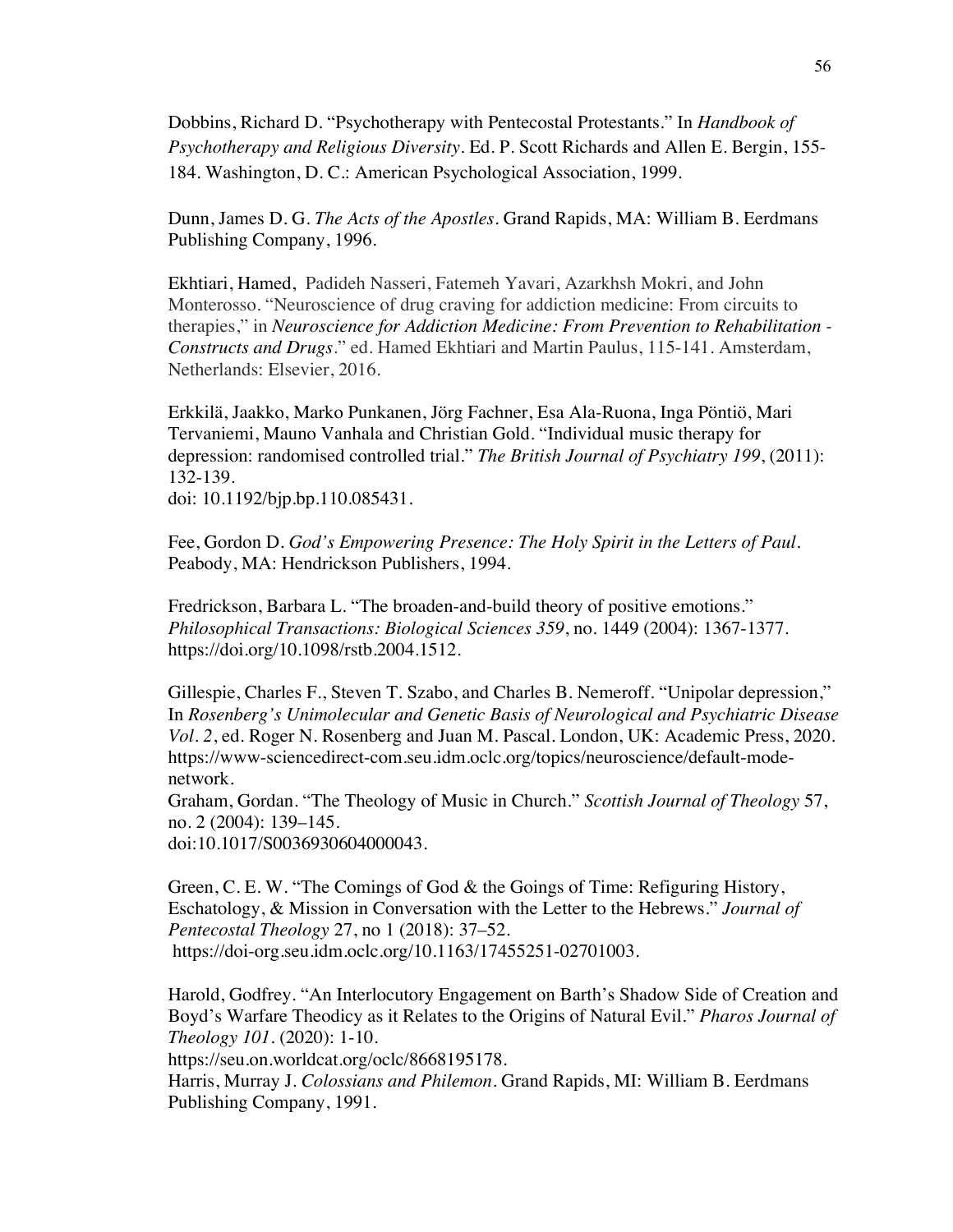Hille, Rolf. "Worship--the Source and Standard of Theology," *Evangelical Review of Theology* (2009): 246-261. https://search-ebscohostcom.seu.idm.oclc.org/login.aspx?direct=true&db=a9h&AN=42838706&site=ehostlive&scope=site.

Hodges, Donald A and Michael H. Thaut. "The Neuroscientific Study of Music: A Burgeoning Discipline." In *The Oxford Handbook of Music and the Brain*, ed. Michael H. Thaut and Donald A. Hodges, 3-18. Oxford, UK: Oxford University Press, 2019.

International Labor Organization. "Forced labor, modern day slavery, and human trafficking." Accessed March 2, 2022. https://www.ilo.org/global/topics/forced-labour/lang--en/index.htm

Jäncke, Lutz. "Music and Memory." In *The Oxford Handbook of Music and the Brain*, ed. Michael H. Thaut and Donald A. Hodges, 237-262. Oxford, UK: Oxford University Press, 2019.

Janzen, Thenille Braun and Michael H. Thaut. "Cerebral Organization of Music Processing." In *The Oxford Handbook of Music and the Brain*, ed. Michael H. Thaut and Donald A. Hodges, 89-121. Oxford, UK: Oxford University Press, 2019.

Kaemingk, Matthew and Cory B. Wilson. *Work and Worship: Reconnecting Our Labor and Liturgy*. Grand Rapids, MI: Baker Academic, 2010.

Kapic, Kelly M. *Embodied Hope: A Theological Meditation on Pain and Suffering*. Downers Grove, IL: InterVarsity Press, 2017.

Lake, Kirsopp and Henry J. Cadbury. *The Beginnings of Crhstiainity Part 1: The Acts of the Apostles,* ed. F. J. Foakes Jackson and Kirsopp Lake. Grand Rapids, MI: Bake Book House, 1965.

Ligertwood, Brooke. "Episode 369: Brooke Ligertwood + Seven." Produced by Annie F. Downs. *That Sounds Fun with Annie F. Downs*. 2022. https://open.spotify.com/episode/0Xmq6LKMCiMey2x8VXd4M8?si=780f3b54f27d4e81

Lindhardt, Martin. "Mind, Self and the Devil: Satanic Presence in Internal Conversation Among Chilean Pentecostals." *Nordic Journal of Religion and Society 23*, no 2. (2010): 177-195.

https://seu.on.worldcat.org/oclc/4596521007.

Lulic, Michelle. "12 Songs with Lyrics that are Actually Super Misogynistic." Accessed January 24, 2022. https://www.bustle.com/articles/137558-12-songs-that-are-actually-full-of-supermisogynistic-lyrics.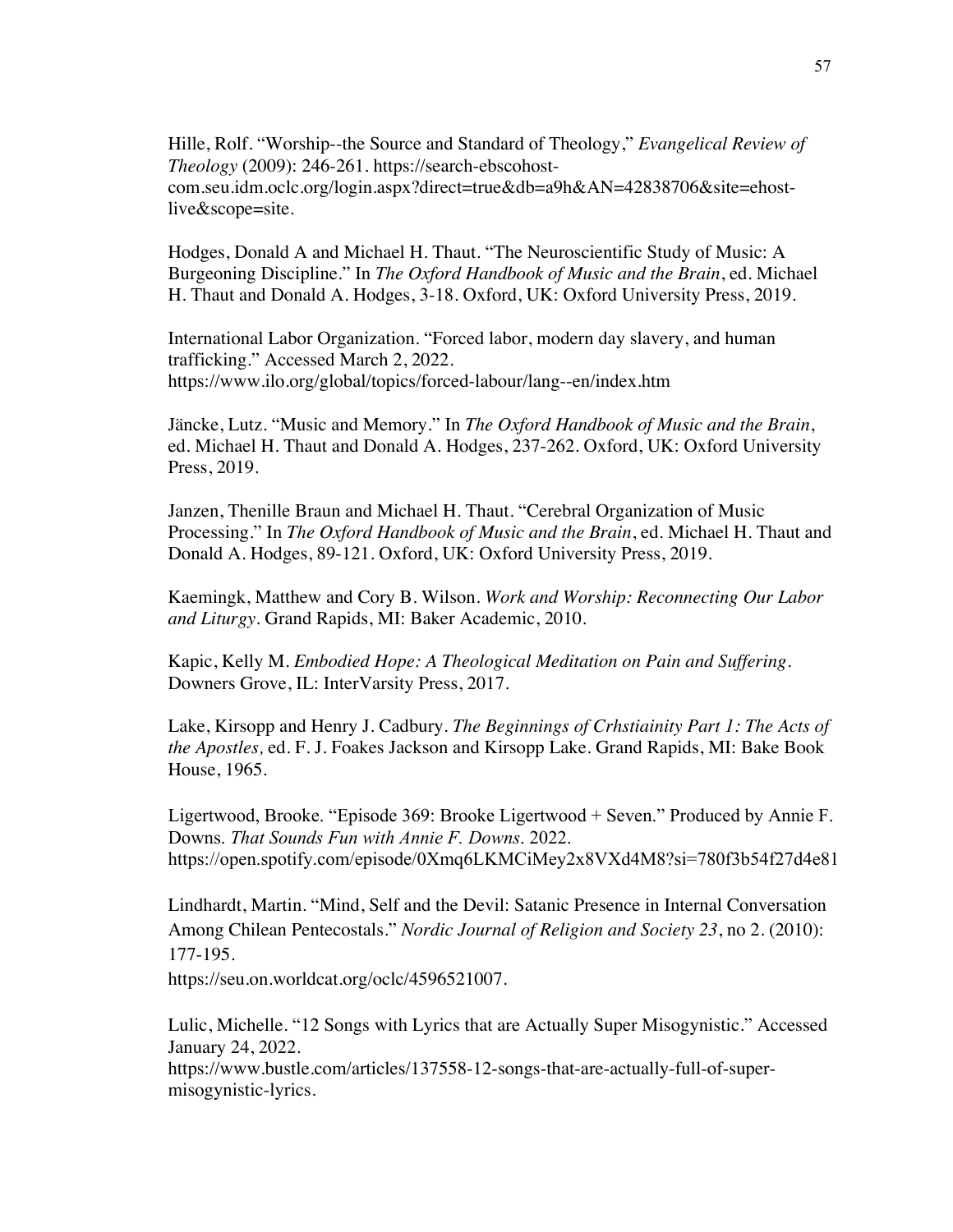Manning, Kevin J. and David C. Steffens. "Systems Neuroscience in Late-Life Depression." In *Systems Neuroscience in Depression*, ed. Thomas Frodl, 325-340. London, UK: Academic Press, 2016.

Martin, Ernest D. *Believers Church Bible Commentary: Colossians and Philemon*. Scottdale, PA:

Herald Press, 1993.

McMahan, Oliver. "Spiritual Direction in the Pentecostal/Charismatic Tradition." In Spiritual Direction and the Care of Souls. Ed. Gary W. Moon and David G. Benner, 152- 170. Downers Grove, IL: InterVarsity Press.

Melton, Narelle Jane. "Lessons of Lament: Reflections on the Correspondence Between the Lament Psalms and Early Pentecostal Prayer." *Journal of Pentecostal Theology 20*, no. 1 (2011): 68-80.

https://seu.idm.oclc.org/login?url=https://search.ebscohost.com/login.aspx?direct=true&d b=a9h&AN=60312122&site=ehost-live&scope=site.

Mendy, Gabriel. "The Theological Significance of the Psalm of Lament." *American Theological Inquiry 8*, no. 1 (2015): 61-71. https://seu.idm.oclc.org/login?url=https://search.ebscohost.com/login.aspx?direct=true&d b=a9h&AN=108711303&site=ehost-live&scope=site.

Mössler, Karin, XiJing Chen, Tor Olav Heldal, and Christian Gold. "Music therapy for people with schizophrenia and schizophrenia-like disorders." *Cochrane Database of Systematic Reviews 12*, no. CD004025 (2011):1-2. doi: 10.1002/14651858.CD004025.pub3.

National Institute of Mental Health. "Mental Health." National Institute of Mental Health." https://www.nimh.nih.gov/health/statistics/mental-illness.shtml.

O'Brien, Peter T. *The Epistle to the Philippians: A Commentary on the Greek Text*. Grand Rapids, MI: William B. Eerdmans Publishing Company, 1991.

Osborne, Grant R. *Philippians: Verse by Verse*. Bellingham, WA: Lexham Publications, 2017. eBook Collection (ProQuest).

Pembroke, Neil. *Pastoral Care in Worship: Liturgy and Psychology in Dialogue*. London, UK: Bloomsbury Publishing, 2010. https://ebookcentral-proquestcom.seu.idm.oclc.org/lib/seu/reader.action?docID=601908&ppg=54. Petrocchi, Nicola and Alessandro Couyoumdjian, "The impact of gratitude on depression and anxiety: The mediating role of criticizing, attacking, and reassuring the self." *Self and* 

*Identity 15*, no. 2 (2016): 191-205.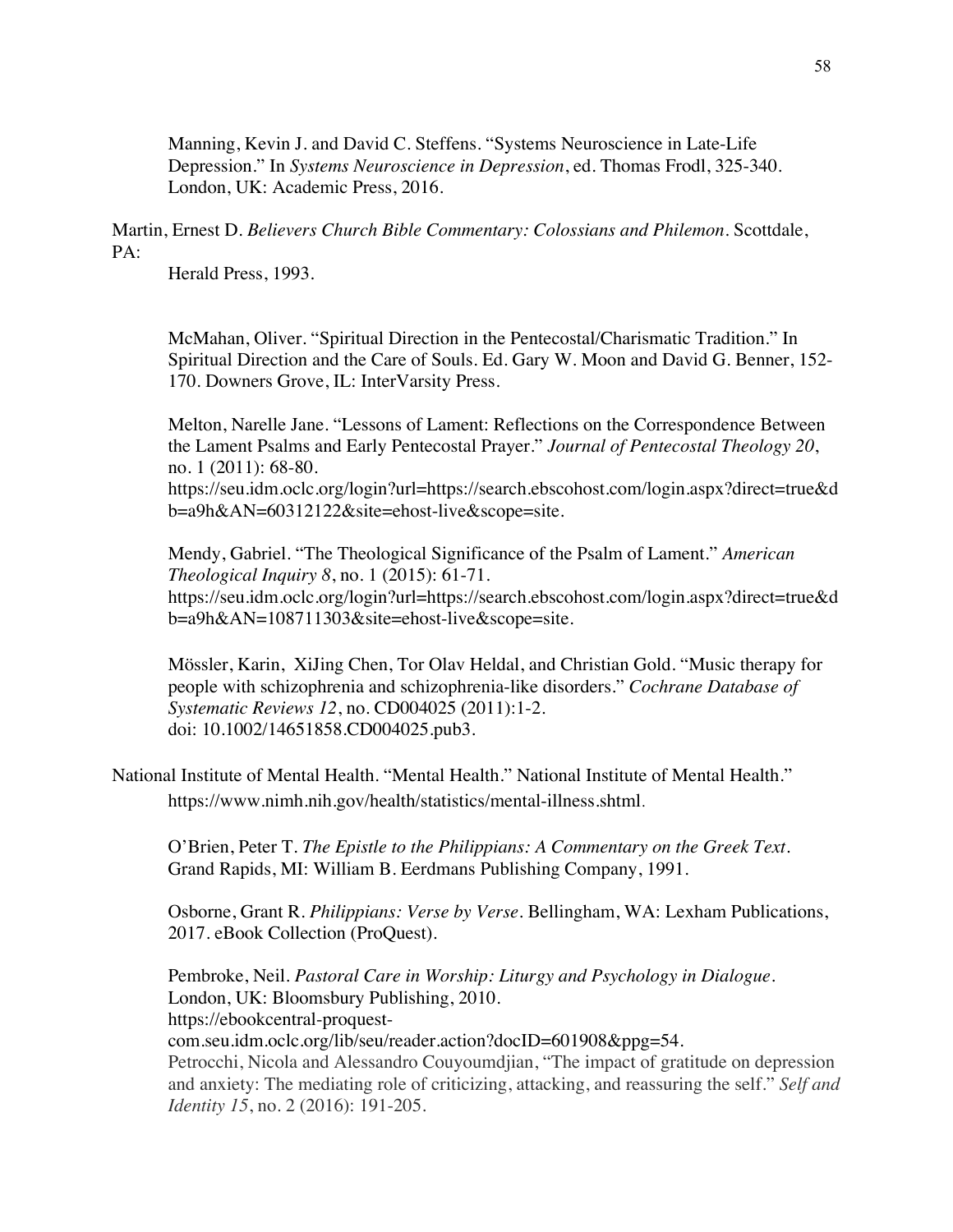https://doi.org/10.1080/15298868.2015.1095794

Raley, Catt. Interviewed by Brianna Turbeville. February 18, 2022.

Reid, Stephen Breck. "Laments and Worship." *Clergy Journal 82*, no 2 (2005): 8-9. https://seu.idm.oclc.org/login?url=https://search.ebscohost.com/login.aspx?direct=true&d b=a9h&AN=19887808&site=ehost-live&scope=site.

Reybrouck, Mark, Peter Vuust, and Elvira Brattico. "Brain Connectivity Networks and the Aesthetic Experience of Music." *Brain Sciences 8*, no. 6 (2018): 107-121. https://doi.org/10.3390/brainsci8060107

Rio, Knut, Michelle MacCarthy, and Ruy Blanes. "Introduction to Pentecostal Witchcraft and Spiritual Politics in Africa and Melanesia." In *Pentecostalism and Witchcraft Spiritual Warfare in Africa and Melanesia*. Ed. Knut Rio, Michelle MacCarthy, and Ruy Blanes, 1-36. London, UK: Palgrave MacMillan, 2014.

Roby, Andrew. "Worshipful Singing: Four Roles of Song in Worship." *The Choral Journal* 57, no. 3 (2016): 58–66. https://seu.on.worldcat.org/v2/oclc/7789819366.

SAMHSA. "Trauma and Violence." Accessed February 19, 2022. https://www.samhsa.gov/traumaviolence#:~:text=SAMHSA%20describes%20individual%20trauma%20as,physical%2C %20social%2C%20emotional%2C%20or.

Santos, Louis G., and Zornitsa Kalibatseva. "Perceptions of Depression Among Hispanics with Pentecostal Beliefs." M*ental Health, Religion, and Culture 22*, no. 8. (2019): 779-793. https://doi.org/10.1080/13674676.2019.1644305.

Scotland, Nigel. "From the 'not yet' to the 'now and the not yet': Charismatic Kingdom Theology 1960-2010." *Journal for Pentecostal Studies 12*, (2011): 272-290. doi:10.1163/174552511X597152.

Smith, Kevin G. "Spiritual Warfare in African Pentecostalism in the Light of Ephesians." *Conspectus Special Edition*. (2018): 70-80. https://seu.idm.oclc.org/login?url=https://search.ebscohost.com/login.aspx?direct=true&d b=a9h&AN=135950378&site=ehost-live&scope=site.

Smith, Abraham. "Incarceration on Trial: The Imprisonment of Paul and Silas in Acts 16." *Journal of Biblical Literature 140*, no. 4 (2021): 797-817. doi: 10.1353/jbl.2021.0037.

Spencer, F. Scott. *Acts*. Sheffield, England: Sheffield Academic Press, 1997.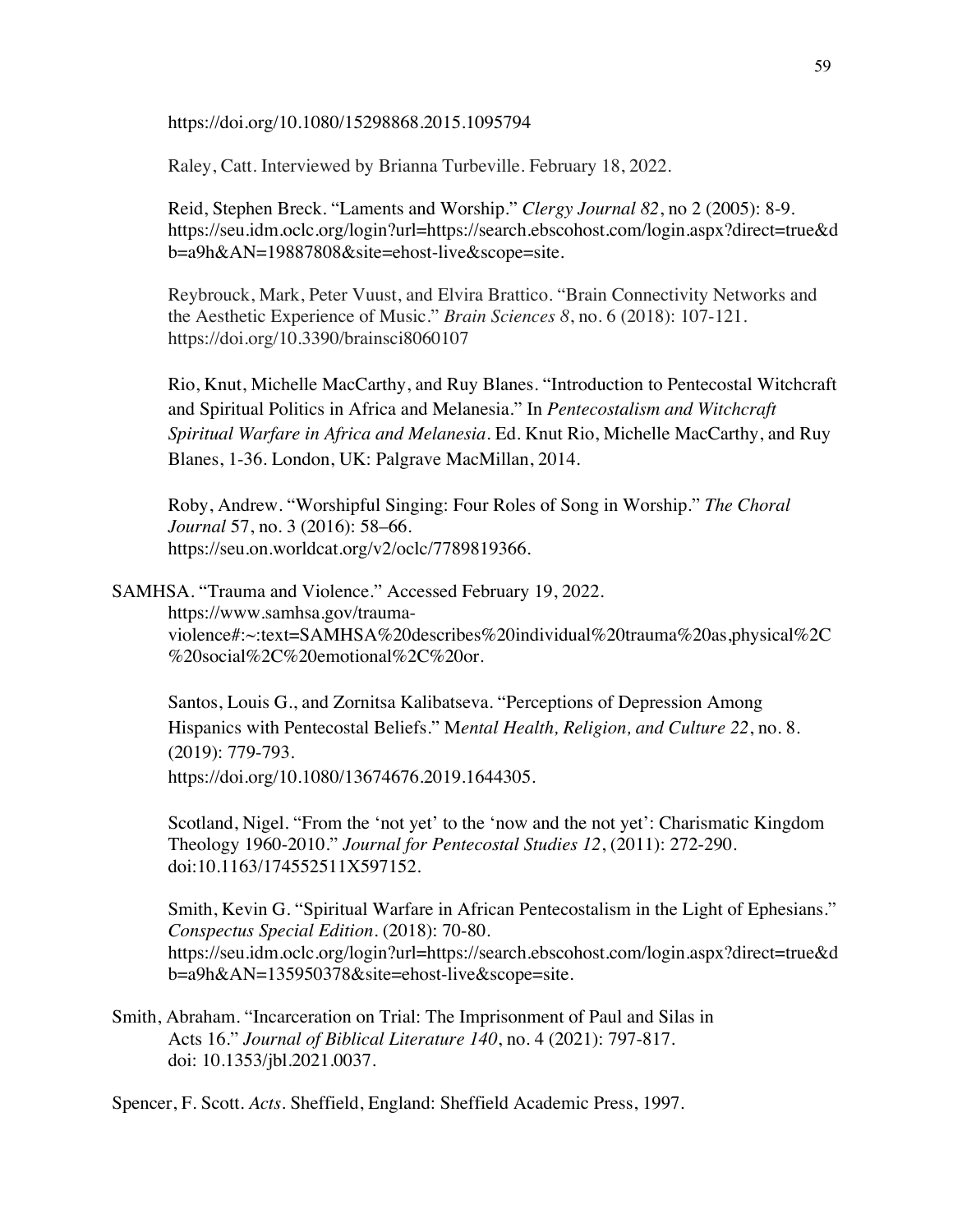Strawn, Brad D. and Warren S. Brown. "Liturgical Animals: What Psychology and Neuroscience Tell Us about Formation and Worship." *Liturgy 28*, no. 4 (2013): 3-14. doi: 10.1080/0458063X.2013.803838.

Sutton, Julie P. "Trauma: Trauma in Context." In *Music, Music Therapy, and Trauma: International Perspectives*. ed. Julie P. Sutton , 21-40. London, England: Jessica Kingsley Publishers, 2002.

Sutton, Julie. "A Flash of the Obvious: Music Therapy and Trauma." In *Case Examples of Music Therapy for Event Therapy*. ed. Kenneth E. Bruscia, 67-76. Gilsum, NH: Barcelona Publishers, 2012.

Thaut, Michael H., Gerald C. McIntosh, and Volker Hoemberg. "Neurologic Music Therapy: From Social Science to Neuroscience." In *Handbook of Neurologic Music Therapy*, ed. Michael H. Thaut and Volker Hoemberg, 1-6. Oxford, UK: Oxford University Press, 2014.

Tone, Erin B. and Erin C. Tully, "Empathy as a "risky strength": A multilevel examination of empathy and risk for internalizing disorders." *Development and Psychopathology 26*, Special Issue (2014): 1547-1565. doi: https://doi.org/10.1017/S0954579414001199.

Van Capellan, Patty, Megan E. Edwards, and Barbara L. Fredrickson. "Upward spirals of positive emotions and religious behaviors," *Current Opinions in Psychology 40*, (2021): 92-98.

doi: 10.1016/j.copsyc.2020.09.004.

Van der Laan, Paul N. "Towards a Pentecostal Theology of Compassion." *JEPTA: Journal of the European Pentecostal Theological Association 31*, no. 1 (2011): 36-52. doi: 10.1179/jep.2011.31.1.004.

Vondey, Wolfgang. *Pentecostal Theology: Living the Full Gospel*. London, UK: T&T Clark, 2018.

Waltke, Bruce K., James M. Houston, and Erika Moore. *The Psalms as Christian Lament: A Historical Commentary*. Grand Rapids, MI: William B. Eerdmans Publishing Company, 2014. https://ebookcentral-proquestcom.seu.idm.oclc.org/lib/seu/reader.action?docID=4859306&ppg=3.

Wilkins, R. W., D. A. Hodges, P. J. Laurienti, M. Steen, and J. H. Burdette, "Network Science and the Effects of Music Preference on Functional Brain Connectivity: From Beethoven to Eminem." *Scientific Reports 4*, (2014): 1-7. https://doi.org/10.1038/srep06130.